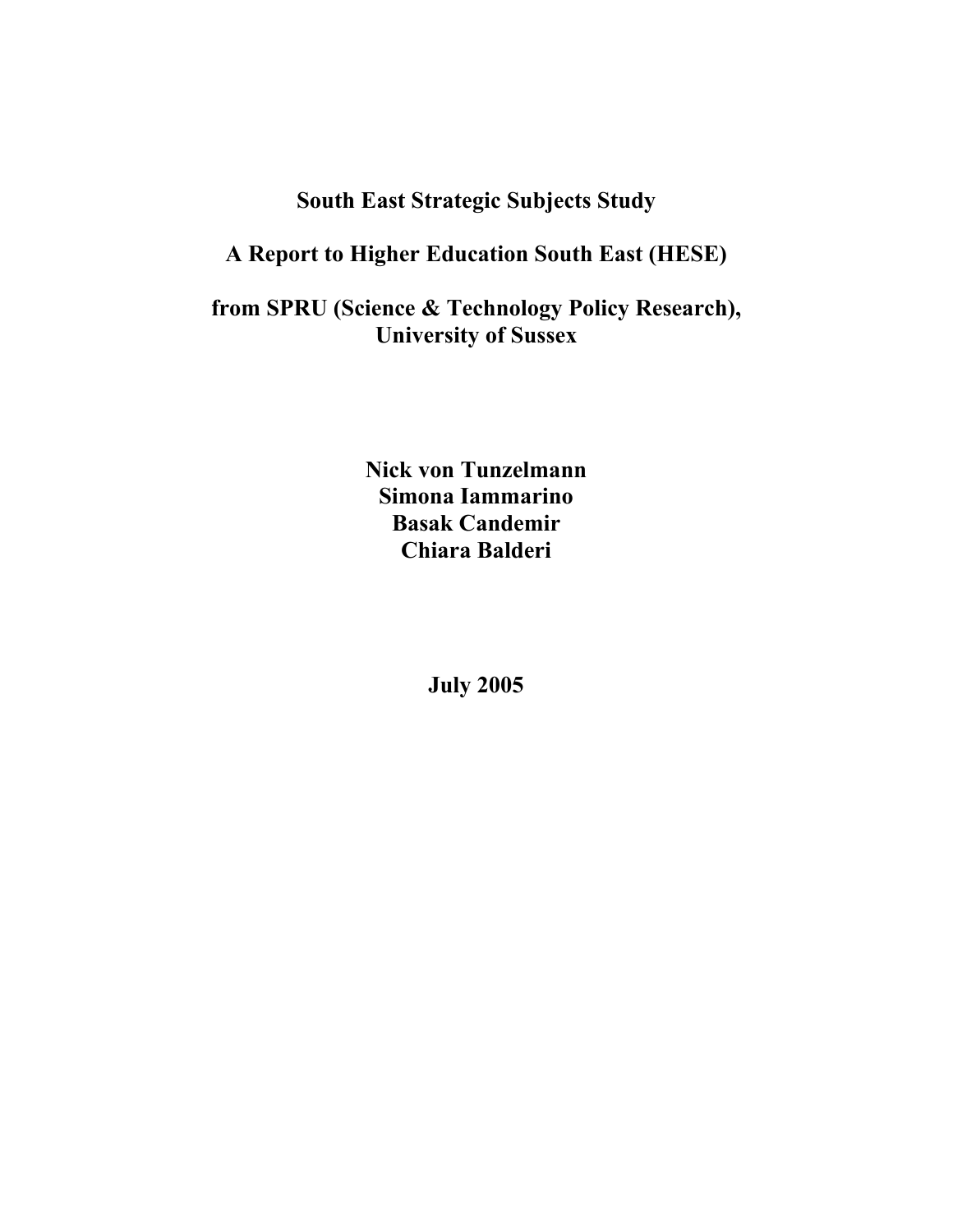#### **Acknowledgements**

We are grateful to all of those who assisted us with our enquiries, from HEIs and their heads and departments, and from respondent organisations and services. Many of these went into great detail to assist us. Particular thanks are due to Caroline Charlton and Joanna Watson at HEFCE, who were responsible for supplying us with up-to-date and disaggregated information, as a key foundation for the study. At SPRU, thanks are due to Sue Kay for her advice, in the course of her analysis of the situation in Greater London. At Sussex University, Sharon Phillips gave valuable assistance as to experts we might contact. We were much helped by the advice offered at an early stage in the study by Richard Blackwell, South East Regional Consultant for HEFCE, and Ed Metcalfe at SEEDA. In HESE, the Steering Committee proffered many suggestions, especially those from David Watson and Bill Wakeham.

Most of all, we are grateful to John Weston at HESE, who set up the project and constantly guided us stage by stage through it to its completion. Any errors of fact or interpretation remain our own responsibility.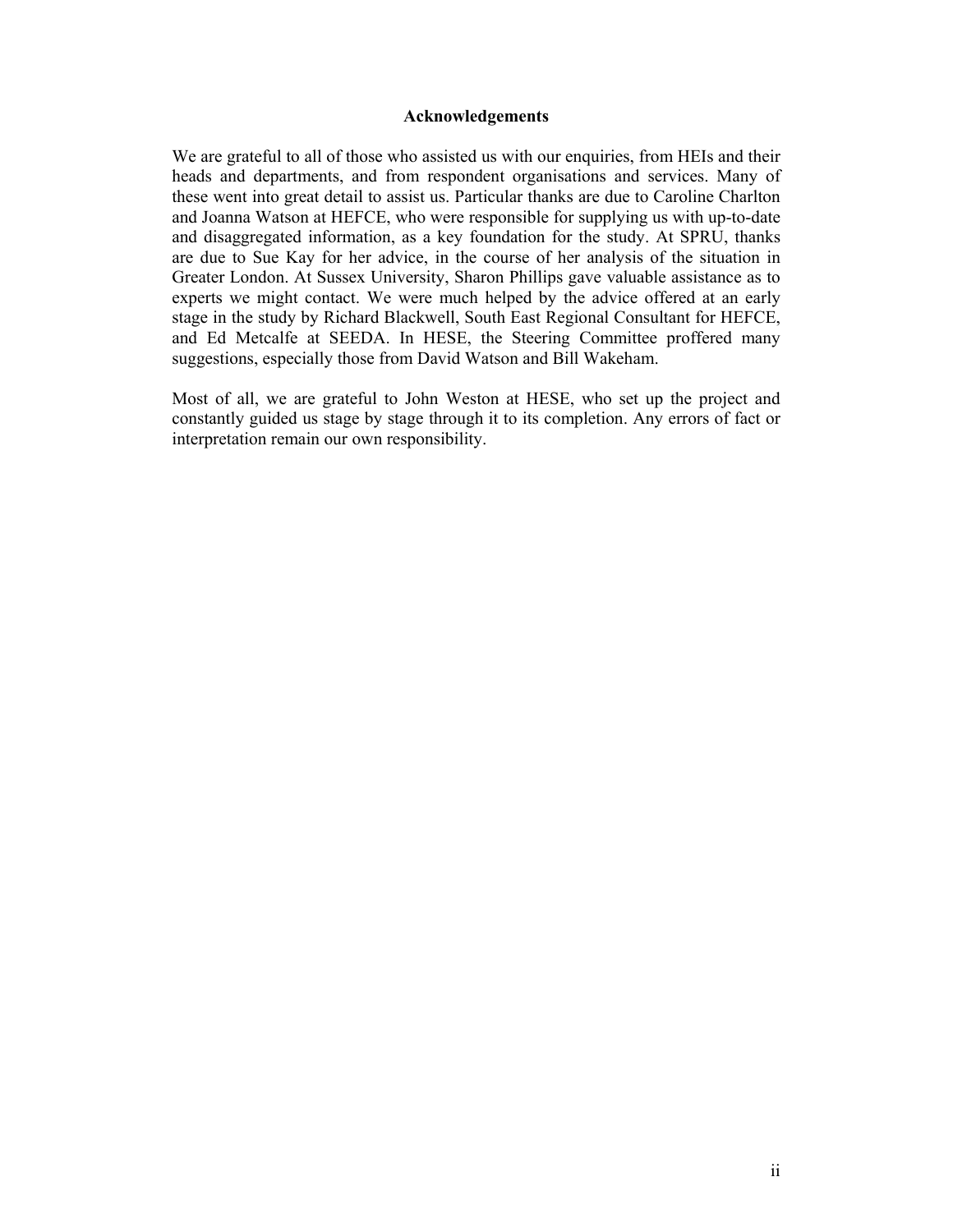# **TABLE OF CONTENTS**

| <b>Executive Summary</b>                                              | .                           | .         | .         | $\mathbf{1}$ |
|-----------------------------------------------------------------------|-----------------------------|-----------|-----------|--------------|
| Introduction                                                          |                             |           |           | 7            |
| <b>Chapter 1: Issues and Views</b>                                    |                             |           | $\ddotsc$ | 9            |
| 1.1 The Science and Technology Committee's Report                     |                             |           |           | 9            |
| 1.2 The response from HEFCE                                           |                             |           | $\ddotsc$ | 12           |
| 1.3 Conclusions                                                       |                             | .         | .         | 15           |
| <b>Chapter 2: Results of the survey of Academics</b>                  |                             |           |           | 16           |
| 2.1 The questionnaire to academics                                    |                             | $\ddotsc$ | .         | 16           |
| 2.2 Analysing the responses                                           |                             | .         | .         | 20           |
| 2.3 Conclusions                                                       |                             | .         | .         | 26           |
| Appendix 2.1                                                          | .                           | $\cdots$  | .         | 28           |
| <b>Chapter 3: Employment Take-up in Strategic Subjects</b>            |                             |           |           | 29           |
| 3.1 Interviews with Intermediaries                                    |                             | $\cdots$  | .         | 29           |
| 3.2 Feedback from Careers Advisers                                    |                             | .         | .         | 31           |
| 3.3 The destinations of graduates                                     |                             | $\ddotsc$ | .         | 37           |
| 3.4 Mobility and proximity                                            |                             | .         | .         | 41           |
| Appendix 3.1                                                          | $\sim$ $\sim$ $\sim$ $\sim$ | $\cdots$  | .         | 43           |
| <b>Chapter 4: The Nature of Graduate Employment in the South East</b> |                             |           |           | 44           |
| 4.1 Graduate qualifications in the South East                         |                             |           | .         | 44           |
| 4.2 Industrial structure in the South East                            |                             |           |           | 46           |
| 4.3 Skills gaps in the South East                                     |                             |           | $\cdots$  | 51           |
| 4.4 Conclusions about demand for graduates                            |                             |           | .         | 52           |
| <b>Chapter 5: Conclusions and Recommendations</b>                     |                             |           |           | 54           |
| <b>Bibliography</b>                                                   | $\ddotsc$                   | $\ddotsc$ |           | 58           |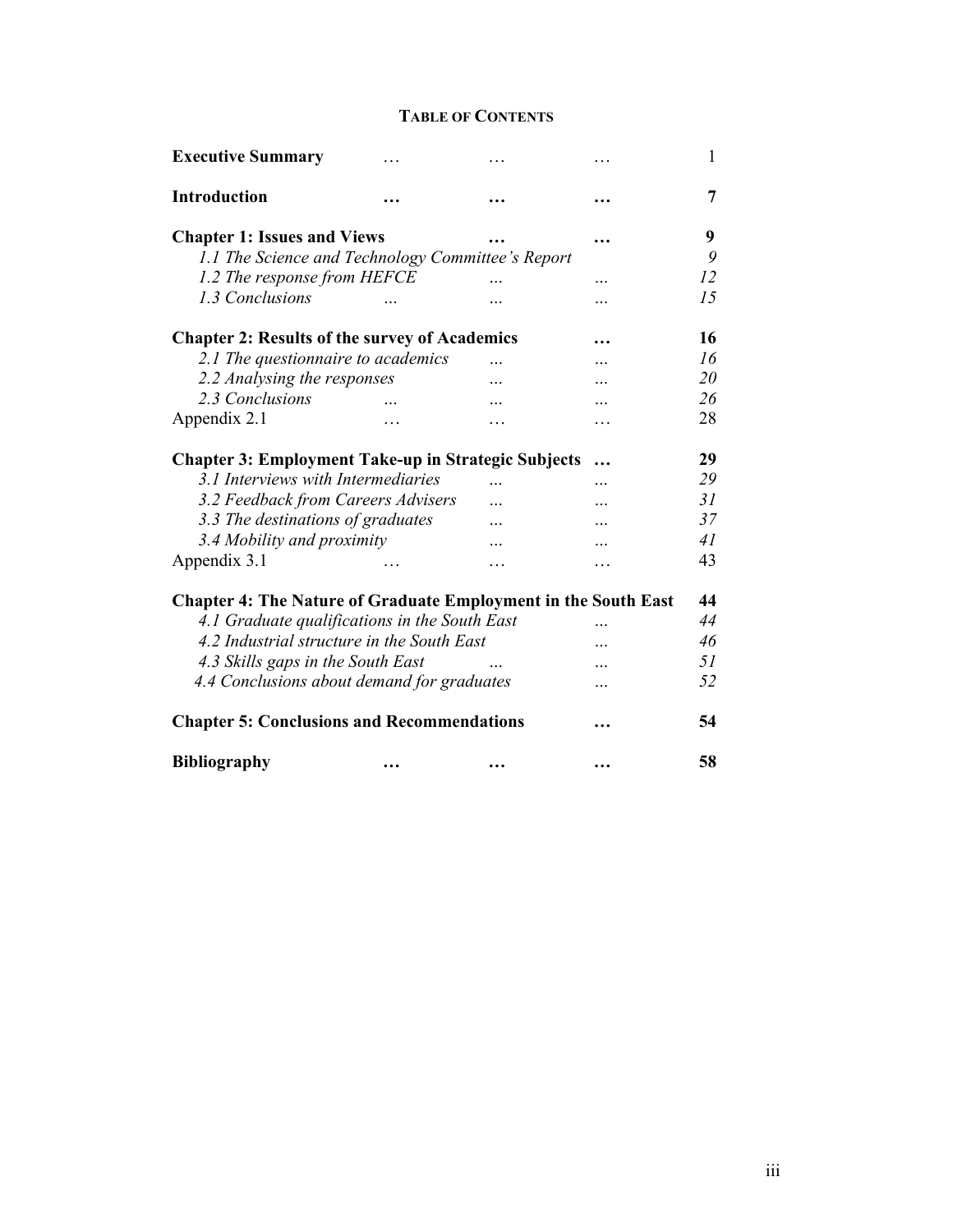# **LIST OF BOXES**

| $\ddotsc$                                                          |    |
|--------------------------------------------------------------------|----|
| $\ddotsc$                                                          |    |
| $\cdots$                                                           | 12 |
|                                                                    | 12 |
| Box 1.5: HEFCE's analysis of detailed trends in strategic subjects | 13 |
| $\ddotsc$                                                          | 29 |
| $\ddotsc$                                                          | 32 |
|                                                                    |    |

# **LIST OF TABLES**

| Table 1.1: FTE numbers by student fee status and HESA cost centre,              |    |
|---------------------------------------------------------------------------------|----|
| England, 1999-00 to 2003-04                                                     | 14 |
| Table 1.2: UG Home/EU FTEs by 2001 RAE rating, England                          | 15 |
| Table 2.1: Responses of student numbers to HEFCE $(H)$ or Questionnaire $(Q)$   | 17 |
| Table 2.2: Intake trends, quotas and restructuring (if any) for respondents,    |    |
| by subject                                                                      | 19 |
| Table 2.3: Intake trends according to 2001 RAE score                            | 20 |
| Table 2.4: Average trends per subject, from questionnaires and HEFCE returns    | 22 |
| Table 2.5: Numbers enrolled according to 'age' of HEI                           | 23 |
| Table 2.6: Numbers enrolled according to size of department                     | 24 |
| Table 2.7: Comparative advantage of HEIs by subject, according to 'age' of HEI  | 26 |
| Table 3.1: Summary of responses from Careers Advisory Departments               | 33 |
| Table 3.2: Proportions of graduates in UK employment and un(der)employed,       |    |
| 2003 cohort, English HEIs                                                       | 38 |
| Table 3.3: Occupations of 2003 graduate cohort, England, percentages            | 39 |
| Table 3.4: Engineering occupations of 2003 graduate cohort of engineers,        |    |
| England, percentages of total employment                                        | 40 |
| Table 3.5: Employment one year after graduating by 2001/02 graduates,           |    |
| by main subject area, for SE                                                    | 40 |
| Table 3.6: Percentages of students or residents staying to work in the home     |    |
| region, and ranks by region                                                     | 41 |
| Table 4.1: Relative qualification levels of the 'South-East', 1991 Census       | 44 |
| Table 4.2: Relative qualification levels by subject of degree, South East, 1991 | 45 |
| Table 4.3: Relative qualifications and student proportions, 2001                | 46 |
| Table 4.4: Relative proportion of activities in the South East, in terms of     |    |
| 'local units', 2004                                                             | 47 |
| Table 4.5: Growth rates of activities, UK VAT-based enterprises, 1995/2003      | 49 |
| Table 4.6: Numbers employed in the South East, by sector, and percentages       | 49 |
| Table 4.7: Numbers employed in the South East, by occupation, and percentages   | 50 |
| Table 4.8: Recruitment difficulties in the South East, by sector and occupation | 51 |
|                                                                                 |    |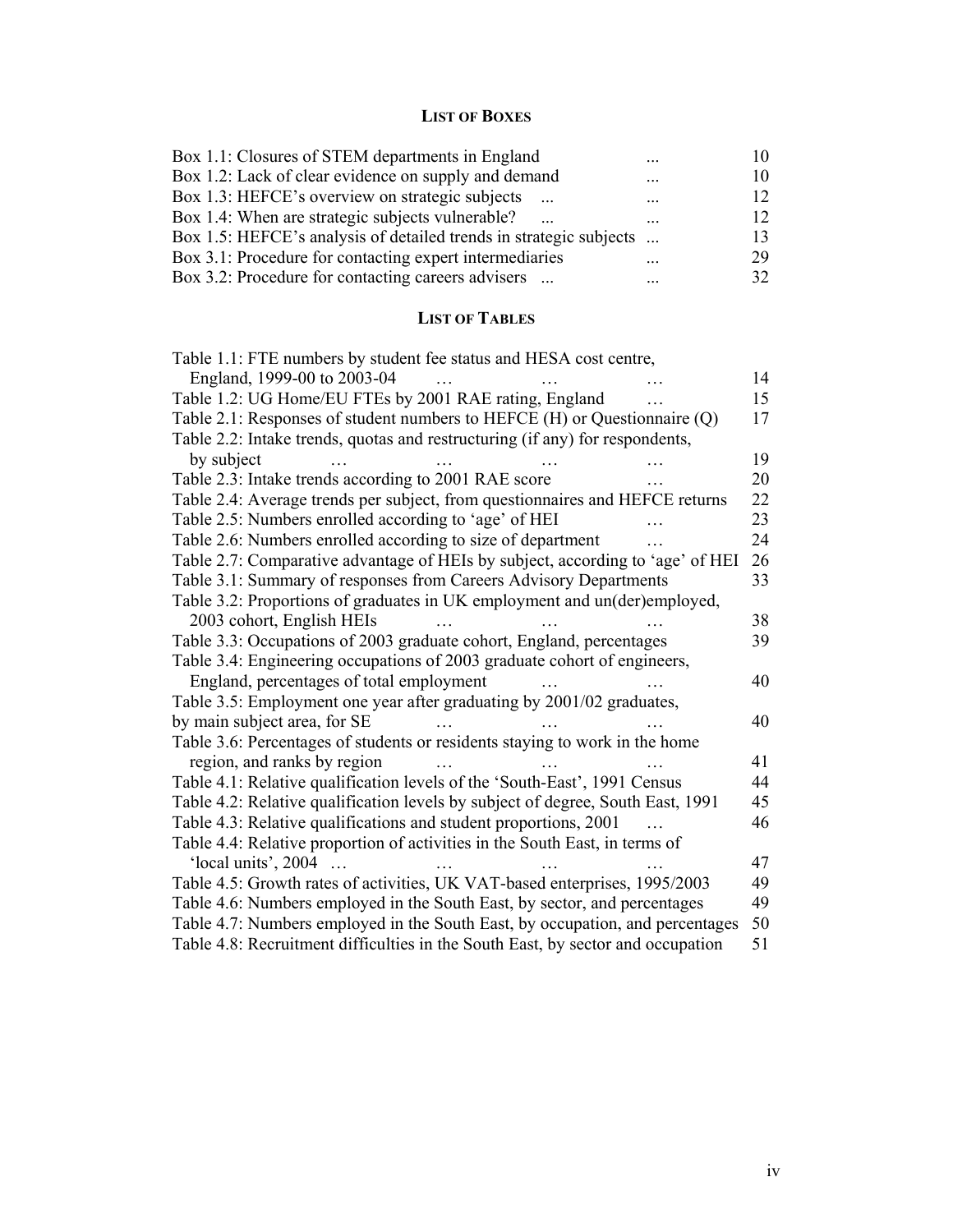## **EXECUTIVE SUMMARY**

1. The aim of the South East Strategic Subjects Study has been "To provide data and analyses on the supply of and demand for strategic subjects in the South East." In view of time and budget constraints, the study offers analysis by way of an input into policy discussions, rather than a fully researched set of policy recommendations themselves. It has also been necessary to curtail the original plans for a broad survey of industry demand for graduates in the South East, and to rely more heavily on intermediary experts who witness both supply and demand sides of the graduate labour market.

Specifically, the intended outcomes of the project are to:

1. Summarise the current regional balance of HEI supply of places in these strategic subjects against best available evidence of employer demand.

2. Provide evidence on the likely regional economic impact of possible reductions in courses or closures of departments in these areas.

3. Provide an evidence-based input into policy options for HEI decision makers when considering the future provision of these subjects.

2. The prompt for the study originated in the letter by Rt Hon Charles Clarke, then Secretary of State for Education and Skills, in December 2004, triggered by closures of some high-profile university departments. The House of Commons Select Committee of April 2005 focused on the provision of STEM (science, technology, engineering and mathematics) subjects, and recommended some delegation to the regional level to develop responses to perceived shortages. To the subjects indicated by Charles Clarke, which included many STEM subjects together with IT or e-skills and cultural and creative fields, HESE added generic modern languages (French, German, Spanish) and earth sciences and allied to this study. The intended focus of the present report is on areas where the evidence base offered in the Select Committee's Report was adjudged to be inadequate or too highly aggregated to apply in the South East region. That Report did indeed encourage studies such as the present one to be undertaken at regional level, in the course of pointing to many limitations of the data with which it was itself supplied.

3. The Select Committee considered that "It seems unlikely that the recent flurry of departmental closures will end soon" (p.13) and expressed particular concern inasmuch as the shortfall of graduating students in the affected subjects would not meet the needs of industry for highly skilled personnel in the future, especially if the Government pressed ahead with its ambitions to raise the share of R&D in UK GDP in line with EU recommendations. The Report argued for "the relative ease with which STEM graduates currently find employment" (p.17), though the evidence provided here was slim, and it was admitted that salaries were not outstandingly attractive. The problem lay in quality as well as quantity terms – having graduates equipped with the right sorts of skills that employers wanted. According to a market survey by SEMTA, the Sector Skills Council (SSC) for Science, Engineering and Manufacturing Technologies, in 2002, "particular recruitment difficulties were experienced in ... areas requiring a hybrid of technological skills with 'softer' generic business skills; and in production" (pp.16/17). The Report stressed that the implicit effect of Government funding – contrary to its avowed intentions – was to promote a degree of research concentration in particular HEIs and regions, and this needed to be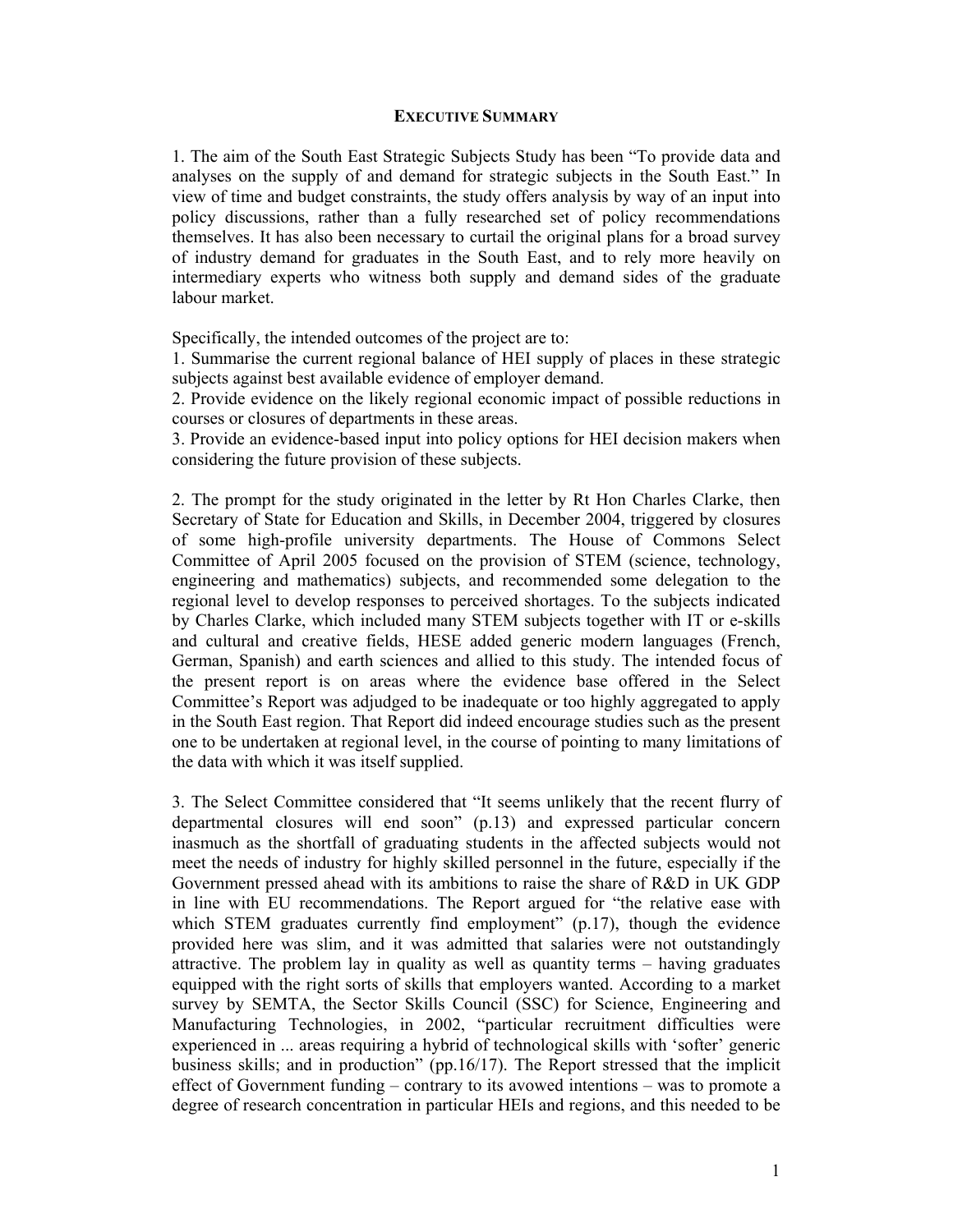counterbalanced by a delegation of coordination to the regional level, via RDAs, HEFCE and the SSCs. The Report advocated a 'hub and spokes' model for such coordination. It is not clear whether the model advocated is to rest on 'absolute advantage' or 'comparative advantage', to use the economist's language, and thus how it would work.

4. HEFCE has recently responded to the Select Committee, subsequent to the start of the present study (we should again express our gratitude to HEFCE for supplying us with additional data). The response begins by emphasising that departmental closures do not necessarily imply a subject is 'vulnerable', and can be part of a logical response to changing demands. In our own report below we focus on one particular meaning of 'vulnerability', namely: "... vulnerability of the public interest, in that the provision of the subject is misaligned with employer, government or other demand. This mismatch may be identified at national level and/or at regional level." For example, the cultural and creative subjects are strategic but not vulnerable. Within the branches of engineering subjects there are contradictory patterns. Physics does appear stagnant and chemistry in decline, judged by data on student numbers from 1999/00 to 2003/04. Data arranged according to 2001 RAE scores of departments suggest a sharper fall in lower-ranked departments, though the pattern is not uniform.

5. For our own study, we circulated a questionnaire to heads of all HEIs in the SEEDA region, from a list provided to us by HESE. The list included campuses of HEIs that had their main location in another region, which implied a different aggregation from that used by HEFCE (which is based on 'cost centres'). Replies were eventually received from 19 of the 23 HEIs identified as having campuses in the South East region (though two had no relevant departments). Of the four not replying, three were tributary campuses with headquarters in another region. However quite a number of individual departments in replying universities did not respond.

6. In most of the strategic subjects, there was a rough balance between numbers of departments where student numbers were rising (though mostly not sharply), those where they were stable, those where they were falling, and those where the numbers were erratic. The trends obtained from the survey appear somewhat less worrying than from the HEFCE data, and a part of this seems to be due to upturns in some subject intakes in the current year which is expected to persist into next year – though some of this in turn may be a scramble for places ahead of 'top-up fees' in the following year. Some of the difference may be due to 'selection bias' in the survey responses, though contrary to our expectations two of the 'closures' of departments did feature in our returns. Much more common were indications of restructuring, which as the Select Committee pointed out can heavily distort raw data. Our returns point to a number of cases where the HEFCE data are affected by restructuring. The situation in chemistry may warrant more detailed investigation, as here our figures and those of HEFCE diverge most, and restructuring towards market needs is controversial. The exception to the general pattern of diversity of trends arises in the cultural and creative field, where all responding departments appear to be rising or at least steady in numbers. In all subjects, the greatest pressure appears to be coming in the shape of the downsizing of staff numbers, and this seemingly obvious component of the strategic subject issue warrants more attention than it has so far received.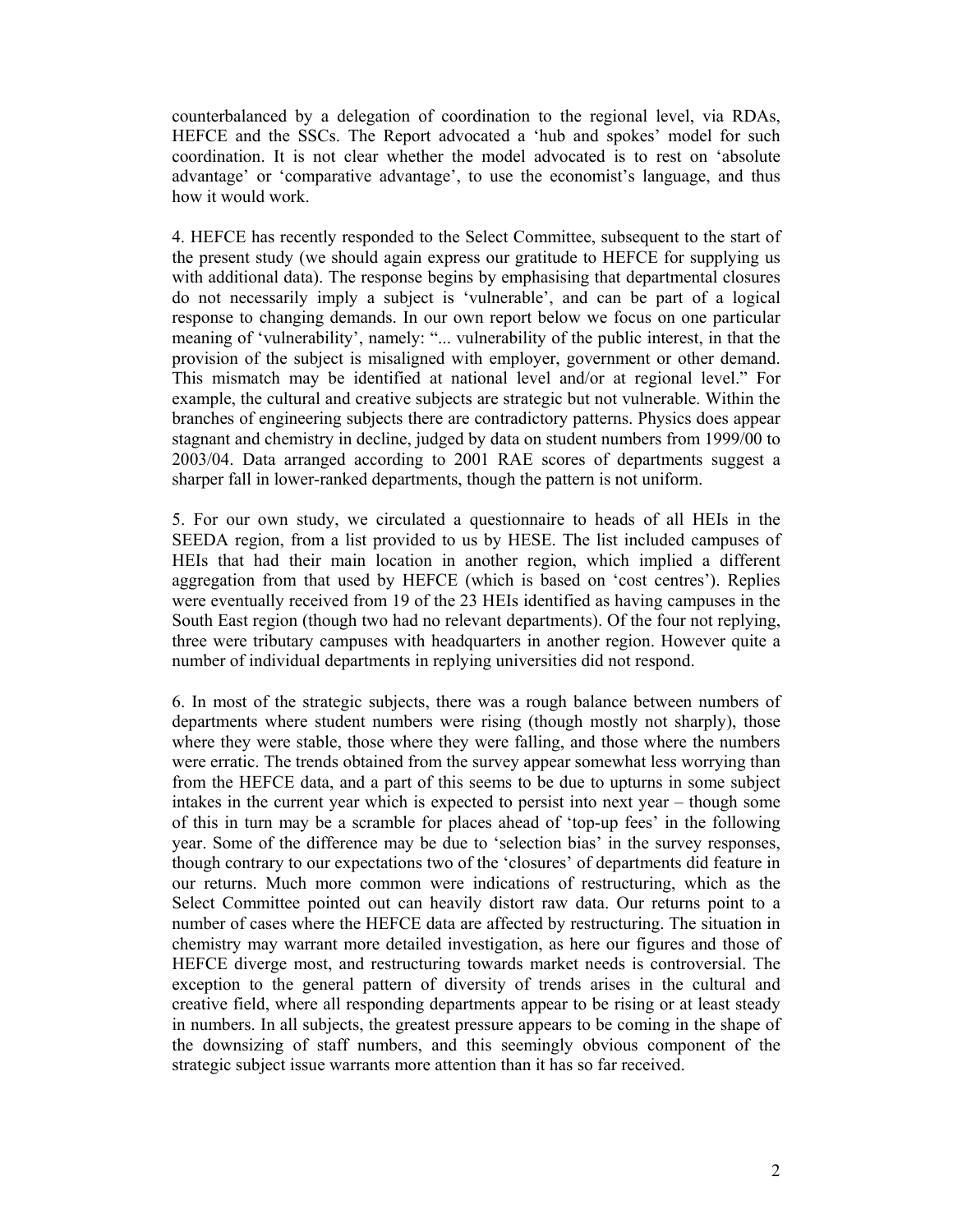7. For departments that appear to be 'vulnerable', there appears to be little difference according to ranking by 2001 RAE scores – pressure, in subjects where it is arising, can occur in research-intensive as well as teaching-intensive departments. The Select Committee was much concerned about further pressure to raise RAE scores for the forthcoming 2008 RAE, but we found that most departments are under such pressure. A further distinction between older, newer and 'future' universities indicates some polarization of outcomes. The latter two categories are small in both physics and chemistry, and student numbers in them are falling relative to older universities in earth sciences and to a lesser extent in non-electrical engineering. However the trends in the remaining STEM subjects (electrical engineering, mathematics) as well as IT appear to be similar as between older and newer universities, while in the design and creative field and modern languages their numbers are doing better. Next, we compared small, medium and large departments, to try to detect any effect of economies of scale on student trends. This was not possible for physics and chemistry, where there was only one large (and atypical) department in each case, but for other strategic subjects the general pattern was for medium-sized departments to do at least as well as large departments and often better. Undoubtedly there are a number of small departments that are unviable and may need restructuring. Finally, we computed the 'comparative advantage' for each subject, to show which departments were doing relatively better or worse in relation to overall trends, in the event of any regional restructuring. While the nature of this calculation could lead to a particular HEI gaining or losing all of its strategic departments, the overall result shared the beneficiaries between older, newer and future universities, with the established doing relatively better in STEM subjects and the latter two in the others (including IT).

8. We also circulated a questionnaire intended as the basis for semi-structured interviews with 'intermediaries' in significant organisations who were in a position to see both sides of the graduate labour market. This failed to elicit the range of responses we had hoped for, despite the commitment of a large amount of effort by our team, though some that were supplied by email or telephone proved to be very instructive. The view from 'within' the key STEM sectors tended to confirm alarmist warnings about a contraction of recruitment, and a year-on-year increase in the tailback of unfilled specialist employment positions. In chemistry there was seen to be a contraction of job opportunities of the traditional kind, as work was outsourced elsewhere. These respondents argued for more depth than breadth being required among the skills offered by graduates, implying a lapse of quality. Others from 'outside' the main STEM sectors instead saw a need for widening out and for the inculcation of more generalised rather than more specialised skills. It appears to us that both may well be partly right, as argued in our Conclusion. It is of some concern that even the Sector Skills Councils do not appear to have a very broad gaze over the employment horizon.

9. The same questionnaire was addressed to heads of Careers Advisory Services in the region's HEIs. The replies here were expected to purvey a more university-centred view, and in some areas such as whether graduates were being supplied with the right skills this indeed emerged. However for the most part the rather larger number of responses from the careers advisers (again often obtained after extended negotiation) backed up what the sector skills and professional organisations respondents had told us. They also were in line with the patterns of student intake established through the responses from academics, in terms of which employment areas were growing and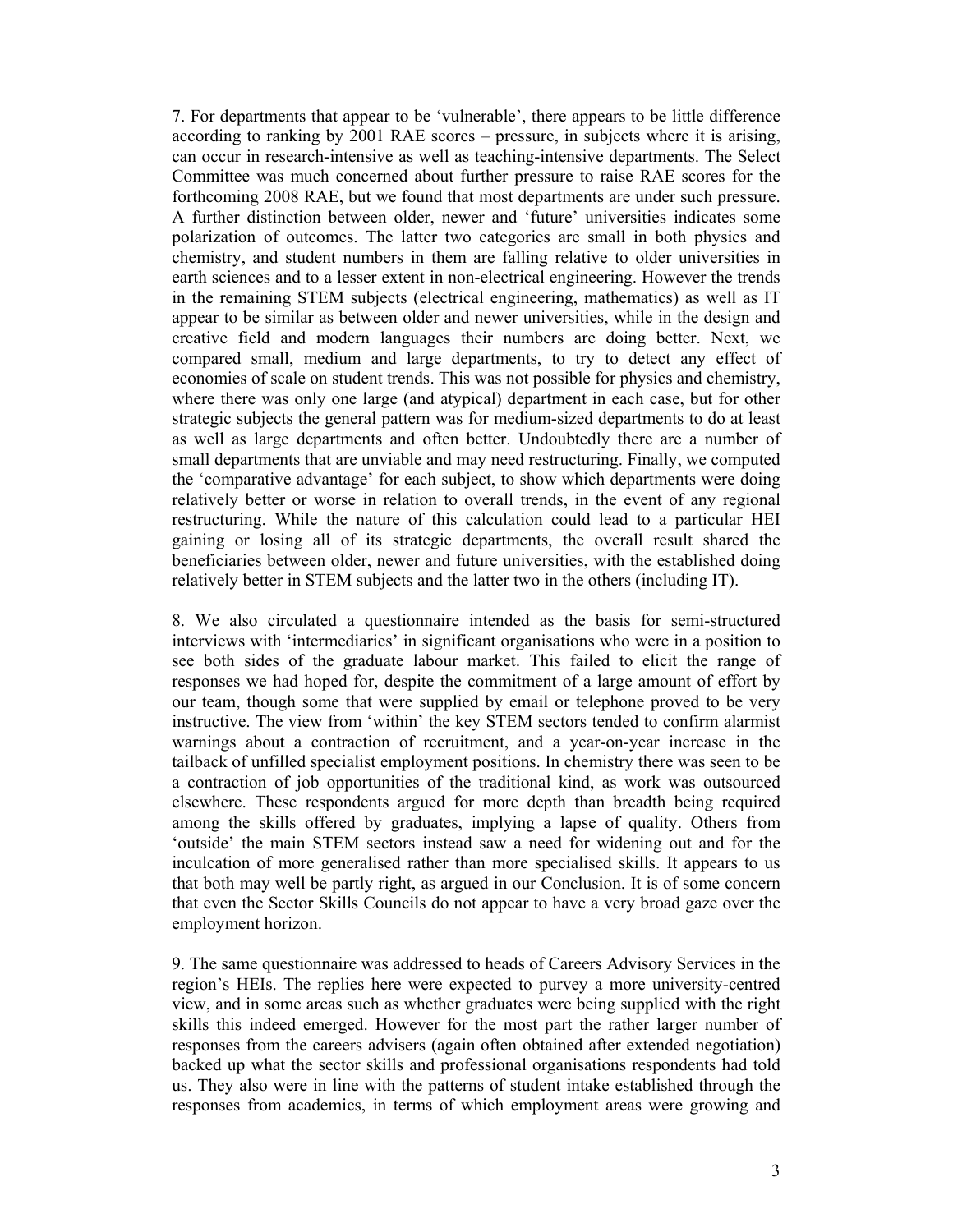which declining. Similarly, the different responses confirmed that in some areas more specialised skills were in demand (this included some of the Creative and cultural areas as well as STEM subjects), while in others the opposite is the case. The broadest overviews amalgamated these views and did consider that many graduates were not broadly enough prepared for the job market. At least one pointed to the argument that "there is really is no such thing anymore as a 'graduate job'", and the implied need for flexibility and versatility. The more successful careers services appear to tap into the graduate market in SMEs rather than just large firms, but this raised problems of its own in terms of both the quality of graduates (ensuring more preparation beforehand) and the lack of coordination in the SME labour market. Many thought there was much that could be done to improve coordination through practical measures, and that in the absence of this the current situation may be getting worse rather than better.

10. We turned to secondary evidence to fill out the rather limited number of responses obtained through the primary procedures, and again found a fair degree of confirmation of the main views established by the various parties. A forecast in 2002 by Skills Insight stressed that jobs that were least in demand at that time (e.g. in IT) could be most in demand five years later, and conversely. This also needs to be borne in mind in interpreting data on careers destinations of graduates, as supplied by HESA and others, which naturally has to take a short-term view of destinations. The data for the cohort of graduates from all HEIs in England graduating in 2003, taken from the Prospects website and further analysed, show that physics and chemistry appear to have the lowest proportions of their number in work in the UK, but their rates of unemployment and under-employment are about average. The gap is mostly made up of an especially large proportion of physics and chemistry graduates (and to some extent mathematics) going into higher study in the UK. It may be worth analysing this phenomenon further in the context of developments in the labour market, such as the above-voiced concerns about a lack of depth in graduates of English universities, though we have no resources to explore this here. The most apparent pattern is the great diversity of jobs to which graduates in most of the strategic subjects go. In engineering the pattern varies according to particular branch, but it is worth recalling the long-held view that engineering graduates mostly end up in management, for jobs which they may not have been well trained. The Skills Insight data for the South East (2001/02) finds that an equal number of engineering graduates in the region go into 'business activities' as into manufacturing, while in most of the strategic subjects of this inquiry 'business activities' constitute the largest domain of employment.

11. A range of data indicates that, despite the nearby presence of London as a draw on employment, the South East fares quite well in terms of its graduates staying on to work within the region, and certainly better than other regions adjacent to London. This raises the issue of what is to be gained in terms of greater proximity between HEIs and industry in the South East. Such a study has recently been compiled for SEEDA by ourselves and other SPRU colleagues. Overall the study supported the view that "proximity matters", for instance as an attraction for employment into the region, and particularly so for smaller companies where face-to-face interaction was desirable. Again, there are some evident gaps where bridging could be substantially improved.

12. Chapter 4 analyses the data available on changes in industrial demand for highly skilled labour in the South East. The now somewhat outdated information from the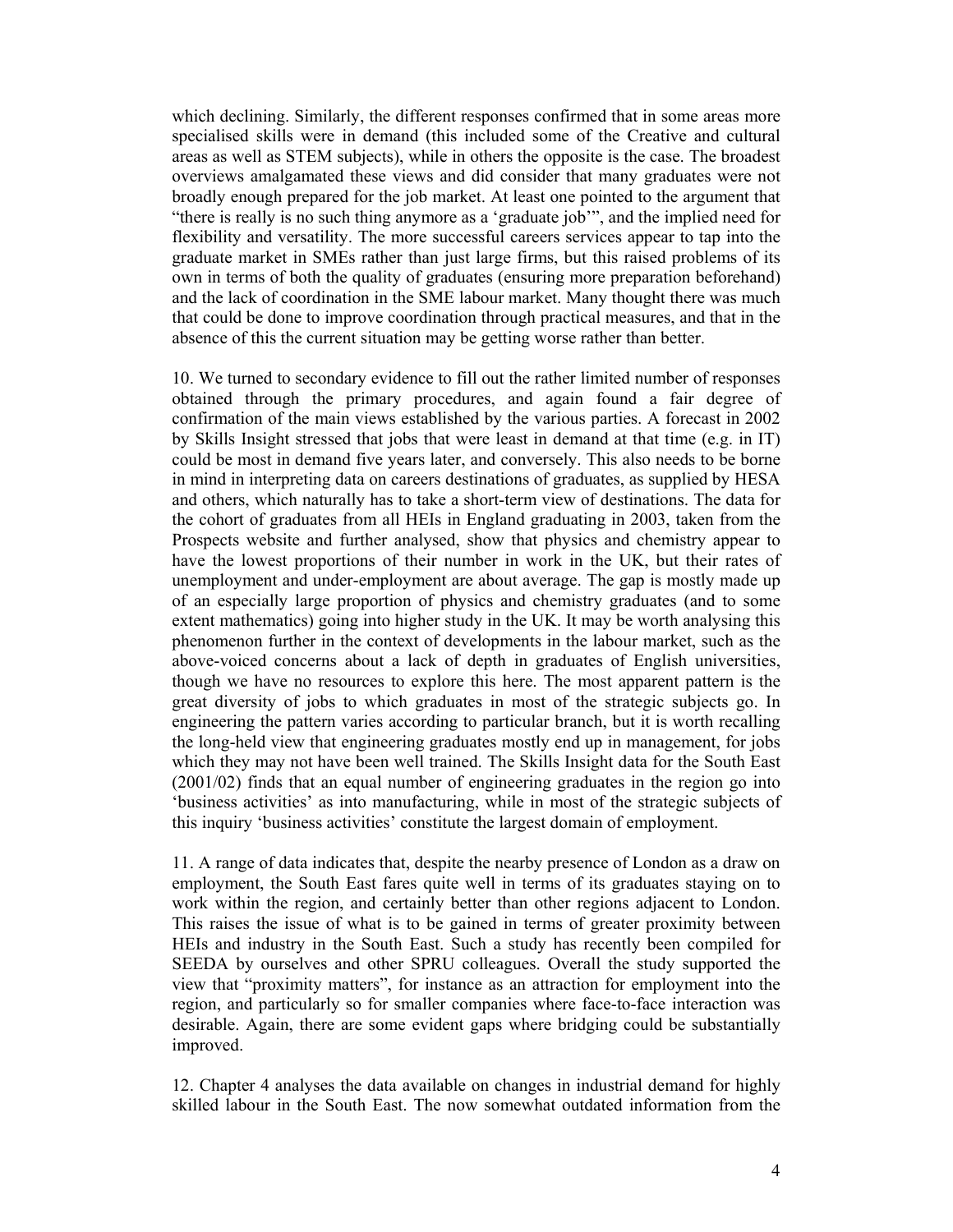1991 UK Census indicates that, in terms of degree-level skills, the 'South-East' is (or then was) in relative terms about 20 per cent above the average for Great Britain as regards full-time males and part-time females. By subject, and in relative terms, the 'South-East' was about 20 per cent stronger in qualifications in science and technology for males and rather more than this for females. It should be pointed out that in 1991 the 'South-East' did not coincide with today's SEEDA region, though we have removed the impact of Greater London from these data. The more recent 2001 Census does not allow such a fine-grained analysis, but its data suggest that, in terms of higher-level qualifications (here more broadly defined to include HND etc.), the South East (SEEDA) is about 10% above the national per capita average. The rather surprisingly low proportion of full-time students in the South East (despite Oxford), relative to total population, gives some support to the view that high demand for graduate skills overcomes limited supplies from within the region.

13. The recent CIHE Report for SEEDA observes that the South East is well known for a strong presence of high-tech industries and also creative industries, but goes on to point out that, "Generally it is the users of new technologies rather than the creators that are the keys to productivity growth", including the service sectors (as also in the USA during the 1990s). ONS data on UK Business for 2004 indeed show that, measuring by 'local units', i.e. establishments in each locality, over 85% of them, and as much as 82% of medium-to-large units, are in services and infrastructure. The clear 'comparative advantage' (i.e. relative strength) of the South East in terms of manufacturing lies in the 'cluster' of electrical and electronics industries (office machinery and computers, other electrical machinery and equipment, radio, TV and communications equipment, and precision instruments), in both small and mediumlarge units. In non-manufacturing activities, which as said above dominate the totals, the advantage is greatest in property and business services, also small units (only) in construction, but generally the South East does quite well in terms of medium-large service-based activities. In terms of growth rates of establishments, more new opportunities are growing outside than inside manufacturing for the UK as a whole in recent years, and the same is likely to be even stronger in the SEEDA region (with the possible exception of the electronics 'cluster'). Data to support this are provided by both the Institute for Employment Research and Skills Insight. Decadal figures from 1982 up to a prediction for 2012 indicate that the relative size of both primary and secondary (i.e. manufacturing) sectors in the South East halves, while the gap is made good mostly by the relative as well as absolute expansion of business-related services. Occupational trends show a rising share of managers, professional and associate professional classes.

14. Studies by Skills Insight draw attention to the shortfalls of recruitment by sector. Professionals are seen as the hardest occupation to fill in Business services, Education and Health, whereas in Manufacturing and in Construction the biggest problem seems to lie in craft and skilled manual labour. The above-mentioned SPRU study found shortages of specialised skills in manufacturing sectors, including pharmaceuticals. From a broader perspective, the breadth of skills may however be as troubling. The CIHE Report flagged a possible 'low-skills equilibrium', in which failing supply and therefore failing demand set in a downward spiral. Its report for the RDA stressed the imbalance between economic performance in the region (high) and HEI teaching and research capacity (lower), and spoke of a "misalignment".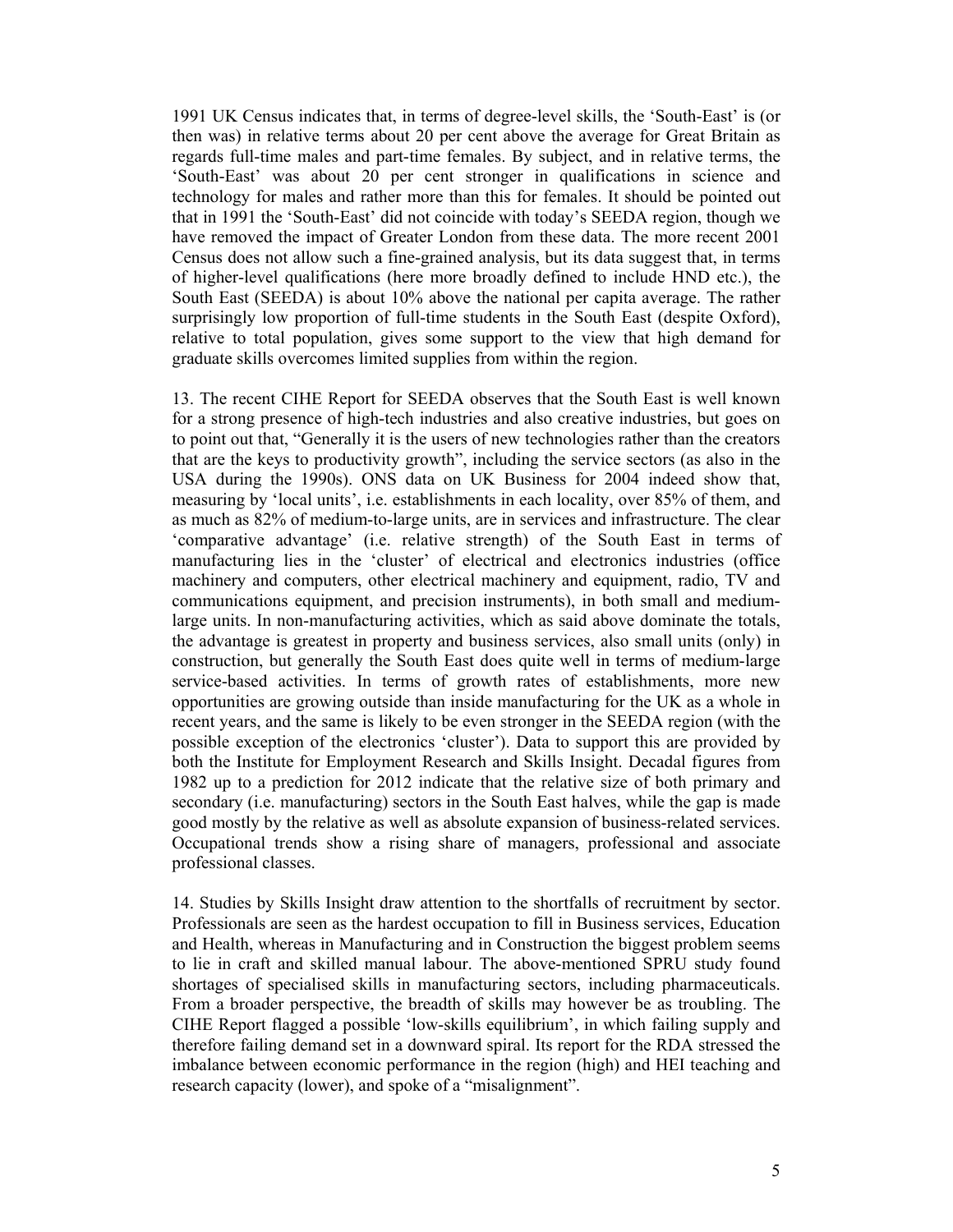15. Such a misalignment is the main focus of our Conclusions in Chapter 5. The clear need established in the preceding chapters was for reassessing graduate recruitment, and anterior to that providing HEI course structures, that reflected the changing pattern of occupational and industrial demand in the South East. The indications are that there is some lag in recognising that employment patterns have been shifting for some time, and will almost inevitably continue to do so. Among our 'intermediary' respondents, the awareness of these facts seems more limited in the STEM subjects (although many academics and careers advisers were well informed), whereas the cultural and creative subjects and even IT (following its crash in the early 2000s) have grasped them more adequately. The key issues emerge in relation to employment in tertiary sectors, particularly the growing arena of business services, and to employment in SMEs rather than medium-large companies. While there are of course many exceptions, these represent the most dynamic sectors of the South East economy, but at the same time the least well structured in terms of graduate labour markets. It may be that the channels for the full range of relevant employers to voice their demands are not fully provided for. There appears to be a consensus that circumstances are changing, and with the growing significance of non-traditional industries and services, non-traditional firms including start-up SMEs, and nontraditional job markets emphasising flexibility and mobility, there is much that can now be done.

16. The HEIs, perhaps through HESE, could play a constructive role in relating their internal and collaborative changes to this emerging structure of employer demands. More research is, as ever, necessary to resolve some of the key uncertainties thrown up by this study, including the question of whether and where to focus on specialisation and/or aim at generalised skills. In terms of actions, while each of our respondent organisations unsurprisingly brought its own perspective to the table, there was a high degree of consensus that more frequent and meaningful contact among all parties was critical. There was some feeling that the degree of communication was actually getting worse, even in established areas. In particular, thought needs to be given as to whether such communication is being filtered out in some ways through the persistence of more traditional views and structures, e.g. about where a STEM graduate looks for employment. Efforts are being made through a range of regional organisations to meet some of the more evident misalignments, yet there is a danger of responsibility not being seized.

17. The anxieties over departmental closures appear to have abated somewhat during the course of our study. A number of factors may have contributed to this, such as the completion of restructuring ahead of the 2008 RAE, the more buoyant numbers of student intake likely in the current year, and so on. At the same time there is no case for complacency. The problems we have been identifying are structural and long-term in nature. There is some evidence that employers, and especially those from the growing host of SMEs, look to a ready supply of local graduates (among other factors) in deciding whether to locate in the South East. While our study throws up some problems with implementing 'hub and spokes' or other models of regional reorganisation, the case for more coordination of effort is a strong one. Problems are arising especially in the extent of downsizing of academic faculty and staff. More might be done, perhaps, with new technology to offset such problems, but it should be remembered that, in the absence of reorganisation and of knowledge bases, technology is not a 'fix'.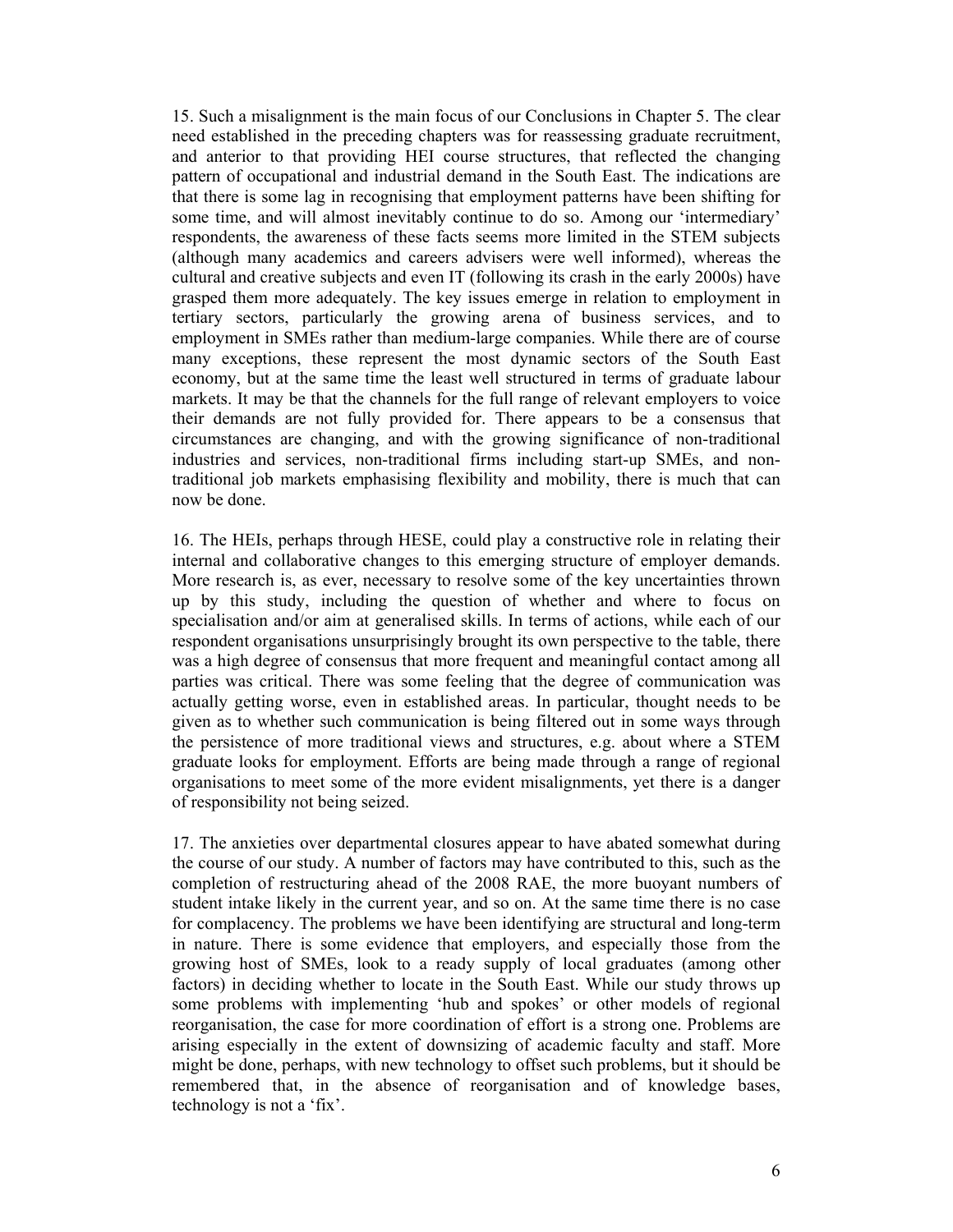#### **INTRODUCTION**

The original purpose of this study of South East Strategic Subjects can be cited from the specification laid out by HESE:

"The aim of the study is to provide a snapshot overview, as at early 2005, of the supply and demand position in the South East for those strategic subject areas where regional provision is required."

The original objectives of the scoping study could not be met within the budget and resources available to carry out the study. The modified objective presented to HESE was stated as:

"To provide data and analyses on the supply of and demand for strategic subjects in the South East."

In particular, the outcomes were reduced in two main ways. First, the study would become an input into policy options rather than a construction of policy options, focusing on the regional evidence base. Second, there would be limitations on the extent of sources of evidence, in terms of the number, range and duration of interviews, desk-based research, etc. Specifically, a large-scale study of employer demand was ruled out, and the situation regarding the demand for graduate employment would be gauged by a combination of quantitative evidence and the views elicited from a number of 'experts', whose intermediary position in the labour market ought to place them in a position to hold credible views.

The aims were clarified as the study progressed. In the form eventually circulated as a request for information to HEIs and other experts, the objectives were represented as follows.

#### **The intended outcomes of the project** are to:

1. Summarise the current regional balance of HEI supply of places in these strategic subjects against best available evidence of employer demand.

2. Provide evidence on the likely regional economic impact of possible reductions in courses or closures of departments in these areas.

3. Provide an evidence-based input into policy options for HEI decision makers when considering the future provision of these subjects.

The balance between the supply of and the demand for higher education provision in a number of key subjects has been a matter of rising political concern in recent months, particularly following the letter by Rt Hon Charles Clarke, then Secretary of State for Education and Skills, in December 2004. The House of Commons Science and Technology Committee of April 2005 focused on the provision of STEM (science, technology, engineering and mathematics) subjects, and recommended some delegation to the regional level to develop responses to perceived shortages. To the subjects indicated by Charles Clarke, which included many STEM subjects together with IT or e-skills and cultural and creative fields, HESE added generic modern languages (French, German, Spanish) and earth sciences and allied.

This survey of the SEEDA region is intended to adduce evidence in order to overcome some of the inadequate evidential base emphasised in the House of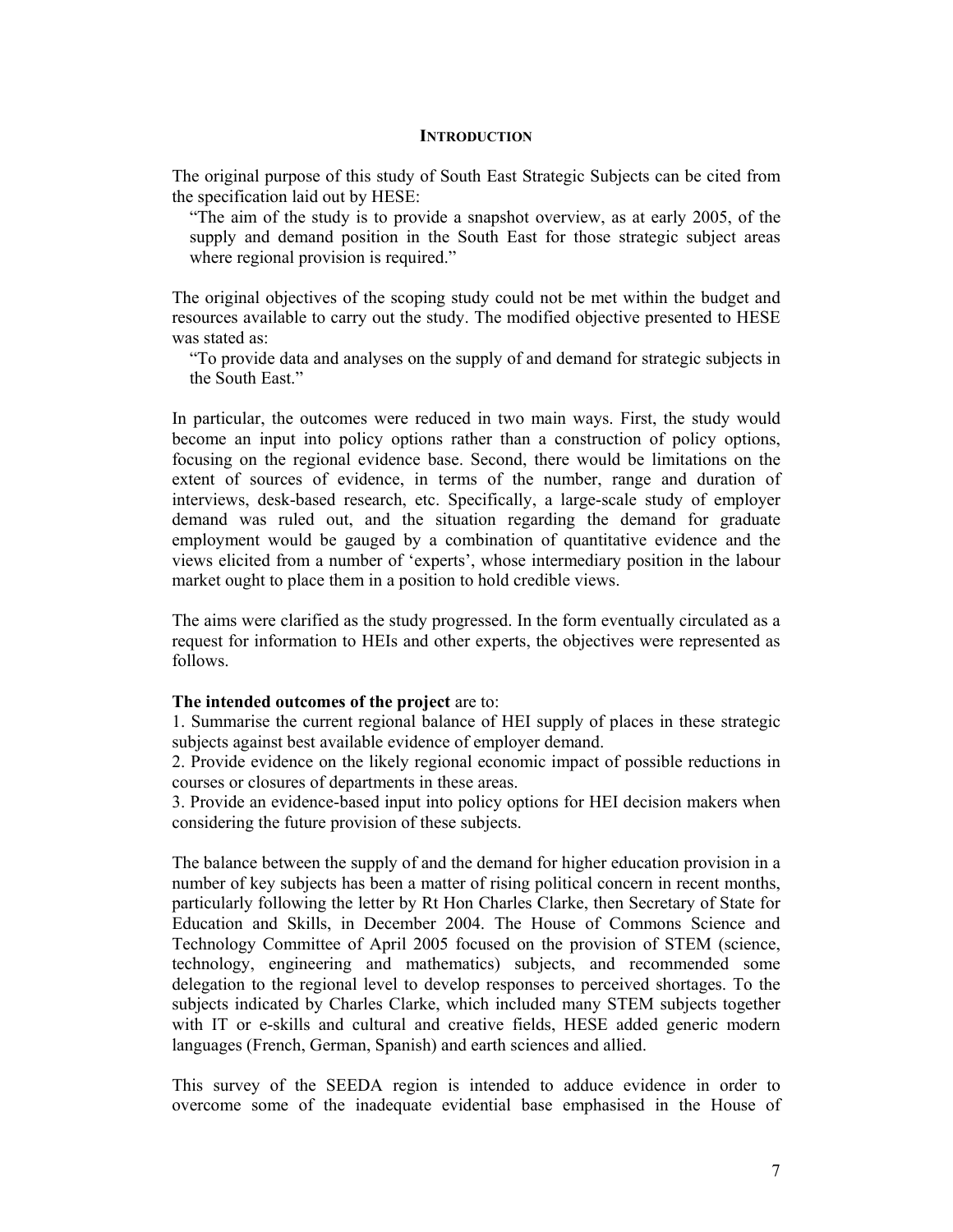Commons Committee's report. It is mainly intended to collect some primary data but also to help warn us of potential pitfalls in crude readings of the numbers. The questions therefore relate to some of the key points made by the Science and Technology Committee about incautious use of quantitative evidence.

The study now reporting falls into five main parts. Chapter 1 consists of an assessment of prevailing views on the issue, centred around the Science and Technology Committee's report. Chapter 2 analyses the responses of HEIs to our questionnaire. Chapter 3 looks at the more limited range of responses from 'experts', defined as individuals and organisations tasked with the responsibility to consider the balance between supply and demand in relation to the region. Chapter 4 involves an analysis of some of the available data relating to the changing situation of graduate employment in the South East. Chapter 5 draws conclusions and presents some policy implications.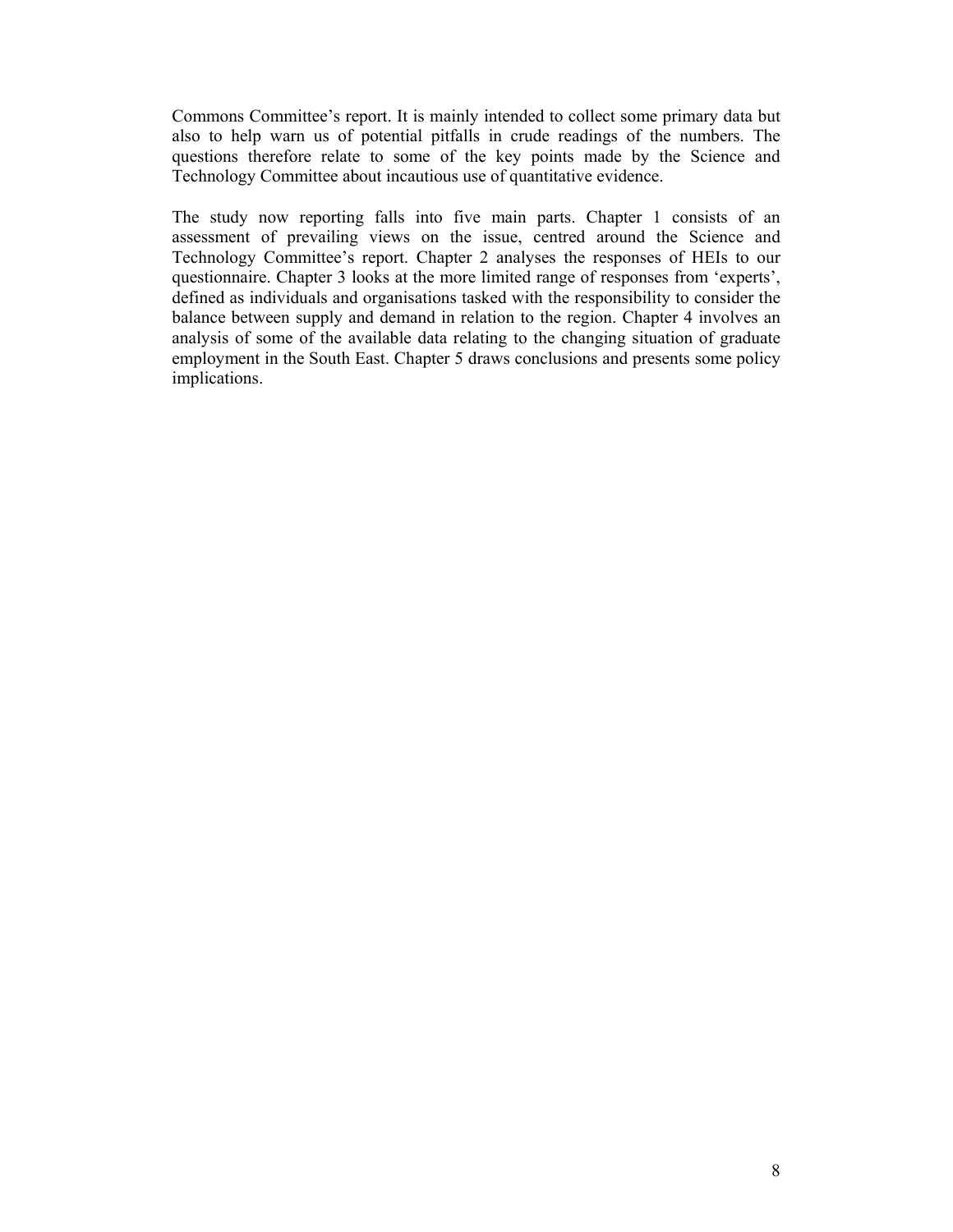#### **CHAPTER 1: ISSUES AND VIEWS**

The context for this study was provided by the Report of the Science  $\&$  Technology Committee already referred to, which was published at the time the study was being set up. The whole approach of our study was deeply influenced by this Report, which accepted that evidence was often weak and/or ambiguous – a major rationale for the present work. As this study was being drafted, a response to the Science  $\&$ Technology Committee came from HEFCE, which as shown below expressed some reservations about the evidence base for policy recommendations. This chapter surveys some of the main anxieties of the Science & Technology Committee, and the caution exercised by HEFCE in its measured response, focusing on issues that will be explored in later chapters.

#### *1.1 The Science & Technology Committee's Report*

The Report of the House of Commons Science and Technology Committee (hereafter the 'Select Committee') of April 2005, 'Strategic Science Provision in English Universities', provided the immediate backdrop to the present study. It focuses only on the STEM subjects (science, technology, engineering and mathematics), as compared with the longer list of strategic subjects mentioned in Charles Clarke's letter, and still longer list formulated by HESE for this project. Nevertheless it is worth representing some of its main contentions at some length, as a guide to where views appear to stand on the general issue of 'strategic subjects' in English universities.

Its opening summary sets out the issue as follows:

"The Government has placed graduates in science, technology, engineering and mathematics (STEM) subjects at the heart of its political and economic agendas... [T]he number of students choosing to take a STEM subject at undergraduate level has been in decline for several years. One of the most worrying symptoms of this decline is the recent closure of a number of important university departments, particularly in chemistry, mathematics, physics and engineering... [T]he system may find it difficult to cater for the future increases in uptake that are so fundamental to the realisation of the Government's ambitions." (p.3)

Concern had thus been triggered by high-profile departmental closures like the chemistry department at the University of Exeter, but there were others (see Box 1.1 ). The situation was likely to persist since chemistry departments were running at a loss.

The Report denies that there is any downward trend in employment opportunities for STEM graduates. It argued for

"... the relative ease with which STEM graduates currently find employment. The Director General of the Research Councils (DGRC), Professor Sir Keith O'Nions, told us that, 'of all the PhDs who graduated in physical science and engineering in 2003, 79 per cent of them were in jobs in 2004, which is very good news, and 42 per cent were in jobs where they were in research roles and of those about half were in the educational system'." (p.17)

This would not appear to be such good news for the remaining 21% of PhDs who were not in jobs by 2004, and in any case may not apply to graduates with bachelors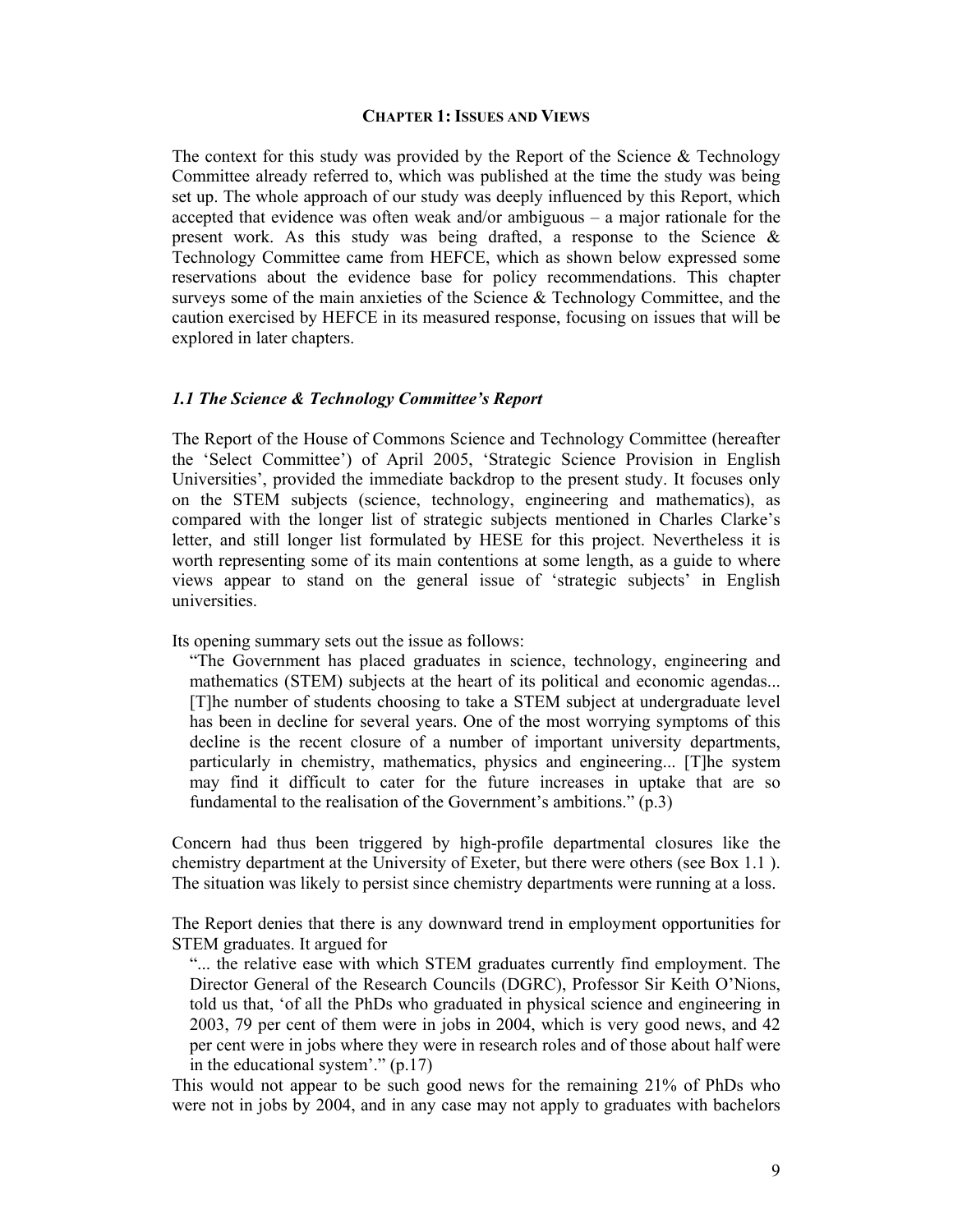and masters degrees. No doubt the Committee heard other evidence, but this sole reference appears a somewhat flimsy base for such strong assertions about employability. The Report later mentions some concerns over salaries in STEM occupations, which might be taken as a further contradiction.

# **Box 1.1: Closures of STEM departments in England**

"As well as the chemistry department at Exeter, there have been high profile closures of chemistry departments at Kings College London, Queen Mary London and Swansea University; of physics departments at the University of Newcastle and Keele University; of mathematics at the University of Hull; and of civil engineering at Aston University." (S&T, p.12)

"It seems unlikely that the recent flurry of departmental closures will end soon... The Royal Society of Chemistry (RSC) has found that chemistry departments tend to operate at a loss. Dr Simon Campbell, President of RSC, told us that 'we have surveyed eight chemistry departments across the country and all of them are running at a loss. The loss range is between 20 and 60 per cent of their budget. In every case, research is subsidising teaching'." (S&T, p.13)

Less contentiously, the Report stresses that problems will be exacerbated if the Government intends to meet its "ambitious" target of raising R&D to the target of 2.5% of GDP: the Royal Society and Ed Metcalfe of SEEDA agree on a figure of another 50,000 researchers being needed by 2014 to attain such a target, or some 5000 p.a.

What does this signify for the balance between supply and demand? Again, the evidence base the Committee had available to draw on looks insecure (see Box 2.2), in particular its pointed comment that "the vagueness of [the DGRC's] answer surprised us." They drew attention to the role that Sector Skills Councils (SSCs) might play in confronting demand with supply.

# **Box 1.2: Lack of clear evidence on supply and demand**

"We asked the DGRC whether he thought that the supply of skills in the UK graduate market matched employer demand. He told us that 'even on physics and chemistry where you might have expected I had done a reasonable amount of homework in advance of this meeting, I come clean and say that we cannot go very much beyond anecdotal evidence of whether supply is meeting demand and what the demand is. [...] Those numbers go up and down but I do not think we have good trend numbers'. [While this can be understood] ... Nonetheless, the vagueness of his answer surprised us. The Government created Sector Skills Councils precisely in order to improve its management of the interplay between supply and demand in the employment market."  $(S&T, p.20)$ 

As the Report emphasises, the balance is not just a quantitative but also a qualitative issue – having the right skills at the right levels to meet employer demands. "This

: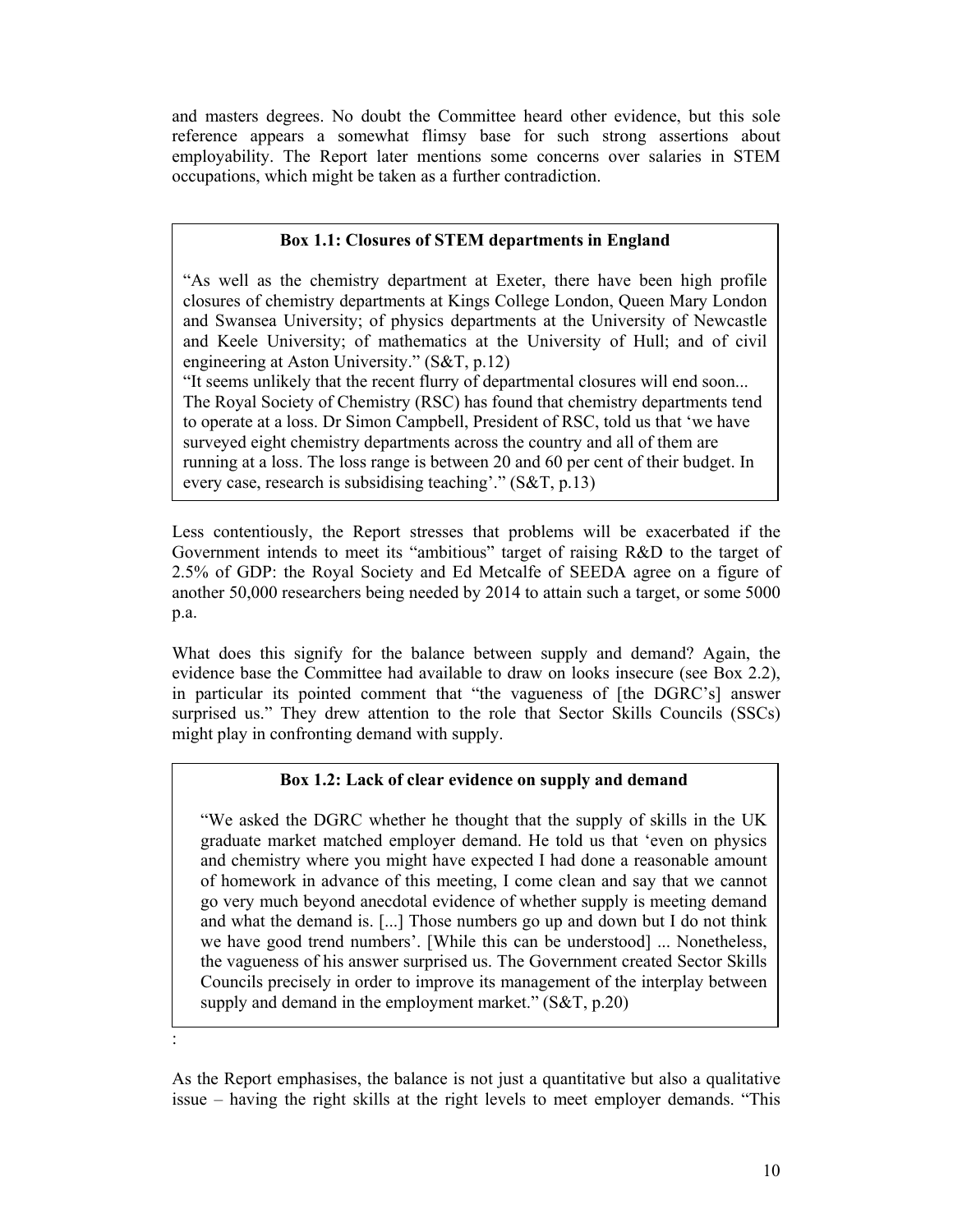included a widespread concern across all disciplines about the general shortage of graduates with advanced numerical skills (p.16). Beyond these, a survey by the then DfEE (Department for Education and Employment) in 1999 had found a "'lack of relevant work experience, followed by lack of commercial understanding/awareness and weak communication and presentation skills'" (pp.18/19). The Report then points out that it is not clear whether the failings on the latter scores are the fault of university courses or training provision by the employers themselves. There will always be problems with attempting any precise match, for the following reasons:

"a) Breadth versus depth.... There is no evidence to suggest that tailoring courses to the requirements of specific jobs would attract students to them. To a certain extent, employers will always bear some of the responsibility for job-specific training.

"b) Multiple skills applications. As the DGRC told us 'there is not a one-to-one correlation between what people do in a degree and what sort of job they do'...

"c) The evolving marketplace. Organisations adapt in response to emerging technologies and changes in market conditions... " (pp.19/20)

The second point is worth elaborating on, as it will be a key element in our own conclusions later. The Report cites the 2002 market survey by the Sector Skills Council for Science, Engineering and Manufacturing Technologies (SEMTA), which we will be drawing on in Chapter 2 in regard to the South East: "According to the SEMTA survey, particular recruitment difficulties were experienced in leading areas of technological development; areas requiring a hybrid of technological skills with 'softer' generic business skills; and in production" (pp.16/17). It notes with concern that, "Equipping graduates with STEM skills does not necessarily mean that they will go on to pursue careers in science, engineering and technology" (p.23).

The later sections of the Select Committee's Report are given over to examining the problems of research concentration, seen as an "inevitable consequence" (p.52) of Government funding provision even if disavowed as a policy objective, and what can be done in a world in which there is unlikely to be any substantial further expansion of Government funding for the subjects. At this point the Committee turn to advocating regional provision on a structure they refer to as "hub and spokes", using the RDAs etc. alongside HEFCE to ensure that each region maintains strength in the strategic subjects. It argues for greater regional collaboration and coordination, including a Regional Affairs Committee to be established within HEFCE "to coordinate the implementation of the hub and spokes model within the regions" (p.68).

This model draws solace from Government evidence that high quality research departments are widely spread across the country (p.75). However, it described some key gaps in regional provision (p.76). It is, indeed, not entirely clear whether the regional provision advocated is to be based on what economists would call 'absolute advantage' or instead 'comparative advantage', at both regional and institutional level. That is, does one pick the 'best' HEIs in each region or across the country as a whole, or go instead for sharing responsibilities among all HEIs, and in either case what would that do to overcome trends towards research concentration?

The Report concludes with a look at the future that so-called 'top-up fees' might presage for strategic subjects, and sees there are arguments both ways (p.77):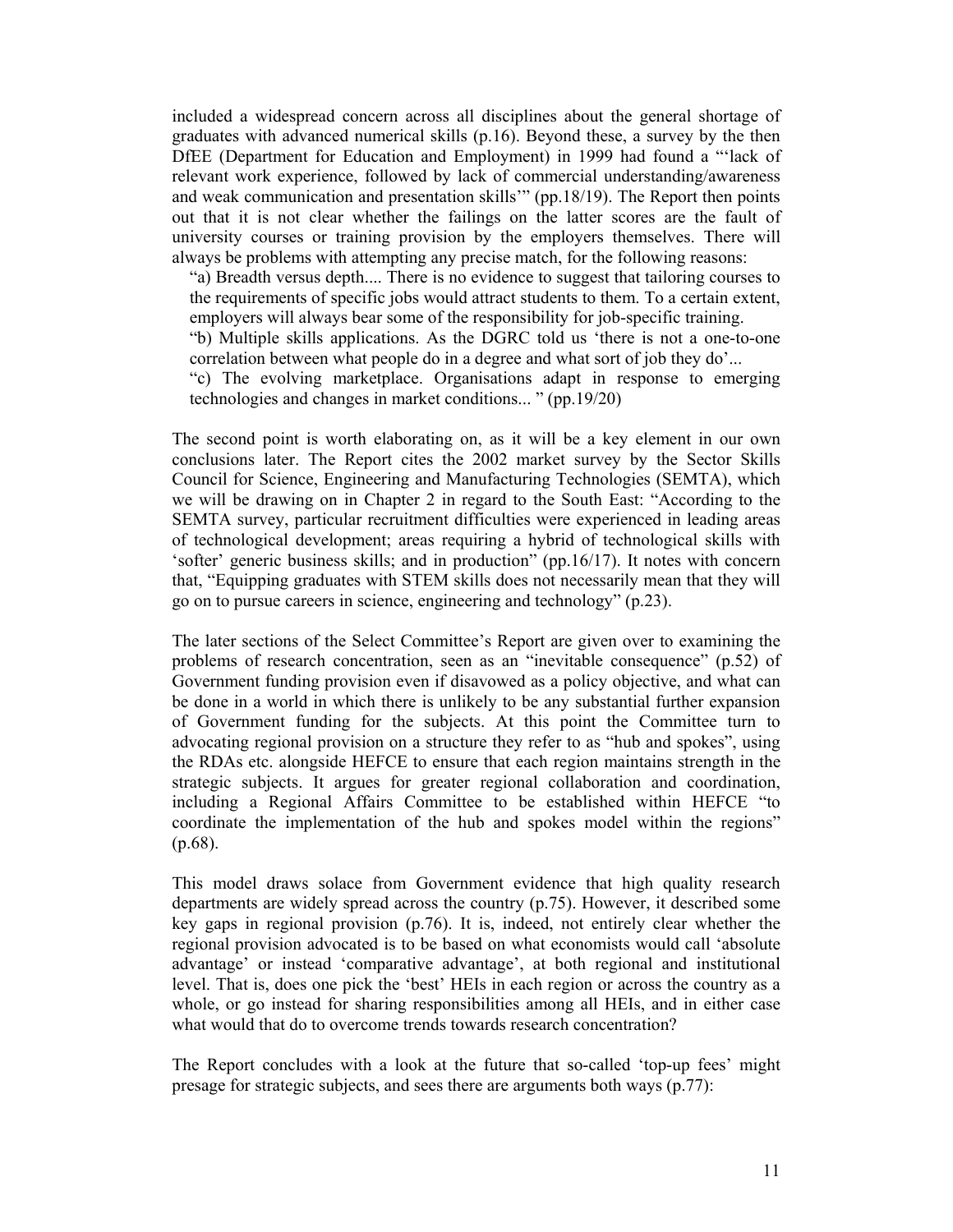# *1.2 The response from HEFCE*

HEFCE drew on its extensive data (which we will also be utilising in Chapter 2 for the South East) in order to respond to the Select Committee's Report. Its working group expressed a strong wish to play down fears of a system in crisis (see Box 1.3). Analyses of science subjects shows "departmental closure is more likely in, but not confined to, departments with a low RAE score" (p.19). Intervention should be limited and careful, with a strong evidence base, but HEFCE can support it in certain ways.

# **Box 1.3: HEFCE's overview on strategic subjects**

"As the Science and Technology Select Committee has stated, it would be exaggerating to say that university science departments are in crisis... The dynamism of the English HE sector is a great strength, and interventions should, as a rule, be kept to a minimum... Second-guessing the market may ultimately reduce the dynamism of the English HE sector." (HEFCE, p.1)

"The group advises that the closure of departments does not in itself mean that a subject is vulnerable. Departments may not always close due to shortage of student demand, but due to strategic reinvestment or because a course is deemed too expensive to run. Provision may be transferred elsewhere or become part of a new degree (so be partly moved to a new cost centre). Capacity may be redeployed, and often is maintained in a manner that takes the discipline forward in innovative ways." (HEFCE, p.7)

Its key concern is with vulnerability, measured by a mismatch between supply and demand. Departmental closures do not necessarily mean vulnerability. Many strategically important subjects are well supplied and not vulnerable. Nor can vulnerability be identified with small or weak departments. Two definitions were chosen by HEFCE (see Box 1.4).

# **Box 1.4: When are strategic subjects vulnerable?**

"The first definition relates to institutional vulnerability, meaning subjects which are primarily located in small specialist institutions (monotechnics), which may be more susceptible than larger institutions to changes in the external environment. "The second definition of vulnerable is where there is a vulnerability of the public interest, in that the provision of the subject is misaligned with employer, government or other demand. This mismatch may be identified at national level and/or at regional level."

Although some HEIs in our own survey qualify as 'monotechnics' in strategically significant subjects and thus as possibly vulnerable in HEFCE's first sense, we will be focusing almost exclusively on the second aspect of vulnerability ("vulnerability of the public interest") in what follows. It may be noted in passing that the impending merger of KIAD and SIAD does represent a regional consolidation of 'monotechnics' of the kind seemingly desired. It may also be noted that HEFCE's advisory group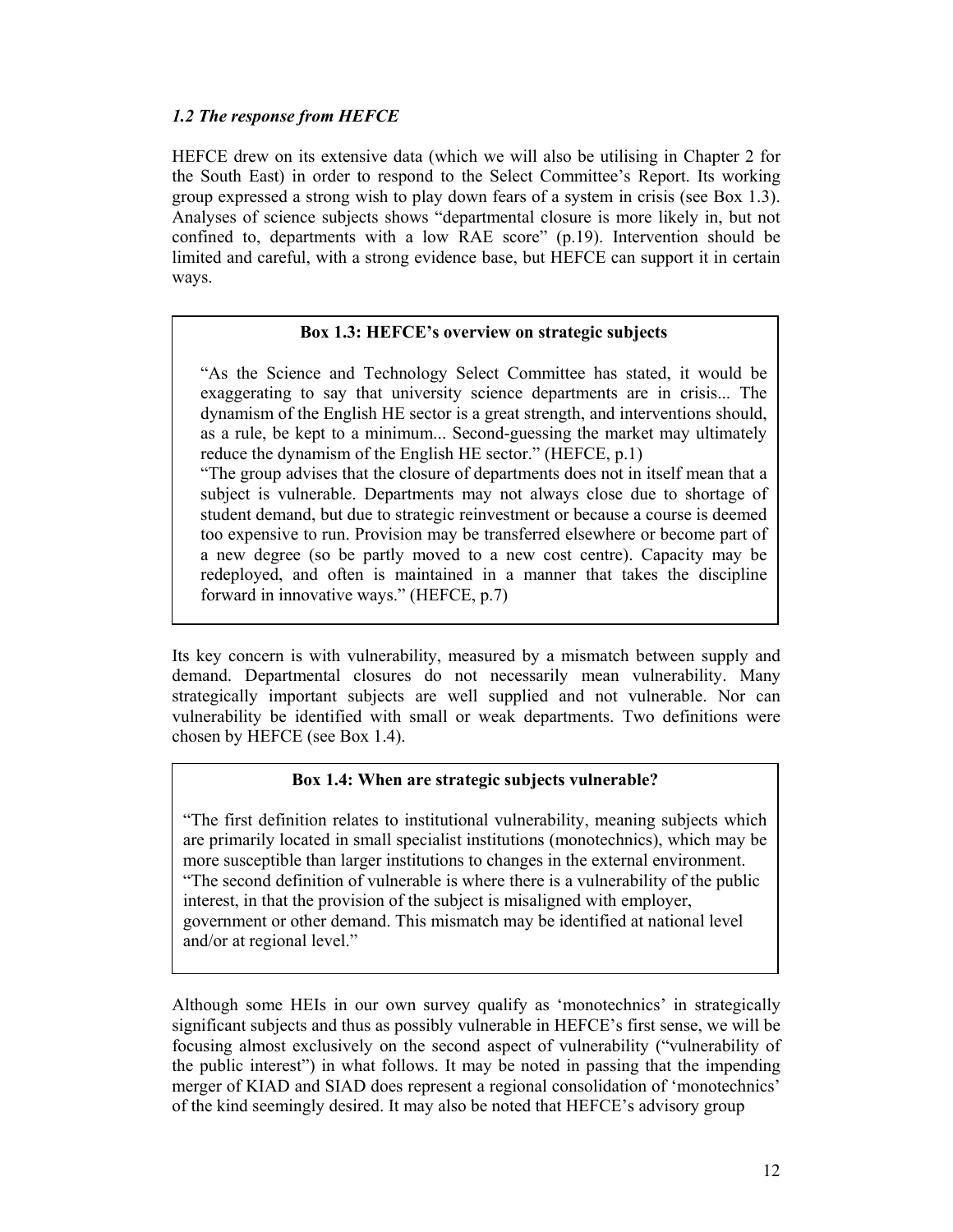"... does not recommend that cultural and creative industries should be specified as a target subject as a whole, because these subjects, while strategically important, show no signs of vulnerability on grounds of lack of student demand at the national level. There are however, some concerns about the long-term sustainability of some creative arts institutions." (p.6)

In the second respect of mismatch between subject provision and employer demand:

"The analysis at HESA cost centre level shows the anticipated profile of some decline in activity in mathematics; chemistry; chemical engineering; mineral, metallurgy and materials engineering; and information technology and systems science. However other aspects of engineering have seen steady or only very slightly declining activity; these being civil engineering, general engineering and mechanical, aero and production engineering. Indeed some engineering has seen steep increases in activity. For example, computer software engineering had seen growth in activity of nearly 10,000 FTEs between 1999-2000 and 2003-04 (an increase of 29%). Similarly electrical, electronic and computer engineering grew by some 1500 FTEs in the same period, an increase of 9.5%." (p.4)

Annex B of the HEFCE response provides more detail at 'cost centre' level, and broken down between Home and International students (see Box 1.5, also Table 1.1 for data on the subjects being considered in our own study, for England as a whole).

# **Box 1.5: HEFCE's analysis of detailed trends in strategic subjects**

"Engineering: overall there is increased activity in engineering cost centres. However, this is accounted for by growth in Computer Software Engineering and Electrical, Electronic and Computer Engineering; other subjects in the group are showing a loss in activity. Computer Software Engineering has dipped in 2003-04 after a peak in 2002-03...

"Languages: this group shows overall improvement in Home and International activity. However, using these data it is difficult to judge how many students are involved in major subject study rather than occasional modules...

"Mathematics: as with languages, activity in Mathematics can often be 'service teaching' and these data may not give an accurate picture of the subject. Nevertheless, it is interesting to see the large growth in International activity...

"Physical Sciences: here the data give an expected outcome, with Physics showing a stagnant profile, and Chemistry a decline in numbers, as does Earth, Marine and Environmental Sciences

"Design and Creative Arts: this cost centre shows buoyant activity." (HEFCE, p.18)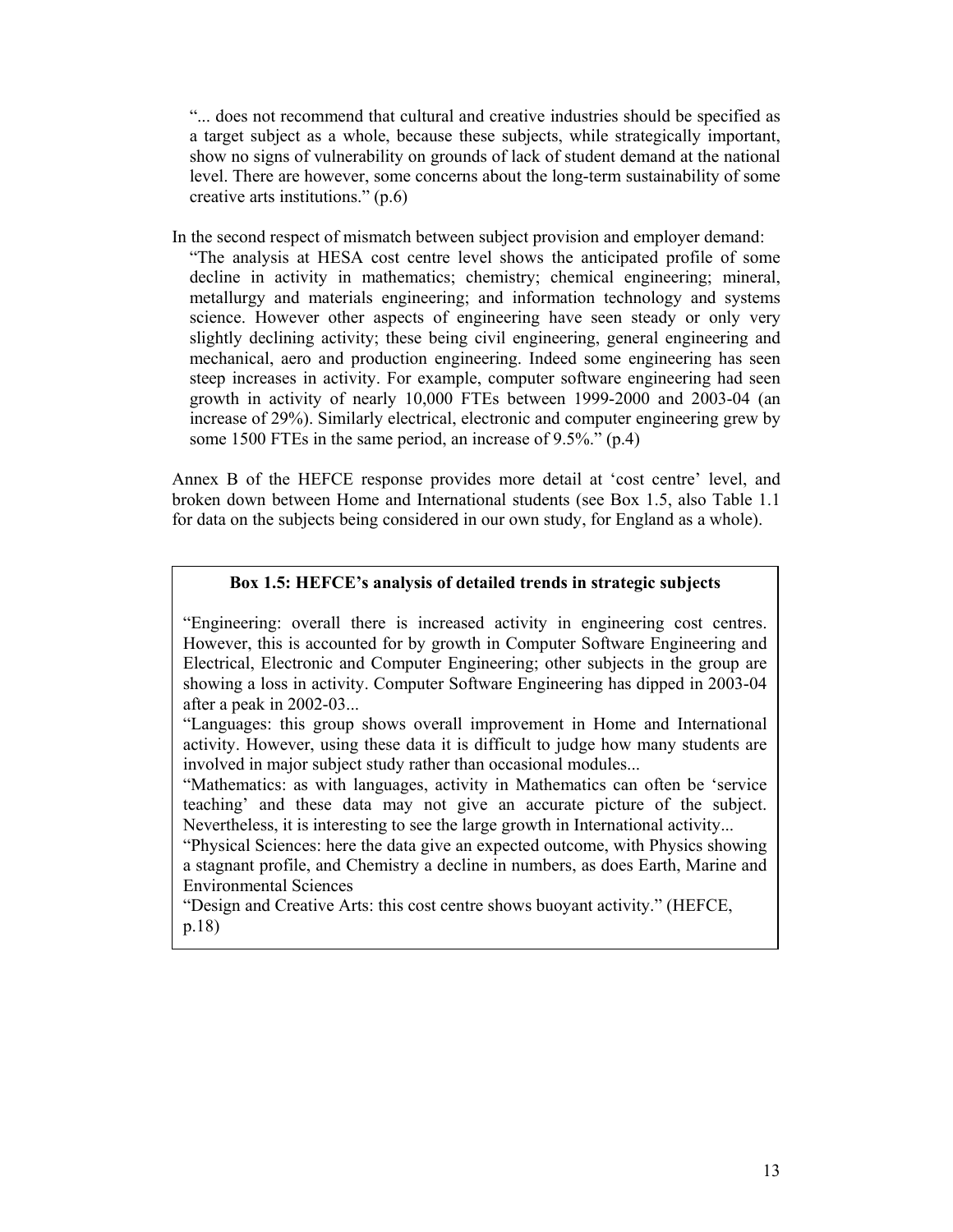| Cost centre | Fee      | 1999-00 | 2000-01 | 2001-02 | 2002-03 | 2003-04 | $\frac{0}{0}$ |
|-------------|----------|---------|---------|---------|---------|---------|---------------|
|             | status   |         |         |         |         |         | change        |
| Physics     | Home     | 8581    | 8257    | 8328    | 8462    | 8678    | $+1$          |
|             | EC       | 462     | 416     | 325     | 322     | 328     | $-29$         |
|             | Internat | 297     | 283     | 305     | 368     | 432     | $+45$         |
| Chemistry   | Home     | 11933   | 10959   | 10731   | 9978    | 9524    | $-20$         |
|             | EC       | 586     | 488     | 374     | 299     | 267     | $-55$         |
|             | Internat | 376     | 370     | 451     | 467     | 554     | $+47$         |
| Earth,      | Home     | 13646   | 13014   | 13157   | 12619   | 12231   | $-10$         |
| Marine,     | EC       | 568     | 581     | 477     | 432     | 398     | $-30$         |
| Environ'l   | Internat | 314     | 353     | 458     | 469     | 506     | $+61$         |
| Chemical    | Home     | 1953    | 1822    | 1635    | 1544    | 1732    | $-11$         |
| Eng'g       | EC       | 168     | 237     | 108     | 91      | 95      | $-44$         |
|             | Internat | 493     | 328     | 490     | 514     | 630     | $+28$         |
| Civil Eng'g | Home     | 6931    | 6788    | 7088    | 6485    | 6858    | $-1$          |
|             | EC       | 1380    | 1296    | 1092    | 889     | 674     | $-51$         |
|             | Internat | 1191    | 1021    | 1162    | 1029    | 1079    | -9            |
| Computer    | Home     | 33850   | 38446   | 46307   | 49012   | 43671   | $+29$         |
| Software    | EC       | 1954    | 1844    | 2083    | 2029    | 1730    | $-11$         |
| Eng'g       | Internat | 1902    | 2522    | 4206    | 5290    | 5501    | $+189$        |
| Electrical, | Home     | 16315   | 17657   | 17730   | 17578   | 17862   | $+9$          |
| Electronic, | EC       | 2008    | 2091    | 1749    | 1509    | 1393    | $-31$         |
| Comp Eng    | Internat | 2514    | 2293    | 3104    | 3528    | 4243    | $+69$         |
| General     | Home     | 14472   | 14622   | 14423   | 13794   | 13921   | $-4$          |
| Eng'g       | EC       | 1332    | 1326    | 869     | 889     | 752     | $-44$         |
|             | Internat | 1544    | 1914    | 1874    | 2000    | 1766    | $+14$         |
| Mechanical, | Home     | 16254   | 16387   | 16655   | 16617   | 16143   | $-1$          |
| Aero,       | EC       | 2195    | 1998    | 1603    | 1506    | 1357    | $-38$         |
| Prod'n Eng  | Internat | 1969    | 1653    | 1924    | 2105    | 2406    | $+22$         |
| Mineral,    | Home     | 2857    | 2770    | 2503    | 2525    | 2625    | $-8$          |
| Metallurgy, | EC       | 249     | 281     | 170     | 172     | 166     | $-33$         |
| Mater. Eng  | Internat | 351     | 306     | 345     | 467     | 535     | $+52$         |
| Mathematics | Home     | 19161   | 18625   | 18442   | 17298   | 17376   | $-9$          |
|             | EC       | 1054    | 1042    | 810     | 728     | 667     | $-37$         |
|             | Internat | 1567    | 1622    | 1956    | 2392    | 3116    | $+99$         |
| Info Tech   | Home     | 18856   | 19873   | 15993   | 17002   | 15117   | $-20$         |
| and Systems | EC       | 737     | 781     | 513     | 531     | 483     | $-34$         |
| Sciences    | Internat | 902     | 1329    | 973     | 1407    | 1415    | $+57$         |
| Design and  | Home     | 60586   | 64961   | 68130   | 73088   | 74290   | $+23$         |
| Creative    | EC       | 3667    | 3843    | 3583    | 3606    | 3680    | $+0$          |
| Arts        | Internat | 3593    | 3788    | 4213    | 4679    | 4812    | $+34$         |
| French,     | Home     | 16395   | 17589   | 18295   | 17568   | 16412   | $+0$          |
| Spanish,    | EC       | 1629    | 1796    | 1710    | 1587    | 1458    | $-11$         |
| German      | Internat | 550     | 636     | 780     | 905     | 819     | $+49$         |

Table 1.1: FTE numbers by student fee status and HESA cost centre, England, 1999- 00 to 2003-04

Source: HEFCE 2005, table 1.

Table 1.2 summarises some interesting information of trends of FTE numbers according to results of the 2001 RAE exercise, in selected subjects. It will be observed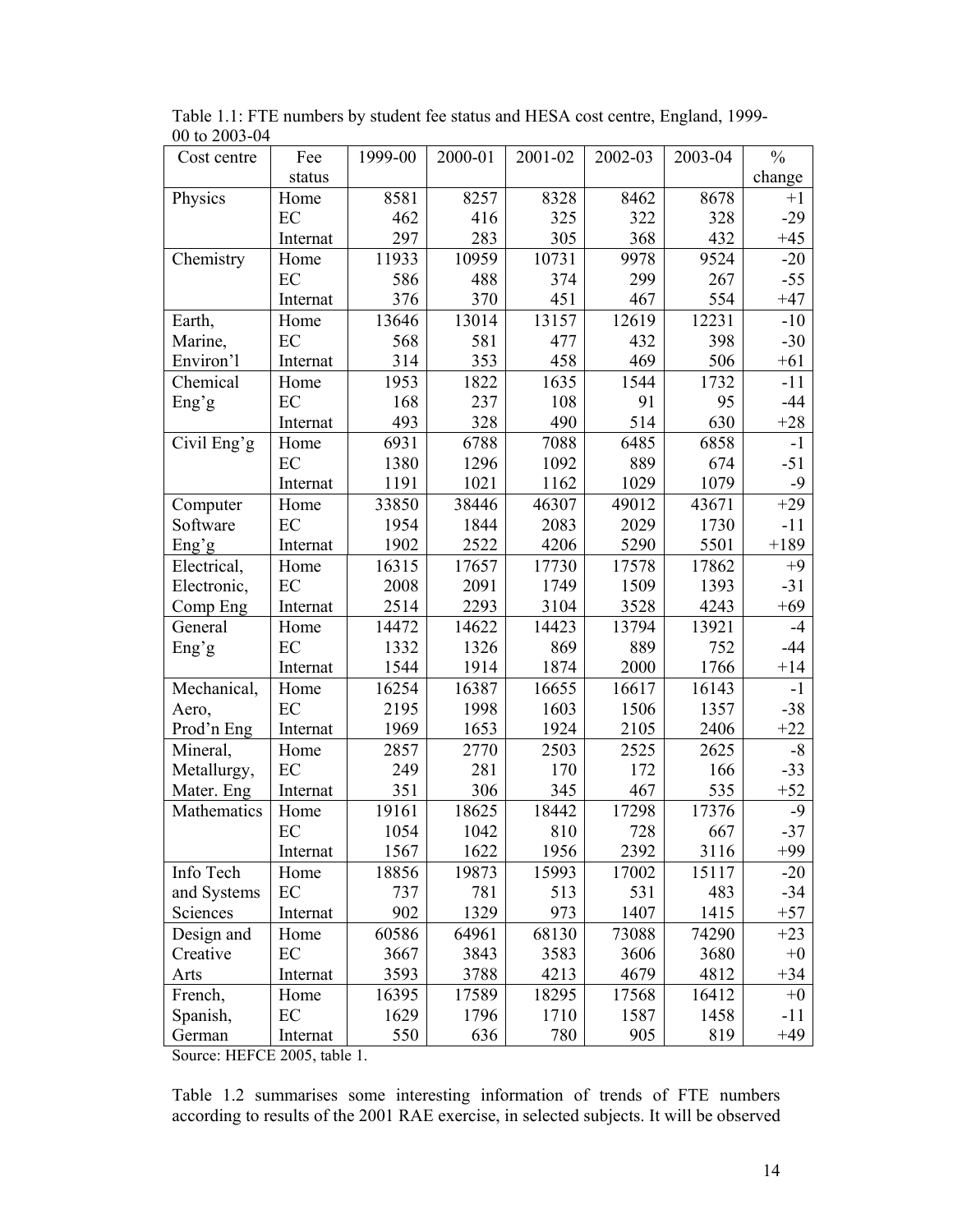that departments across England with rankings below 4 have generally seen proportionately larger falls in numbers since 1999. However there has also been a slight drop in numbers of 5\* departments in Physics and 5 ranked departments in Mathematics and Chemistry. It will also be observed that these subjects show high proportions of students in departments with 5 or 5\* rankings, so the 'tail' of lowranked departments is relatively small in terms of student numbers.

|                   |              | -פ--פ    |          |          |          |
|-------------------|--------------|----------|----------|----------|----------|
|                   | $<$ 3 or n/s | 3a/3b    | 4        |          | $5*$     |
| % total 03-04     | 18.2%        | 8.2%     | 5.4%     | 41.6%    | 26.6%    |
| % ch. since 99-00 | $-2.3%$      | $-6.9\%$ | $-1.0\%$ | $-5.4\%$ | $+3.5%$  |
| % total 03-04     | 18.7%        | 11.6%    | 14.4%    | 31.3%    | 23.9%    |
| % ch. since 99-00 | $-17.4%$     | $-3.2\%$ | $-1.7\%$ | $-5.1\%$ | $+1.4%$  |
| % total 03-04     | 3.5%         | $5.1\%$  | 16.1%    | 52.5%    | 22.8%    |
| % ch. since 99-00 | $-2.7%$      | $-1.8%$  | $+1.2%$  | $+4.7%$  | $-1.0\%$ |
|                   |              |          |          |          |          |

Table 1.2: UG Home/EU FTEs by 2001 RAE rating, England

Source: HEFCE 2005, extracted from tables 3-5. n/s = not submitted.

## *1.3 Conclusions*

The Select Committee considered that it was unlikely that the recent flurry of departmental closures would end soon, and expressed particular concern that the shortfall of graduating students in the affected subjects would not meet the needs of industry for highly skilled personnel in the future, especially if the Government pressed ahead with its ambitions to raise the share of R&D in UK GDP in line with EU recommendations. The Report argued that STEM graduates currently find employment with "relative ease", though the evidence provided here was slim, and though salaries are not outstandingly attractive. The problem lay in quality as well as quantity terms – having graduates equipped with the right sorts of skills that employers wanted, perhaps involving 'softer' generic business skills. The Report stressed that the implicit effect of Government funding – contrary to its avowed intentions – was to promote a degree of research concentration in particular HEIs and regions, and this needed to be counterbalanced by a delegation of coordination to the regional level, via RDAs, HEFCE and the SSCs. The Report advocated a 'hub and spokes' model for such coordination. It is not clear whether the model advocated is intended to rest on 'absolute advantage' or 'comparative advantage', to use the economist's language, and thus how it would work.

HEFCE has recently responded to the Select Committee. The response emphasises that departmental closures do not necessarily imply a subject is vulnerable, and can be part of a logical response to changing demands. Vulnerability has at least two relevant meanings, and in the present report we focus on misalignment with employer, government or other demand, at regional level. For example, the cultural and creative subjects are strategic but not vulnerable. Within the branches of engineering subjects there are contradictory patterns. Physics does appear stagnant and chemistry in decline, judged by HEFCE data on student numbers from 1999/00 to 2003/04. Data arranged according to 2001 RAE scores of departments suggest a sharper fall in lower-ranked departments, though the pattern is not uniform.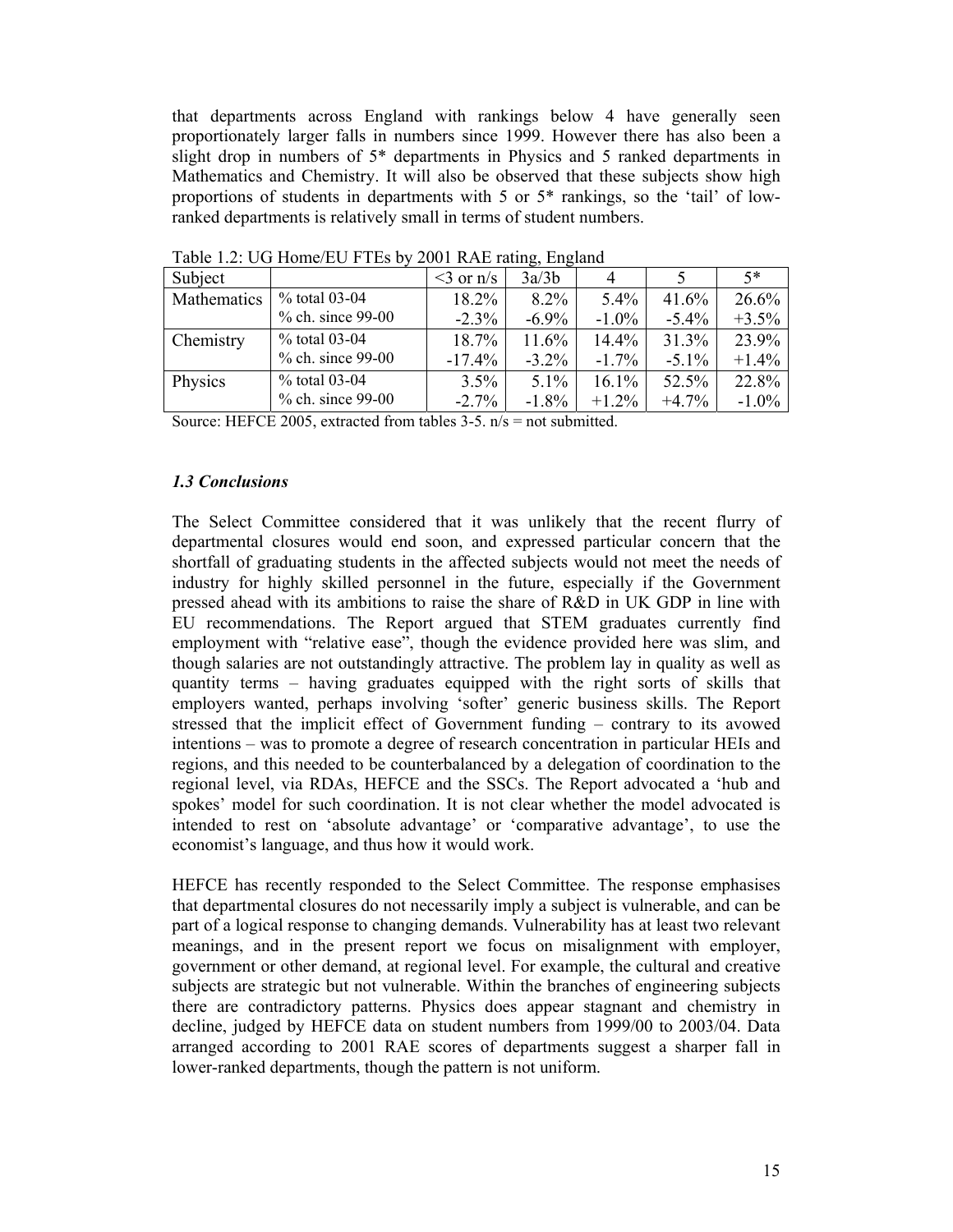#### **CHAPTER 2: RESULTS OF THE SURVEY OF ACADEMICS**

This chapter takes up the 'supply side' of the supposed mismatch, by looking at the extent of a decline in student undergraduate numbers in the strategic subjects. Apart from data collection it has two main objectives: the first is to assess whether 'crude' numbers produced by HEFCE inadvertently misrepresent the real situation, in line with the Select Committee's doubts; the second is to analyse the data to see whether different types of HEIs are feeling the effects of declining numbers more or less seriously.

## *2.1 The questionnaire to academics*

We circulated a questionnaire to heads of all HEIs in the SEEDA region, from a list provided to us by HESE. The list included campuses of HEIs that had their main location in another region – this immediately implied a point of contrast with HEFCE data which is based on the latter (see below). The questions asked (see Appendix 2.1) were developed from the Select Committee Report, and especially their reservations concerning naive use of the accessible data on whether departments in the STEM subjects were meeting their targets, and how raw numbers were to be interpreted.

After a small number of locating questions (where they were replying from), the heads of department were thus asked the numbers of students taken each year in their department, followed by whether they were subject to a quota on numbers they took – obviously if their numbers were limited by university policy the steadiness (or otherwise) of numbers might be seen in a somewhat different light. The question was expanded further on the basis of a point made by the Select Committee, that meeting quotas or similar rules was sometimes used as a guideline as to whether targets were (not) being met. A crude guide to numbers falling short in the STEM or other strategic subjects thus could come from responses about these targets. But as the Select Committee pointed out, if the targets (quotas etc.) were themselves being revised downwards, that would not tell us very much. We therefore asked about the pattern of change in quotas over the past five years.

The next question asked about patterns of intake over the past five years, giving five options (rising, steady, ...). Intake could diverge from quotas, and in any case many HEIs do not use quotas. This was therefore the best simple guide as to changing numbers, and in addition could be verified against HEFCE data when that became available. However it is subject to the considerations raised by the other questions.

The following question directed the respondent's attention to minimum numbers necessary for survival, to try to elicit evidence that strategic subjects might be in danger of becoming unviable through student numbers being too small. In the event this did not prove very successful as an objective measure, because the notion of 'viability' depended on whether one was talking about national presence in the subject, or about covering costs. In the latter case, numbers close to existing numbers or quotas were deemed to be minima. As an impressionistic indicator of the national presence, which was what was intended, the responses were nevertheless of some use.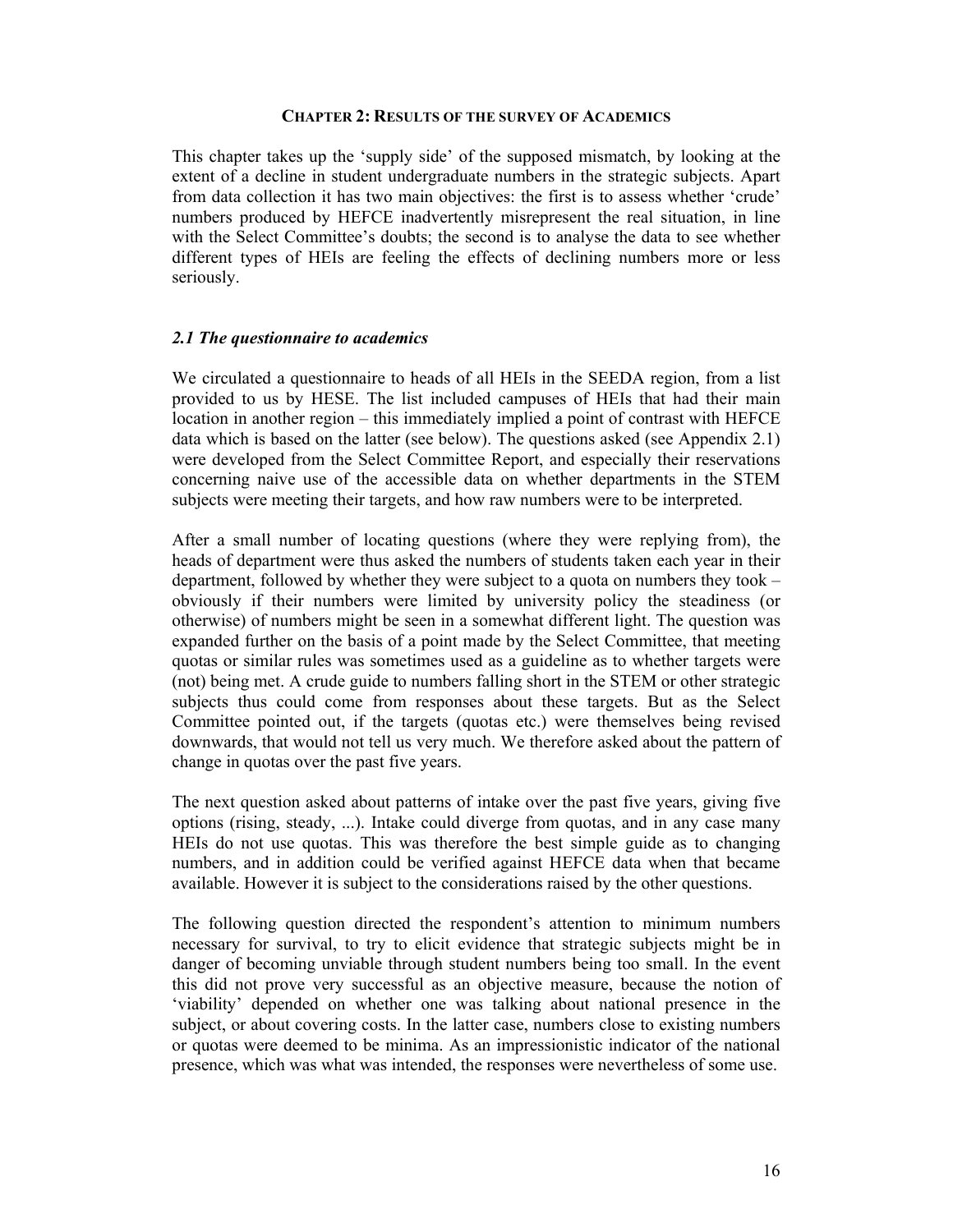The next question clarified this point but was omitted from the second version of the questionnaire – it asked whether departments felt they were covering their teaching costs. As the Select Committee pointed out, if numbers of students in strategic subjects were being met but departments were still running at a loss, that would constitute another kind of threat to longer-term viability. The Committee asked but did not answer whether the new variable (so-called 'top-up') fees would resolve any financial shortfall (as noted in Chapter 1 it expressed reservations about this). Answers to our own questionnaire were for the most part fairly unequivocal on this. The HEFCE response to the Select Committee discussed in section 1.2 above also makes the point that *all* teaching is underfunded.

The penultimate question concerned RAE scores. It asked what the department's score was (if any) in the last RAE exercise (2001), in order to analyse whether numbers were behaving differently in research-intensive departments, and similar issues. It also asked what the targets were for the next RAE (2008), in the light of the Select Committee's anxieties that too much pressure on upgrading research might be coming at the cost of reducing student intake for teaching purposes.

The last question was one of the most important. The Select Committee pointed out that apparent patterns of student intake could be affected by restructuring operations undertaken within the HEIs, especially those designed to readjust for what might otherwise have been falling numbers. Here we therefore asked for restructuring moves under a range of indicative headings (expanded, downsized, taken in other groups, merged with other groups, refocused, etc.).

Of the 23 HEIs in the SEEDA region, responses have been collated from 19 of them, although some have not replied for all relevant departments. Two HEIs, Imperial College's campus at Wye, and Thames Valley University's Reading campus, had no relevant departments within the region. The remaining HEIs were telephoned repeatedly at central university and at departmental level. All but one of the four remaining omissions relate to tributary campuses where the HQ is located in another region, and the data are difficult to separate. In some cases it was not clear from the replies to our questionnaire whether the subject did or did not exist in the tributary campus within the SEEDA region, as the reply could be rather generic for the HEI as a whole. Subject to this reservation, a picture of the spread of strategic subjects around the region can be obtained from Table 2.1.

Some patterns are worth remarking on, prior to full analysis. Our survey seemed unlikely to pick up closures since it was directed to extant departments, but in fact two closures responded. One was Chemistry at the University of Kent, which had merged with Physics in 1997 but now entry into Chemistry has ceased; however a new Forensic Science degree, largely based on chemistry, is expanding (the Select Committee pointed to the expansion of Forensic Science on a national scale; see also SEMTA's report on Forensic Science, 2004). One of our responses from 'intermediaries', covered in Chapter 3, also related to this course. The second closure was of Mathematics at Canterbury Christ Church.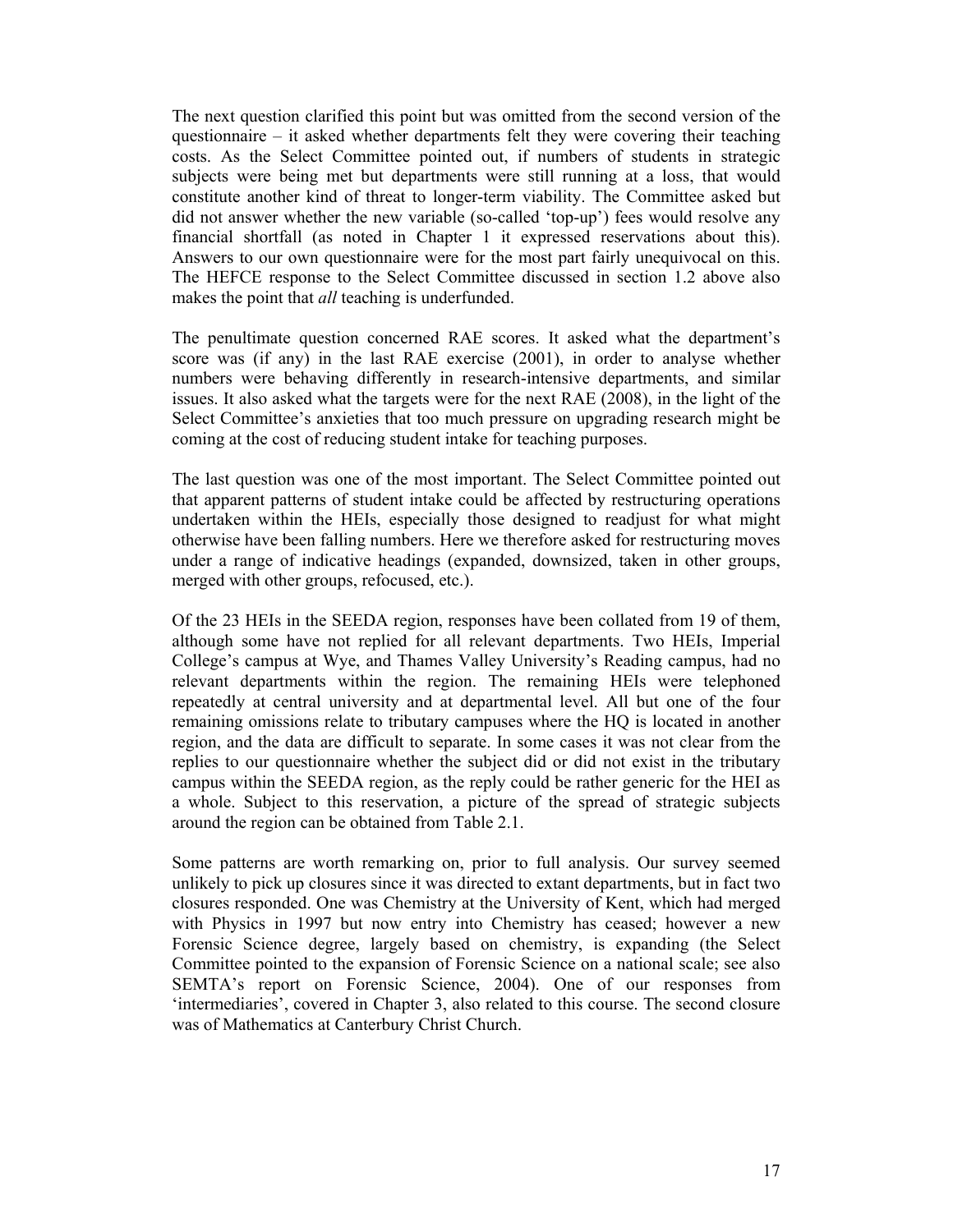|                 |                         | Physics                 | Chem.                   |              |                         | Earth                   | Non-         |                | El'c         |                         |                         | Maths                   | IT                      |                | Creat-       |                         | Langs                     |                |
|-----------------|-------------------------|-------------------------|-------------------------|--------------|-------------------------|-------------------------|--------------|----------------|--------------|-------------------------|-------------------------|-------------------------|-------------------------|----------------|--------------|-------------------------|---------------------------|----------------|
|                 |                         |                         |                         |              |                         |                         |              | elect          | eng'g        |                         |                         |                         |                         |                | ive          |                         |                           |                |
|                 | H                       | $\mathbf Q$             | H                       | $\mathbf Q$  | H                       | Q                       | H            | $\overline{O}$ | $\rm H$      | $\mathbf Q$             | H                       | Q                       | H                       | $\overline{Q}$ | H            | $\overline{O}$          | $\boldsymbol{\mathrm{H}}$ | $\overline{O}$ |
| <b>Brighton</b> |                         |                         | $\checkmark$            | ✓            | ✓                       | $\checkmark$            | $\checkmark$ | ✓              | $\checkmark$ | $\checkmark$            | $\checkmark$            | $\checkmark$            | $\checkmark$            | $\checkmark$   | $\checkmark$ |                         | ✓                         |                |
| Brunel*         |                         |                         |                         |              |                         |                         |              |                |              |                         |                         | $\overline{\checkmark}$ |                         | $\checkmark$   |              |                         |                           |                |
| <b>Bucks</b>    |                         |                         |                         |              |                         |                         | $\checkmark$ |                | ✓            |                         |                         |                         | ✓                       |                | $\checkmark$ |                         | $\checkmark$              |                |
| Chilterns       |                         |                         |                         |              |                         |                         |              |                |              |                         |                         |                         |                         |                |              |                         |                           |                |
| Canterbury      |                         | $\overline{\checkmark}$ |                         |              |                         | $\checkmark$            |              |                | $\checkmark$ |                         |                         | X                       | ✓                       | ✓              | $\checkmark$ | $\checkmark$            |                           | $\checkmark$   |
| Ch'Ch           |                         |                         |                         |              |                         |                         |              |                |              |                         |                         |                         |                         |                |              |                         |                           |                |
| Chichester      |                         |                         |                         |              | $\checkmark$            |                         |              |                |              |                         | $\checkmark$            |                         | $\checkmark$            |                | $\checkmark$ | $\checkmark$            |                           | ✓              |
| Cranfield*      |                         |                         |                         |              |                         |                         |              |                |              |                         |                         |                         |                         |                |              |                         |                           |                |
| Greenwich*      |                         |                         |                         | $\checkmark$ |                         |                         |              | $\checkmark$   |              |                         |                         | $\checkmark$            |                         | $\checkmark$   |              | $\overline{\checkmark}$ |                           |                |
| Imperial,       |                         |                         |                         |              |                         |                         |              |                |              |                         |                         |                         |                         |                |              |                         |                           |                |
| Wye*            |                         |                         |                         |              |                         |                         |              |                |              |                         |                         |                         |                         |                |              |                         |                           |                |
| Kent            | $\checkmark$            | $\checkmark$            | ✓                       | X            | $\checkmark$            |                         | $\checkmark$ |                | $\checkmark$ |                         | $\checkmark$            | $\checkmark$            | $\bar{v}$               |                | $\checkmark$ |                         | $\checkmark$              | $\checkmark$   |
| <b>KIAD</b>     |                         |                         |                         |              |                         |                         |              |                |              |                         |                         |                         |                         |                | $\checkmark$ |                         |                           |                |
| Open $*$        |                         |                         |                         |              |                         |                         |              |                |              |                         |                         |                         |                         |                |              |                         |                           |                |
| Oxford          | $\overline{\checkmark}$ |                         | $\overline{\checkmark}$ | $\checkmark$ | $\checkmark$            | $\checkmark$            | $\checkmark$ | $\checkmark$   | $\checkmark$ | $\checkmark$            | $\checkmark$            |                         |                         |                | ✓            |                         | $\checkmark$              |                |
| Oxford          |                         |                         |                         |              | ✓                       |                         | $\checkmark$ |                | ✓            |                         |                         | $\checkmark$            | ✓                       | $\checkmark$   |              | $\checkmark$            |                           |                |
| <b>Brookes</b>  |                         |                         |                         |              |                         |                         |              |                |              |                         |                         |                         |                         |                |              |                         |                           |                |
| Portsmouth      |                         |                         |                         |              | $\overline{\checkmark}$ | $\overline{\checkmark}$ | $\checkmark$ | $\checkmark$   | $\checkmark$ |                         | $\checkmark$            |                         | $\overline{\checkmark}$ |                | ✓            |                         | ✓                         | $\checkmark$   |
| Reading         | $\checkmark$            | $\checkmark$            | $\checkmark$            | $\checkmark$ | ✓                       |                         | $\checkmark$ |                | $\checkmark$ | $\checkmark$            | $\checkmark$            | $\checkmark$            |                         | ✓              | ✓            |                         |                           |                |
| Royal           | $\checkmark$            | ✓                       | X                       |              | $\checkmark$            | $\checkmark$            |              |                | $\checkmark$ |                         | ✓                       | ✓                       |                         | ✓              | ✓            | $\checkmark$            |                           |                |
| Holloway        |                         |                         |                         |              |                         |                         |              |                |              |                         |                         |                         |                         |                |              |                         |                           |                |
| <b>SIAD</b>     |                         |                         |                         |              |                         |                         |              |                |              |                         |                         |                         |                         |                | $\sqrt{ }$   | $\overline{\checkmark}$ |                           |                |
| Solent          |                         |                         |                         |              | ✓                       | $\checkmark$            | $\checkmark$ | ✓              | $\checkmark$ | $\checkmark$            | ✓                       |                         | ✓                       | ✓              | ✓            | $\checkmark$            | ✓                         |                |
| Southampton     | $\overline{\checkmark}$ |                         | $\checkmark$            | $\checkmark$ | $\checkmark$            | $\overline{\checkmark}$ | $\checkmark$ | $\checkmark$   | $\checkmark$ | $\overline{\checkmark}$ | $\overline{\checkmark}$ | $\checkmark$            | $\checkmark$            | $\checkmark$   | $\checkmark$ |                         | ✓                         |                |
| Surrey          | $\overline{\checkmark}$ | $\overline{\checkmark}$ | $\blacktriangledown$    | $\checkmark$ | X                       |                         | $\checkmark$ | $\checkmark$   | $\checkmark$ | $\checkmark$            | $\checkmark$            | $\checkmark$            |                         | $\checkmark$   | ✓            | $\overline{\checkmark}$ | ✓                         | $\checkmark$   |
| <b>Sussex</b>   | $\checkmark$            | $\checkmark$            | $\bar{\checkmark}$      |              |                         |                         | $\checkmark$ | $\checkmark$   | $\checkmark$ | $\checkmark$            | $\checkmark$            | $\checkmark$            |                         |                | ✓            |                         | $\checkmark$              |                |
| Thames          |                         |                         |                         |              |                         |                         |              |                |              |                         |                         |                         |                         |                |              |                         |                           |                |
| Valley*         |                         |                         |                         |              |                         |                         |              |                |              |                         |                         |                         |                         |                |              |                         |                           |                |
| Winchester      |                         |                         |                         |              |                         |                         |              |                |              |                         |                         |                         | $\checkmark$            |                | ✓            | ✓                       |                           |                |

Table 2.1: Responses of student numbers to HEFCE (H) or Questionnaire (Q)

Notes:  $H =$  Student numbers given in HEFCE returns;  $Q =$  Student intake given in Questionnaire responses;  $X = closure$  (or no longer reporting)

\* = Subsidiary campuses (and therefore not reported by HEFCE). Imperial Wye and Thames Valley Reading both reported to us that their campuses had no students in these strategic categories.

The predominant trends set out in Table 2.2 below are erratic or steady. Many of the 'erratic' patterns are up-then-down, but quite a number involved declines several years ago, with stability or growth subsequently. In IT, several respondents referred to the 'national cycle' of a sharp fall early in this decade, which their own numbers reflected. This fall, for well-known reasons, now seems to have flattened out. Similarly in engineering, there appears to have been a fall in several departments early in the decade, which has recovered to some gains in the last year or two (there does not seem to be any clear pattern as between the various branches of engineering). In physics and especially chemistry the picture appears very confused – the responses cover the spectrum, though few record any large gains in numbers. In chemistry, one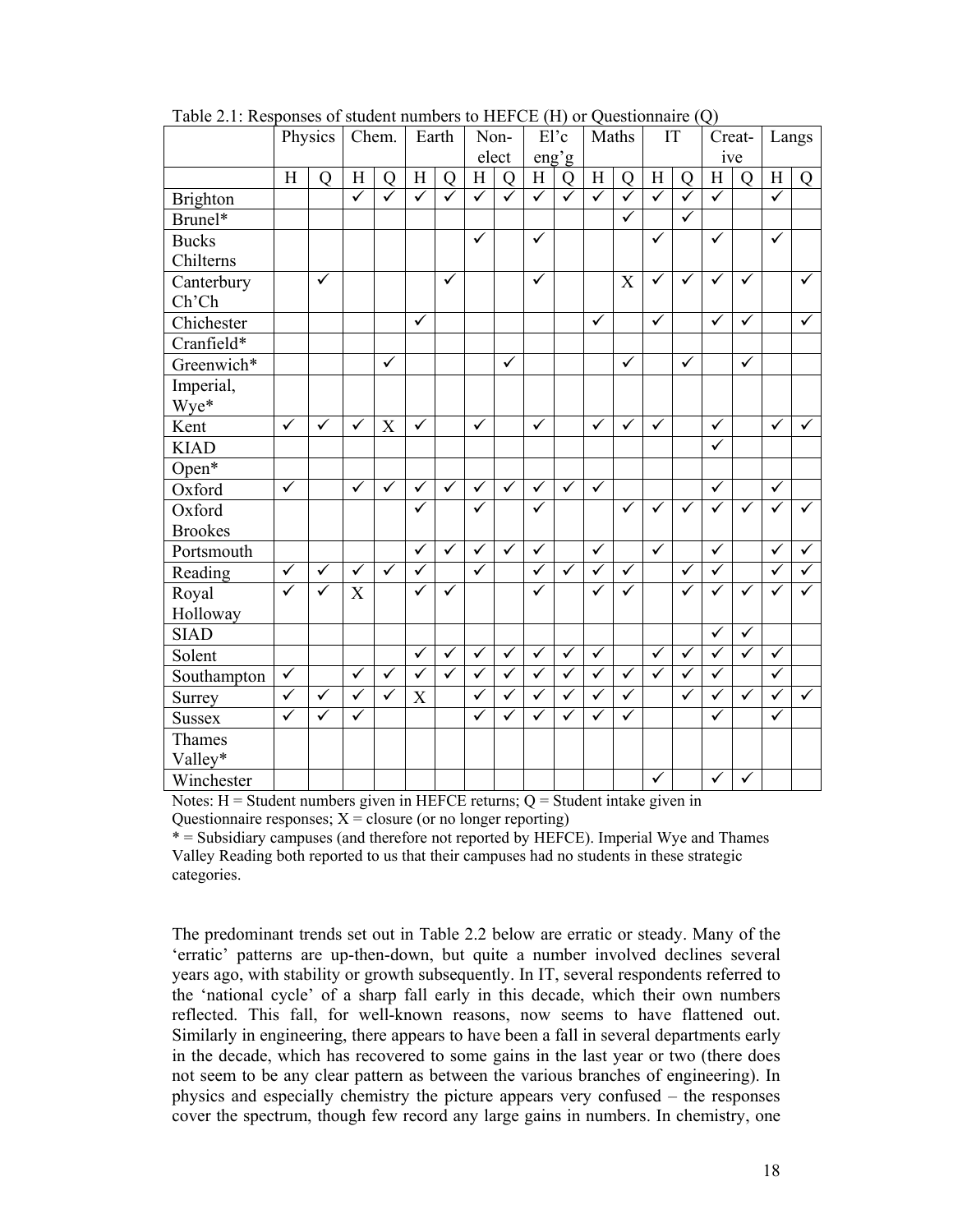university recorded fluctuations between 85 and under 50 in recent years, another between 43 and 19 (in both cases the current intake is towards the upper figure). The very diverse nature of these returns, including the semi-closure of chemistry at Kent, do support the Select Committee's argument for taking a more regionally based view rather than over-reacting to individual cases.

| Subject     | No. of         | Intake            | Quota     | Restructure**                 |
|-------------|----------------|-------------------|-----------|-------------------------------|
|             | Responses      |                   |           |                               |
| Physics     | $5 + 1*$       | rising $-2$       | $no-2$    | $expanded - 1$                |
|             |                | slight fall $-2$  | $yes - 3$ | $downsized-2$                 |
|             |                | $erratic - 1$     |           | $merged - 2$                  |
|             |                |                   |           | $refocused - 1$               |
| Chemistry   | 7(8)           | $rising - 2$      | $no-4$    | $expanded - 1$                |
|             |                | steady $-3$       | $yes - 2$ | downsized $-2$ (staff)        |
|             |                | $erratic - 2$     |           | $refocused - 2$               |
|             |                | $closed-1$        |           | merged then $closed - 1$      |
| Earth sci   | $\overline{7}$ | $rising - 2$      | $no-4$    | $expanded - 1$                |
|             |                | steady $-3$       | $yes - 2$ | $merged - 2$                  |
|             |                | slight $fall - 1$ |           | $refocused - 2$               |
|             |                | $erratic - 1$     |           |                               |
| Engineering | 10(14)         | $rising - 2$      | $no-6$    | expanded $-2$                 |
|             |                | steady $-5$       | $yes - 5$ | $downsized-2$                 |
|             |                | slight $fall - 1$ |           | $merged - 5$                  |
|             |                | $erratic - 6$     |           | $refocused - 2$               |
| Mathematics | 11             | rising $-3$       | $no-6$    | expanded $-2$                 |
|             |                | steady $-1$       | $yes - 5$ | $downsized-2$                 |
|             |                | slight $fall - 2$ |           | $merged - 2$                  |
|             |                | erratic $-3$      |           | refocused $-3$                |
|             |                | $closed-1$        |           | closed $down-1$               |
| IT          | 10             | steady $-2$       | $no-3$    | $merged - 2$                  |
|             |                | slight fall $-2$  | $yes - 6$ | taken in $-1$                 |
|             |                | sharp $fall - 1$  |           | different honours $-1$        |
|             |                | erratic $-5$      |           | refocused $-3$                |
| Creative    | 10(30)         | $rising - 19$     | $no-6$    | expanded $-4$                 |
|             |                | steady $-11$      | $yes - 3$ | $downsized - 1$               |
|             |                |                   |           | $merged - 3$                  |
|             |                |                   |           | taken in $-3$                 |
|             |                |                   |           | $refocused-4$                 |
| Languages   | 8(12)          | $rising - 4$      | $no-2$    | expanded $-2$                 |
|             |                | steady $-2$       | $yes - 5$ | $downsized - 1$               |
|             |                | slight $fall - 3$ |           | $merged - 3$                  |
|             |                | sharp fall $-3$   |           | away from single honours $-1$ |
|             |                |                   |           | $refocused - 1$               |

Table 2.2: Intake trends, quotas and restructuring (if any) for respondents, by subject

Note: Numbers of responses refer to HEIs, with separate departmental returns given in brackets. Intake trends relate to departments; quota numbers to HEIs.

\* 1 Physics in Science framework (not included in totals)

\*\* May include multiple responses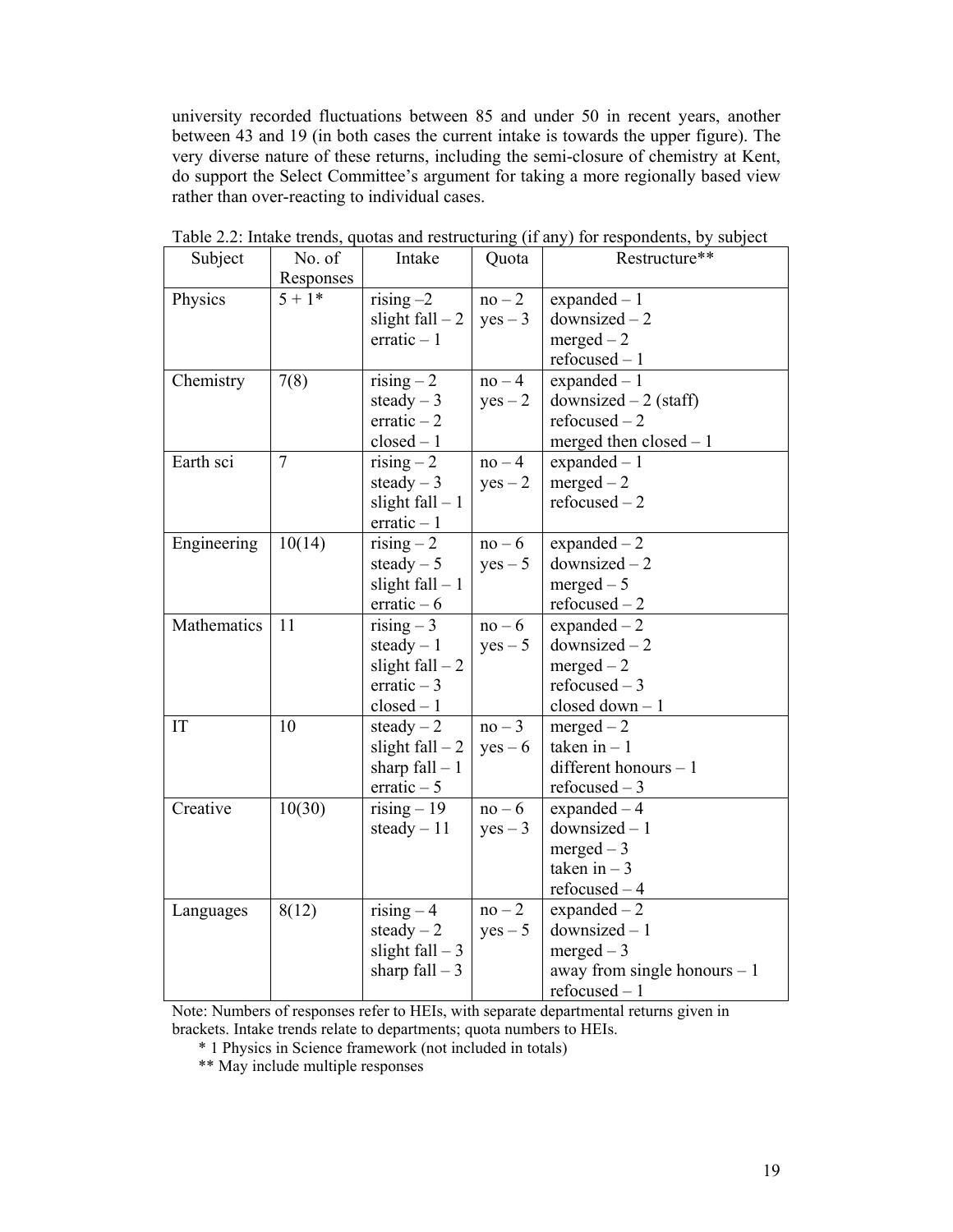In regard to quotas and their possible impact on the figures, one new university noted in relation to chemistry that, "We do not have a quota since recruitment into these science subjects is so difficult."

## *2.2 Analysing the responses*

Table 2.3 divides the returns according to the score that the department or 'Unit of Assessment' obtained in the 2001 RAE. This is to test whether trends differ according to the research focus of the department. As elsewhere pointed out, there are supporters for both more specialisation (separating research from teaching) and more synergy (combining them). It is difficult to see any coherent pattern in the results according to RAE score. The balance between rising, falling and steady numbers looks much the same in each area. There is slender evidence for greater expansion in high-scoring departments in Mathematics and in Languages, though not at any acceptable level of statistical significance. It should be pointed out that some approximations were needed to obtain this division by RAE score, since departments sometimes recorded more than one score (e.g. Pure Maths and Applied Maths); however we do not believe this obscures the interpretation of the results. The question about pressure from upgrading for the next RAE revealed little, as nearly all departments recorded the target of aiming to increase by a grade for next time (those already with 5\* from 2001 aside). One of the few cases where a gain of two grades was posted (for a department of Chemistry) seemed to be recovering numbers. It appears that this pressure, if it exists, is more or less ubiquitous. Some departments were privately sceptical about their chances of improvement.

| Grade 2001  |                | 3a/3b                     |                | $\overline{4}$          | $5/5*$         |                           |  |
|-------------|----------------|---------------------------|----------------|-------------------------|----------------|---------------------------|--|
| Physics     |                | rising                    | 1              | erratic                 | 3              | $Tising -1$               |  |
|             |                |                           |                |                         |                | falling $-2$              |  |
| Chemistry   |                | erratic                   | $\overline{2}$ | $rising - 1$            | 3              | steady $-2$               |  |
|             |                |                           |                | steady $-1$             |                | $erratio - 1$             |  |
| Earth sci.  | $\overline{2}$ | $rising-1$                | $\mathbf{0}$   |                         | 3              | $rising - 1$              |  |
|             |                | erratic $-1$              |                |                         |                | falling $-1$              |  |
|             |                |                           |                |                         |                | erratic $-1$              |  |
| Engineering | 5 <sup>1</sup> | $Tising - 1$              | $\mathbf{1}$   | rising                  | 6              | steady $-3$               |  |
|             |                | falling $-2$              |                |                         |                | erratic $-3$              |  |
|             |                | $erratic - 2$             |                |                         |                |                           |  |
| Mathematics | $\overline{3}$ | falling $-1$              | $\overline{3}$ | $rising - 1$            | $\overline{4}$ | $rising - 2$              |  |
|             |                | $erratic - 2$             |                | erratic $-2$            |                | steady $-1$               |  |
|             |                |                           |                |                         |                | $erratio - 1$             |  |
| IT          | $\mathbf{1}$   | falling                   | 3              | falling $-2$            | 3              | steady $-1$               |  |
|             |                |                           |                | erratic $-1$            |                | falling $-1$              |  |
|             |                |                           |                |                         |                | $erratio - 1$             |  |
| Creative    | 6              | $\overline{r}$ ising $-5$ | $\mathbf{1}$   | rising                  | 1              | rising                    |  |
|             |                | steady $-1$               |                |                         |                |                           |  |
| Languages   | $\overline{2}$ | steady $-1$               | $\overline{4}$ | $\overline{rising} - 1$ | 3              | $\overline{r}$ ising $-2$ |  |
|             |                | falling $-1$              |                | falling $-3$            |                | falling $-1$              |  |

Table 2.3: Intake trends according to 2001 RAE score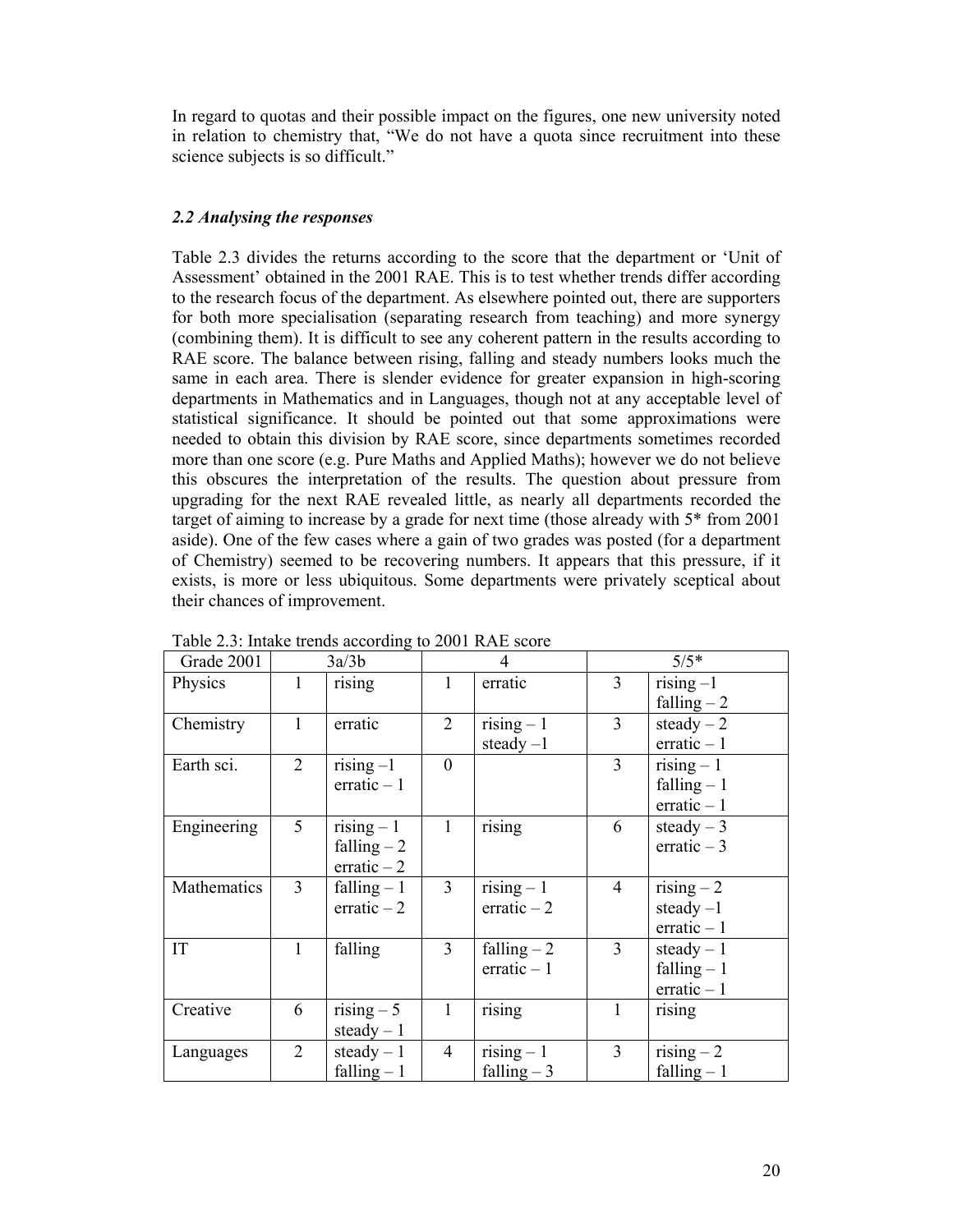The creative and cultural areas are evidently expanding in most HEIs that specialise in them, though modern languages (especially German) appear to be suffering more. In the creative/cultural field alone, several (mostly specialist) institutions claimed that they were covering their teaching costs – on the contrary, in almost all areas teaching was not thought to cover its costs, and it was believed unlikely that 'top-up' fees would fully remedy this situation. For physics and chemistry, one established university noted that, "Given the level of fees, science is simply not economical for a university whatever size intake is involved. All one can do is ameliorate the problem." As the Select Committee pointed out, this implies that research is subsidising teaching in the sciences, or else viability is under threat.

The results can be compared with the data provided to us by HEFCE, covering the years 1999/2000 to 2003/04. The figures for the last of these years have a strong disclaimer as being provisional. Moreover a general disclaimer is a condition of using these figures: "Data provided by HEFCE are based mainly on authoritative datasets held but is not necessarily part of a published series. They should not be reproduced without the prior written agreement of HEFCE" (which we have obtained). As compared with the provisional data from HEFCE ending in 2003/04, our figures cited above include 2004/05 and sometimes include speculation about the intake for 2005/06. The difference in chronology is significant, because many departments recording decline or stability in the years to 2003/04 saw an improvement in 2004/05. This may or may not be a temporary rise, perhaps caused by an inrush to beat the topup fees beginning in 2006/07. The HEFCE figures do not include several campuses in our survey area, although Brunel and Greenwich were the only ones among these to respond to us with data. There were also quite a number of instances in which we obtained a return of positive numbers whereas the HEFCE data cited zeroes; conversely some of the HEFCE numbers for incumbent FTEs were too high to be generated by the numbers we were quoted for annual intake. The reason is that HEFCE compiles its data on a cost centre basis, rather than a regional basis. It would be a major and probably unfruitful task to reconcile the two.

In the next table (Table 2.4) we compare results of the two returns in respect of exhibited trends. Following the findings of other studies including some by HEFCE (see Table 1.1 in Chapter 1 above), we distinguish here between Electrical-Electronic Engineering (including Software Engineering) and other branches of Engineering. The results, incidentally, do show that some of the trends apparently observed in the HEFCE data are the result of restructuring, such as the apparent disappearance of Chemical Engineering from the South East region's HEIs. The figures cited in the next few tables relate to undergraduate FTEs only.

In the next set of tables we score assessments of change ('trends') over the past 5 years by converting the above qualitative reckonings to point scores, as follows: sharp rise – 7; rising – 6; slight rise – 5; steady or erratic upwards – 4; slight fall or erratic downwards  $-3$ ; falling  $-2$ ; sharp fall  $-1$ ; closed  $-0$ . Averages of these point scores and the number of returning HEIs are shown in Table 2.4, first from the questionnaire data and then from HEFCE data.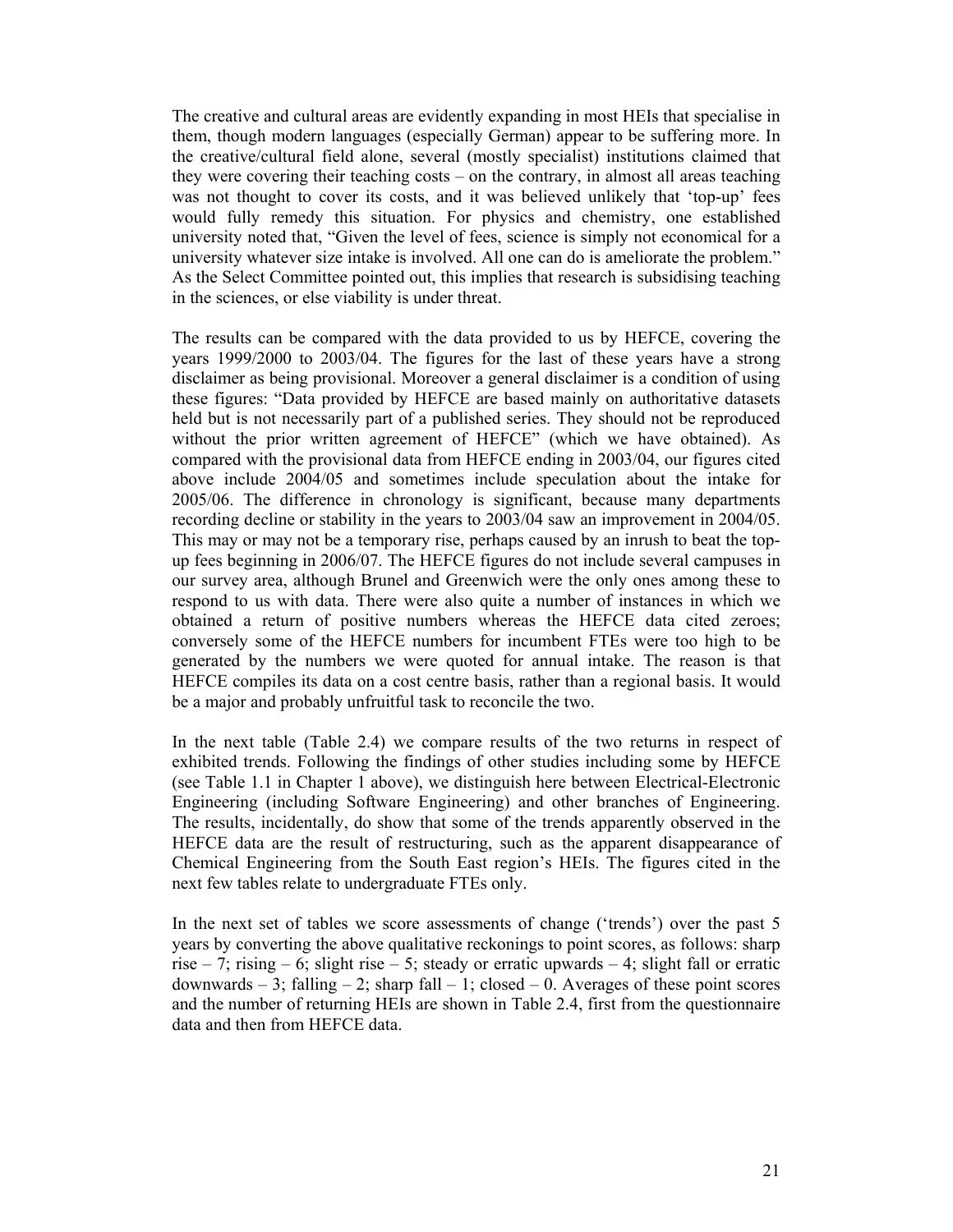| . <u>.</u> .  | Q'aire trend | No. HEIs | <b>HEFCE</b> trend | No. HEIs |
|---------------|--------------|----------|--------------------|----------|
| Physics       | 4.3          |          | 4.3                |          |
| Chemistry     | 4.0          |          | 2.0                |          |
| Earth sci     | 4.1          |          | 3.5                |          |
| Non-elect Eng | 4.1          |          | 3.6                |          |
| Elect. Eng    | 3.3          |          | 4.6                |          |
| Mathematics   | 3.6          |          | 3.1                |          |
| IT            | 3.4          |          | 3.5                |          |
| Creative      | 5.3          |          | 5.2                |          |
| Languages     | 4.0          |          | 3.3                |          |

Table 2.4: Average trends per subject, from questionnaires and HEFCE returns

Note: Trends here are average point scores, as explained in the text.

With two exceptions the 'average' trends are generally quite similar. The large discrepancies are for Chemistry, where our results average out at a 'steady' figure as compared with 'falling' for HEFCE data, and for Electronic Engineering where the pattern is roughly reversed. In these and other subjects the main differences appear to be compositional, i.e. which particular HEIs are included/excluded from each list, although there are some blatant discrepancies arising in HEIs appearing in both lists, which are probably accounted for by restructuring efforts not taken account of in the HEFCE data (given their cost-centre bases). Whether one can draw the conclusion that the position of Chemistry is less worrying than often thought (and conversely for Electronic engineering) is a matter for further investigation.

The restructuring question therefore also elicited a great diversity of responses. The immediate objective of the question, as noted above, was to detect whether 'crude' figures on numbers (e.g. as reported by HEFCE) might be distorted by structural changes such as mergers. Our view is that our respondents have answered for existing entities and the trends they describe are, on the whole, free from any such distortions. More broadly, the answers do indicate a wide range of ways in which departments or schools react to difficult circumstances. The impression is that little expansion of staff overall is taking place, and when 'expanded' is recorded it is more likely to refer to new courses or additional students. Influxes of overseas students were seen by several as crucial for viability. 'Downsized', on the contrary, is mostly taken to mean contraction of staff numbers. Mergers of sub-branches into schools etc. appears common (most apparently in engineering and modern languages), though the focus is still quite specialised. There was little indication of changes outside the institutions, apart from some taking in of small operations in ancillary institutions.

Table 2.5 considers the 'age' of the HEI, and uses only the HEFCE data. We distinguish 'established' (pre-1992 universities), 'new' (those becoming universities ca. 1992), and 'future' universities (those intending to become so, including the specialist Institutes of Art and Design ('monotechnics'), which have since merged).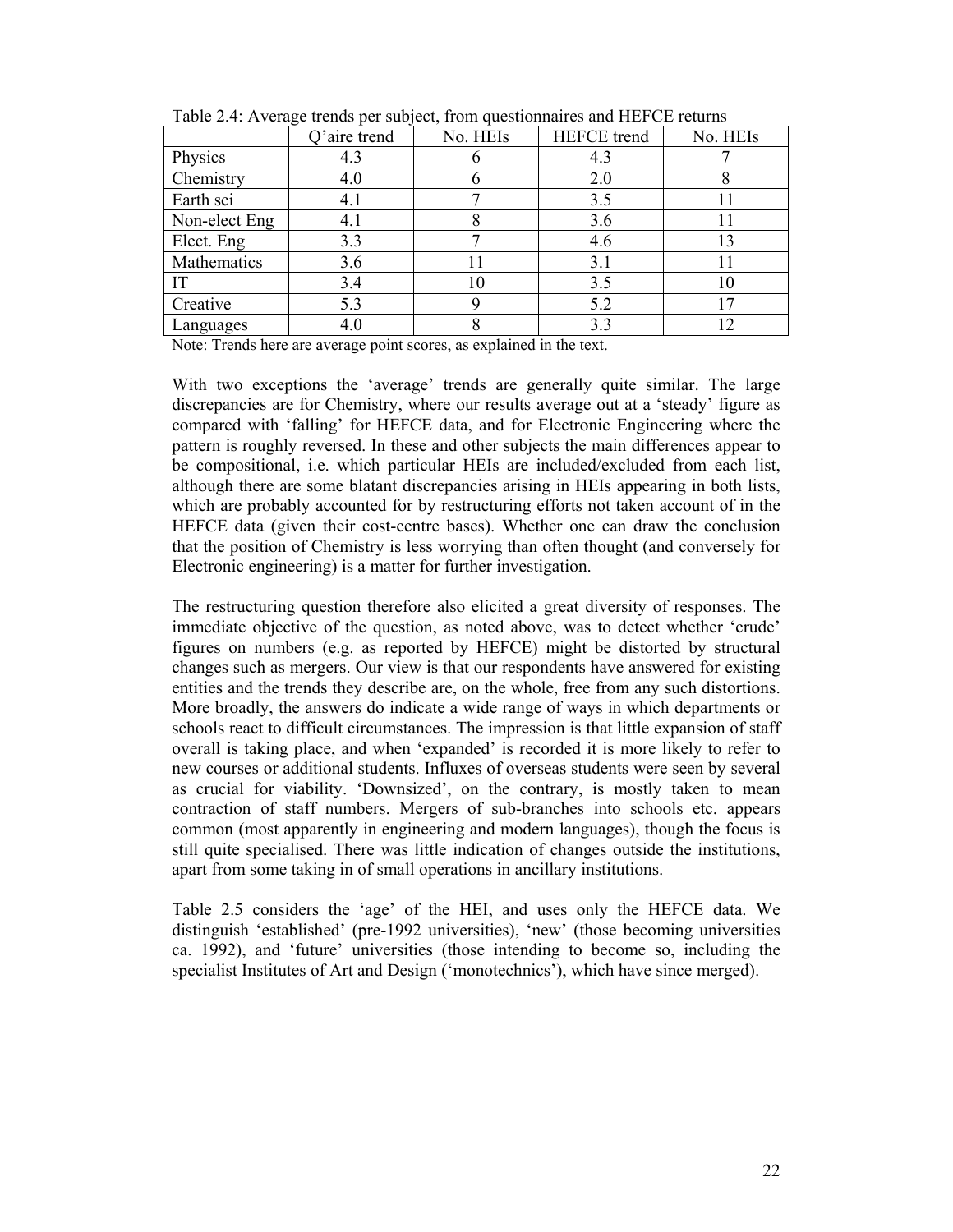|            |        | 1999-00          | -----<br>2000-01 | 2001-02        | 2002-03        | 2003-04        | trend                   |
|------------|--------|------------------|------------------|----------------|----------------|----------------|-------------------------|
| Physics    | estab. | 1379             | 1373             | 1348           | 1332           | 1493           | 5                       |
|            | new    | 143              | 159              | 168            | 164            | 178            | 5                       |
|            | future | $\overline{0}$   | $\overline{0}$   | $\overline{0}$ | $\overline{0}$ | $\overline{0}$ |                         |
| Chemistry  | estab. | 1475             | 1387             | 1297           | 1172           | 947            | $\overline{2}$          |
|            | new    | 188              | 158              | 180            | 126            | 151            | $\overline{\mathbf{3}}$ |
|            | future | $\mathbf{0}$     | $\overline{0}$   | $\mathbf{0}$   | $\overline{0}$ | $\overline{0}$ |                         |
| Earth      | estab. | 937              | 995              | 1071           | 904            | 1198           | $\overline{5}$          |
|            | new    | 636              | 641              | 576            | 518            | 434            | $\overline{2}$          |
|            | future | 269              | 209              | 130            | 136            | 118            | $\frac{2}{5}$           |
| Non-elect  | estab. | 1998             | 2020             | 2187           | 2059           | 2256           |                         |
|            | new    | 2509             | 2489             | 2390           | 2241           | 2250           | $\overline{\mathbf{3}}$ |
|            | future | 1208             | 1216             | 1193           | 966            | 941            | $\overline{2}$          |
| Elect. Eng | estab. | 2408             | 2545             | 2706           | 3199           | 3279           | $\overline{6}$          |
|            | new    | 3196             | 3170             | 3357           | 3525           | 3543           | 5                       |
|            | future | 744              | 818              | 733            | 670            | 525            | $\overline{2}$          |
| Maths      | estab. | 2342             | 2375             | 2351           | 2295           | 1966           | $\overline{\mathbf{3}}$ |
|            | new    | 701              | 654              | 537            | 476            | 459            | $\overline{2}$          |
|            | future | 606              | 208              | 156            | 124            | 295            | $\overline{2}$          |
| IT         | estab. | 43               | 112              | 201            | 179            | 199            | 6                       |
|            | new    | 1047             | 867              | 832            | 825            | 785            | $\overline{3}$          |
|            | future | 1019             | 931              | 1269           | 1320           | 932            | $\overline{\mathbf{3}}$ |
| Creative   | estab. | 2207             | 2137             | 2262           | 2258           | 2549           | $\overline{5}$          |
|            | new    | 2540             | 2958             | 2961           | 3504           | 3428           | $\overline{6}$          |
|            | future | 6471             | 7128             | 7305           | 7576           | 7431           | 6                       |
| Language   | estab. | 2417             | 2334             | 2186           | 2148           | 1853           | $\overline{2}$          |
|            | new    | 725              | 698              | 789            | 871            | 831            | $\overline{5}$          |
|            | future | $\boldsymbol{0}$ | 80               | 76             | 72             | 32             | $\overline{4}$          |

Table  $2.5$ : Numbers enrolled according to 'age' of HEI

It will be noted that the summative 'trend' ascribed in the final column is rather arbitrary in distinguishing (say) slight falls from (medium) falls. The overall level of the student body is taken into account in this assessment. The results should be taken in the light of the approximations involved.

The above table suggests some polarization of outcomes. Numbers of students at new universities in Physics and Chemistry are small, and seemingly non-existent at 'future' universities (though our own data do show some positive returns). Their trend patterns are however no worse at the new than at established universities. In Earth sciences, numbers at new and future universities were of a similar magnitude to those at established universities at the beginning of the decade, but by its middle had dropped below half of the latter, whose numbers were on the increase. It should be mentioned that some of our respondents had particular difficulty in knowing what 'earth and allied sciences' exactly covered. A similar if less dramatic polarization occurs in Non-electrical engineering (engineering other than the electronics-software fields), where increases of about 250 over the five years in the established universities were offset by falls of about 250 in both new and 'future' universities.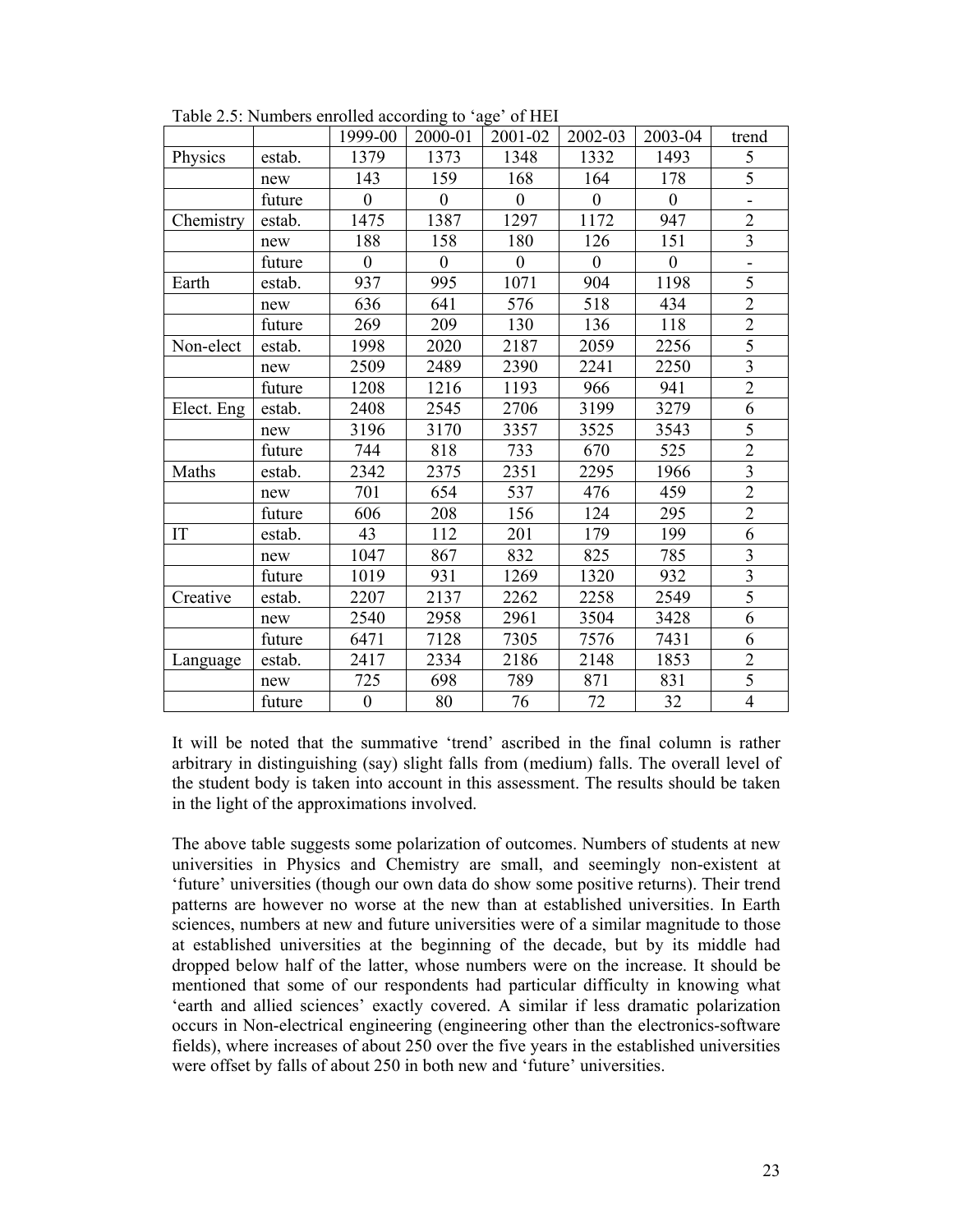In the remaining subject areas, the new and/or future universities have not done much worse than the established universities, and often better. In Electrical engineering, both established and new do quite well, while in Mathematics both are falling (in the latter case the pattern for future universities, where Maths is often a service activity, is highly erratic). In the area of IT and e-skills, all three reflect the 'national cycle' referred to in many of our returns – even the respectable rise of the small numbers in established universities comes to a halt. In the Design and Creative field, all show gains, with new universities and future (which include the specialist Institutes) each showing gains of about 1000 over the quinquennium. Finally, in Languages, the declines are limited to the established universities (as a group), although the small numbers in future universities are probably on service courses.

|            |              | 1999-00          | 2000-01        | 2001-02 | 2002-03        | 2003-04          | trend                   |
|------------|--------------|------------------|----------------|---------|----------------|------------------|-------------------------|
| Physics    | small        | 96               | 85             | 72      | 75             | 78               | 3                       |
|            | medium       | 794              | 802            | 778     | 785            | 943              | 5                       |
|            | large        | 633              | 645            | 667     | 635            | 650              | $\overline{4}$          |
| Chemistry  | small        | 53               | 23             | 60      | $\overline{7}$ | $\overline{4}$   | $\mathbf{1}$            |
|            | medium       | 924              | 848            | 741     | 632            | 460              | $\overline{2}$          |
|            | large        | 685              | 674            | 676     | 659            | 634              | $\overline{\mathbf{3}}$ |
| Earth      | small        | 352              | 376            | 323     | 259            | 227              | $\overline{2}$          |
|            | medium       | 562              | 528            | 603     | 628            | 584              | $\overline{5}$          |
|            | large 300    | 928              | 941            | 861     | 671            | 939              | $\overline{4}$          |
| Non-elect  | small        | $\overline{0}$   | $\overline{4}$ | 3       | 8              | $\overline{2}$   | $\overline{4}$          |
|            | medium       | 1085             | 1084           | 1227    | 1019           | 1180             | 5                       |
|            | large        | 4630             | 4636           | 4540    | 4240           | 4265             | $\overline{3}$          |
| Elect. Eng | small        | $\boldsymbol{0}$ | 19             | 60      | 80             | $\boldsymbol{0}$ | $\overline{\mathbf{3}}$ |
|            | medium       | 2744             | 2812           | 2652    | 2888           | 2784             | $\overline{4}$          |
|            | large        | 3604             | 3704           | 4084    | 4426           | 4563             | 6                       |
| Maths      | small        | 31               | 36             | 17      | $\overline{4}$ | 5                | $\mathbf{1}$            |
|            | medium       | 2184             | 1778           | 1603    | 1490           | 1635             | $\overline{3}$          |
|            | large        | 1435             | 1423           | 1424    | 1401           | 1080             | $\overline{3}$          |
| IT         | small        | 131              | 95             | 78      | 128            | 203              | 5                       |
|            | medium       | 735              | 823            | 976     | 999            | 829              | $\overline{5}$          |
|            | large        | 1242             | 992            | 1249    | 1197           | 883              | $\overline{3}$          |
| Creative   | small        | 52               | 51             | 52      | 41             | 44               | $\overline{3}$          |
|            | medium       | 4034             | 4057           | 4277    | 4392           | 4805             | 6                       |
|            | large $1000$ | 7132             | 8114           | 8198    | 8904           | 8561             | 6                       |
| Language   | small        | $\boldsymbol{0}$ | 80             | 76      | 72             | 32               | $\overline{\mathbf{3}}$ |
|            | medium       | 1813             | 1722           | 1734    | 1756           | 1692             | $\overline{\mathbf{3}}$ |
|            | large 400    | 1329             | 1310           | 1241    | 1263           | 993              | $\overline{2}$          |

Table 2.6: Numbers enrolled according to size of department

Table 2.6 is similarly based on HEFCE data but compares small, medium and large HEIs in the respective subjects. In most cases small was defined as an HEI with under 100 FTEs in the subject, medium as between 100 and 499, and large as 500 or more, after averaging over the five years of the data. Normally this produced sharp cut-off points, but in some cases it was thought more useful to shift the demarcation for 'large' HEIs – down to 300 for Earth sciences and 400 for Modern languages, and up to 1000 for Design and Creative. We considered assessing the various branches of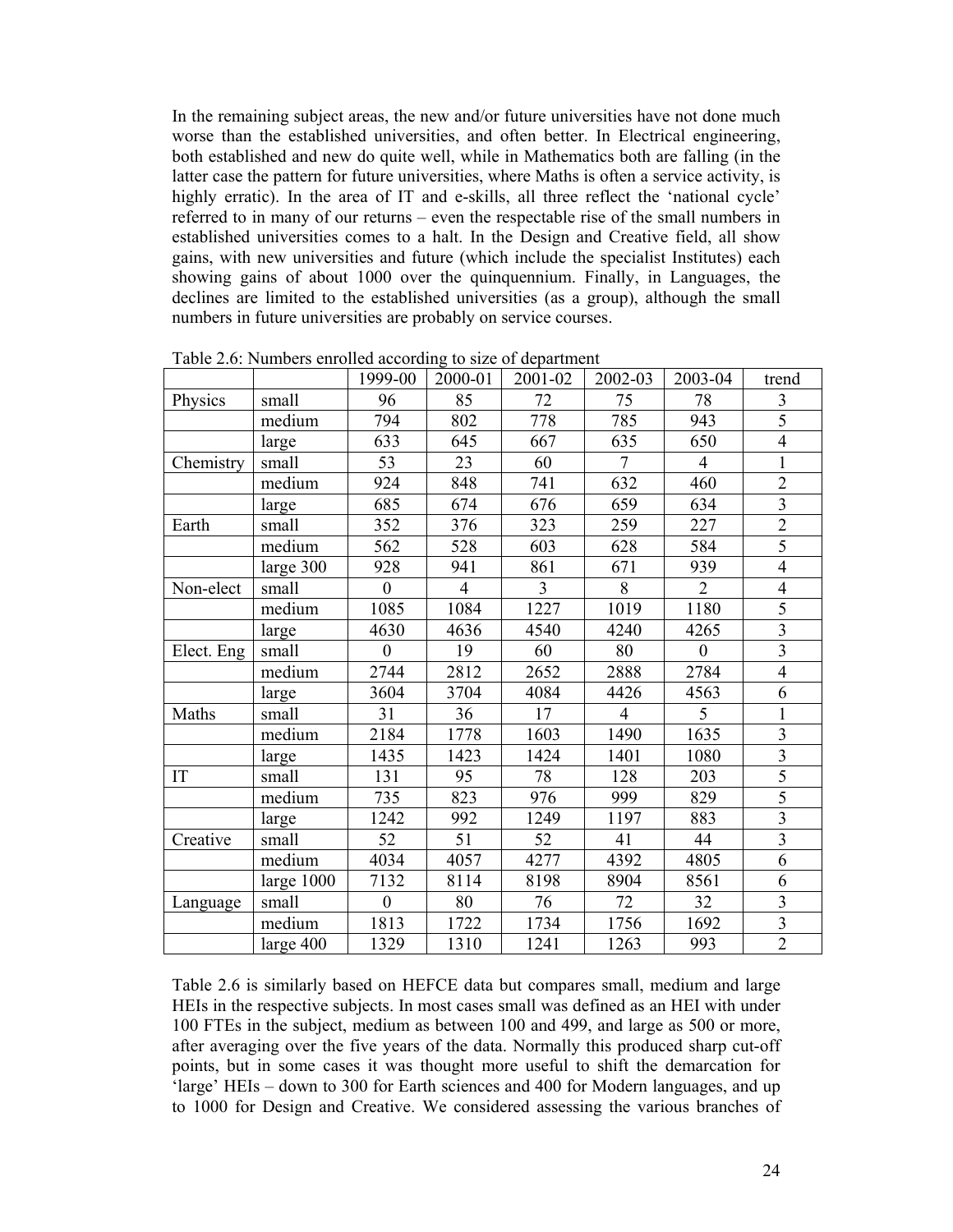Engineering separately, but restructuring of departments and thus categories ruled this out.

These results have implications for the debate over whether to consolidate into regional hubs. Elsewhere we have argued, on the basis of a survey of the literature rather than original research, that there is little empirical support (e.g. from RAE gradings) in the UK or other countries of stronger academic performance from larger departments (von Tunzelmann et al., 2003). This conclusion was rejected by the Government on the grounds that it represented a travesty of government policy – an irrelevant remark that was in any case scorned by the Select Committee (p.53). From the above, which as HEFCE data covers just the SEEDA region in a narrow sense (i.e. ignoring branches of HEIs with HQ in other regions), and which does not incorporate the generally more positive results from 2004/05, rather confirms the impression that stronger performance is not restricted to larger departments and that larger departments do not necessarily fare well. The results from the small departments are difficult to interpret, but suggest that many of these are too small to be viable, except perhaps as service departments. The boundary between medium and large 'departments' is of more concern here.

In the case of Physics and Chemistry there was only one 'large' HEI, for the same university, and as it was atypical on other grounds we have not examined these subjects here (the 'medium' category in both subjects was made up of a bunch of HEIs with quite similar average numbers, so no other cut-off point suggested itself). The remaining subjects are included in the following sub-table:

| Trend for medium depts $\leq$ large |  |
|-------------------------------------|--|
| Trend for medium depts $=$ large    |  |
| Trend for medium depts $>$ large    |  |

While there is admittedly some degree of subjectivity as to whether, for example, a fall is slight, medium or sharp (and the same for rises), we believe these results are indicative. Allowing for the fact that other issues apart from size influence these results, including the question of whether the HEI concerned is a recent or olderestablished university as in the previous tabular arrangement, we would contend that there is no support here for consolidation on size grounds alone. At the same time, and for what it is worth, our personal beliefs are in favour of greater regional cooperation and 'alignment' (von Tunzelmann, 2004).

The final table in this section concerns 'comparative advantage', for reasons adumbrated in Chapter 1 above, and makes an assessment of the *comparative* strengths of HEIs in the region, supposing that some consolidation was to be sought. This is also derived from the Select Committee's recommendations, though as seen above that Report did not make it clear whether it was advocating comparative or absolute advantage for any regional consolidation. The exercise could be conducted in a variety of ways. What we have done is, for each subject, to calculate the 'average' trend (point score) of HEIs recording student numbers in the subject. This is shown in the first data column of the Table 2.7 (in this table we have averaged the HEFCE returns and those of our own questionnaire, for simplicity). It may be recalled that a score of 4 represents steadiness of numbers enrolled in the subject. The trend for each HEI is then compared with this subject average to indicate whether the HEI in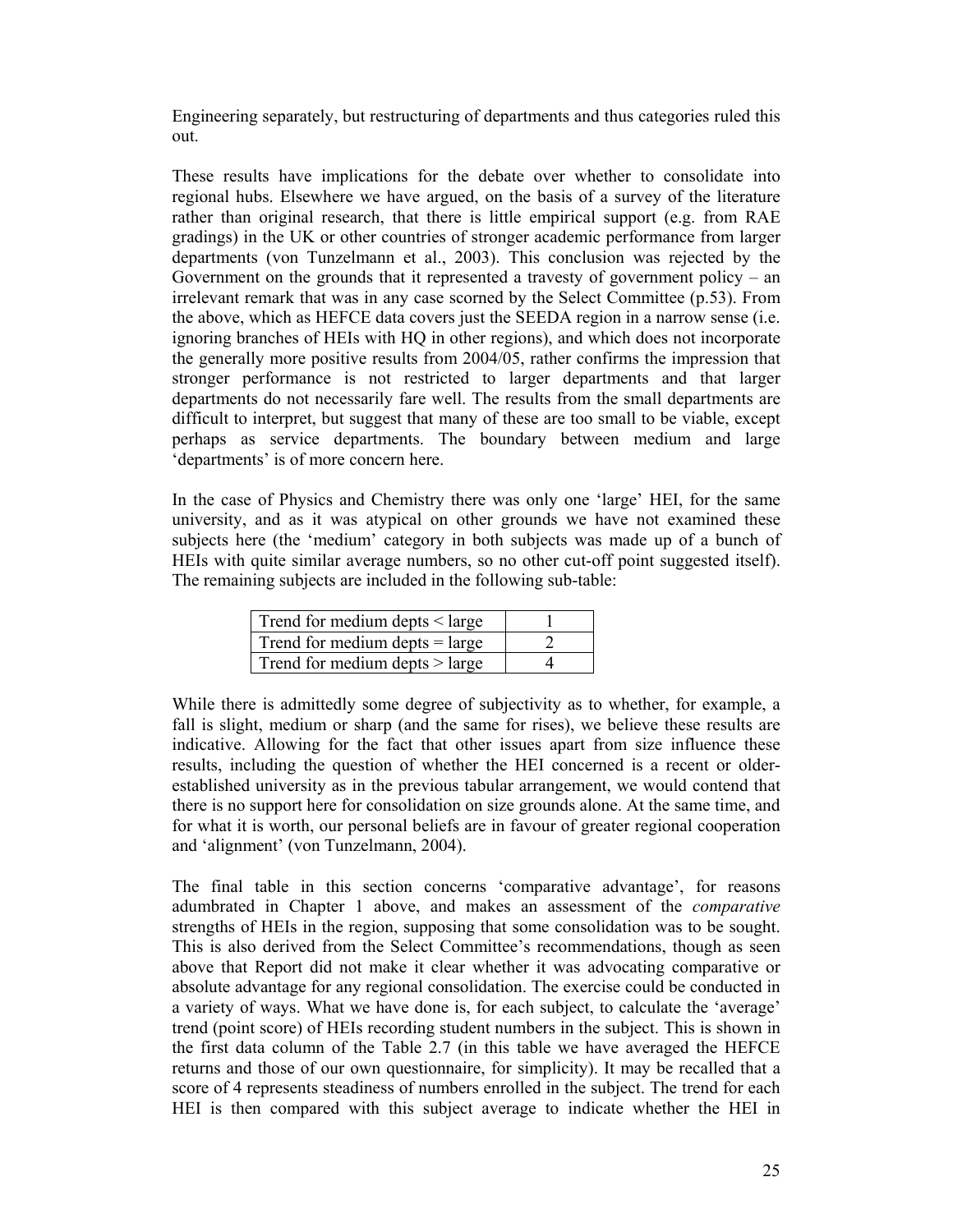question has a comparative advantage (ratio  $> 1$ ) or disadvantage (ratio  $< 1$ ) in the subject (in cases where the ratio was exactly equal to 1 we scored the HEI at 0.5). The second data column shows the number of HEIs at present recording student numbers in the subject since 1999/2000, and the remainder those that would hypothetically retain a comparative advantage through having a ratio greater than or equal to 1. These are divided as between established, new and 'future' universities as before.

|               | Av. trend | Existing<br><b>HEIs</b> | Advantage<br>established | Advantage | Advantage<br>future |
|---------------|-----------|-------------------------|--------------------------|-----------|---------------------|
|               |           |                         |                          | new       |                     |
| Physics       | 4.3       |                         |                          |           |                     |
| Chemistry     | 3.0       |                         |                          |           |                     |
| Earth sci     | 3.8       | 12                      |                          |           |                     |
| Non-elect Eng | 3.8       | 12                      |                          |           |                     |
| Elect. Eng    | 4.0       | 13                      |                          |           |                     |
| Mathematics   | 3.3       | 15                      |                          |           |                     |
| IT            | 3.5       | 15                      |                          |           |                     |
| Creative      | 5.3       | 18                      |                          |           |                     |
| Languages     | 3.6       | 15                      |                          |           |                     |

Table 2.7: Comparative advantage of HEIs by subject, according to 'age' of HEI

Note: 'Av. trend' is an average of the trend we obtained from our questionnaires (where available) and HEFCE's assessment. As explained in the text above, the trend is scored from 0 (closure) up to 7 (sharp rise in numbers), with 4 representing a steady intake.

Since there is no mechanism in this calculation to produce a comparative advantage for the institution, as opposed to the subject, it would be possible for a particular HEI to end up with all subjects or none as a result of this exercise. In fact one established university (not Oxford, incidentally) comes out as hypothetically present in all but one of these subjects, while another established university loses all but one. More seriously, there is an evident outcome, which might have been expected, that the established universities are doing better in STEM subjects while new and 'future' universities appear to be doing well in the remaining subjects.

## *2.3 Conclusions*

In order to meet the Select Committee's challenge to simply accepting 'crude' data on numbers, this chapter has assessed the outcomes of a questionnaire circulated to heads of all HEIs in the South East region, from a list provided to us by HESE. The list included campuses of HEIs that had their main location in another region. Replies were eventually received from 19 of the 23 HEIs identified as having campuses in the South East region (though two had no relevant departments). Of the four not replying, three were tributary campuses with headquarters in another region. However quite a number of departments in replying universities did not respond.

In most of the strategic subjects, there was a rough balance between numbers of departments where student numbers were rising (though mostly not sharply), those where they were stable, those where they were falling, and those where the numbers were erratic. The trend patterns from the survey, e.g. in chemistry, appear somewhat less worrying than from the publicly available HEFCE data, and a part of this seems to be due to upturns in some subject intakes in the current year which is expected to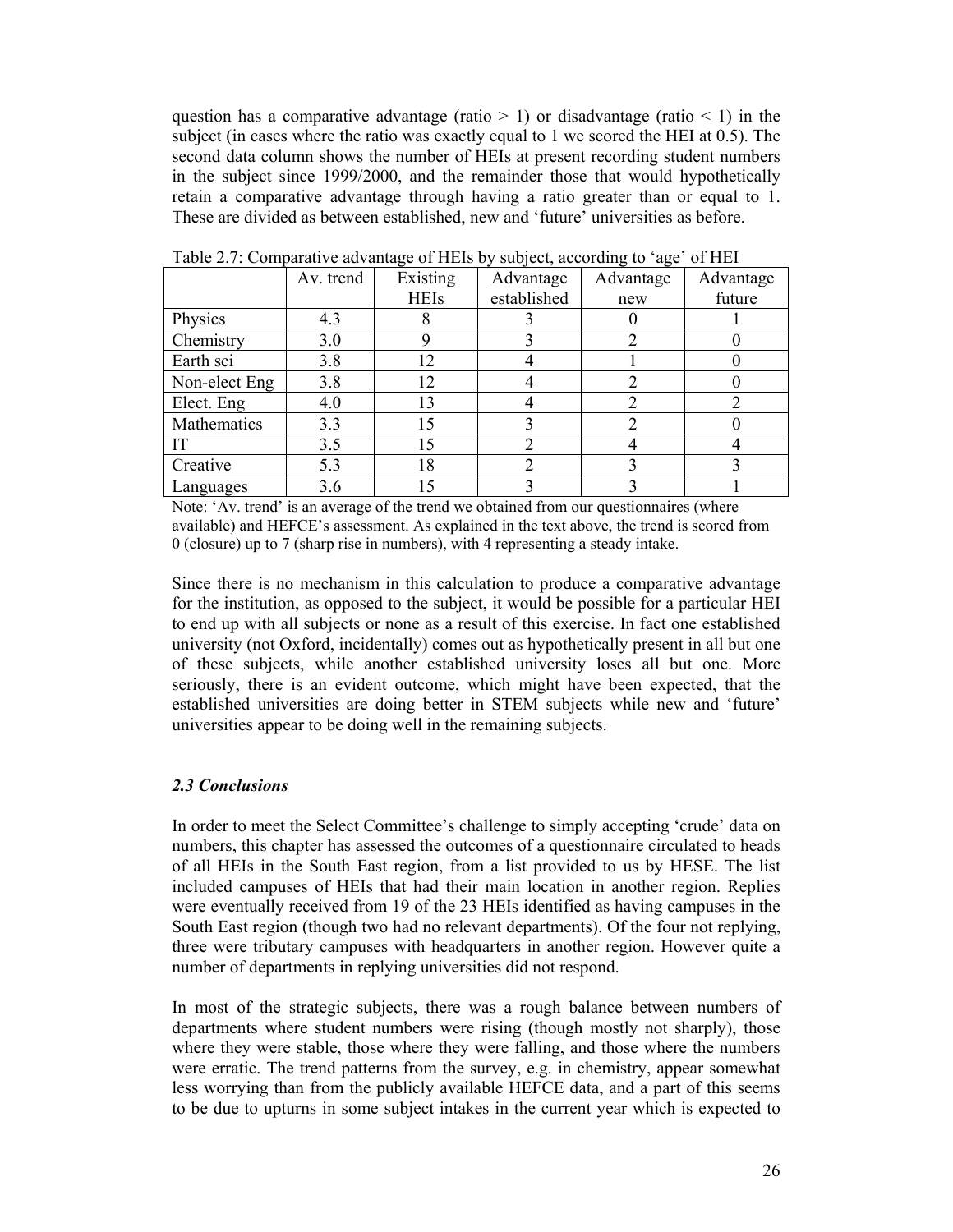persist into next year – though some of this in turn may be a scramble for places ahead of 'top-up fees' in the following year. Some of the difference may be due to 'selection bias' in the survey responses, though contrary to our expectations two of the 'closures' of departments did feature in our returns. Much more common were indications of restructuring, which as the Select Committee pointed out can heavily distort raw data. The exception to the general pattern of diversity of trends arises in the cultural and creative field, where all responding departments appear to be rising or at least steady in numbers. In all subjects, the greatest pressure appears to be coming in the shape of the downsizing of staff numbers, and this seemingly obvious component of the strategic subject issue warrants more attention than it has so far received.

In section 2.2 we have analysed both our own questionnaire data and HEFCE data in greater detail, in trying to establish differences in trends according to type of institution and department. For departments that appear to be 'vulnerable', pressure can occur in research-intensive as well as teaching-intensive departments. The Select Committee was much concerned about further pressure to raise RAE scores for the forthcoming 2008 RAE, but we found that most departments are under such pressure. A further distinction between older, newer and 'future' universities indicates some polarization of outcomes as between STEM and other subjects, with more established universities better preserving their position in the former and newer universities in the latter (including IT). This was also the situation when we measured 'comparative advantage', i.e. allowing for differences in trend as between subjects. As for economies of scale, the general pattern was for medium-sized departments to do at least as well as large departments and often better. Undoubtedly there are a number of small departments that are unviable and may need restructuring, though in some cases these are providing service functions to other departments.

There is some indication of a polarization of trends according to subject, with 'established' universities having tended to do relatively better in STEM subjects, while 'new' and 'future' universities fared better in IT, creative and modern languages areas. Any policy development to consolidate regional provision may have to take this on board. In any event, the issue also needs to be viewed from the perspective of employer demand, as we proceed to do in the next two chapters.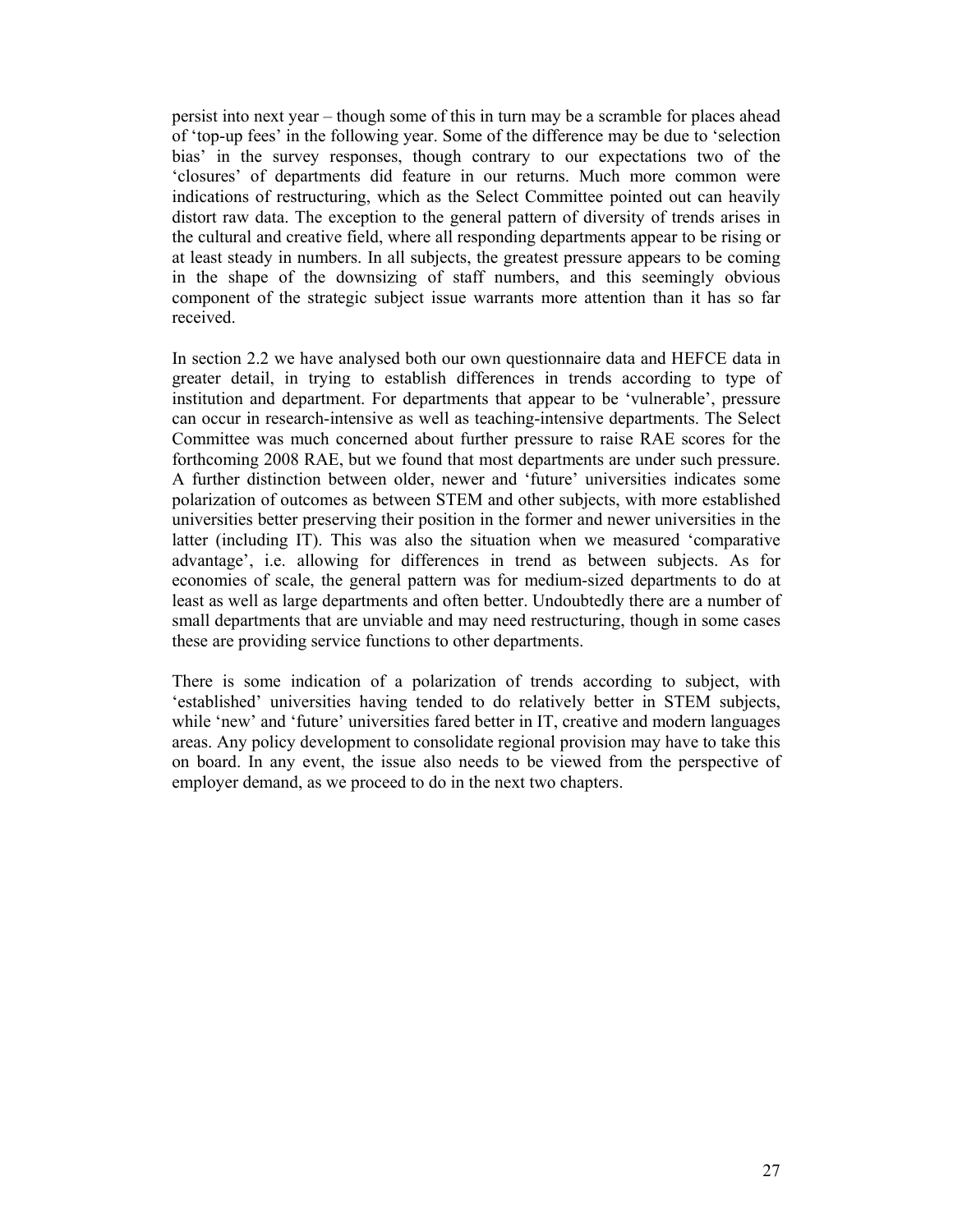## **APPENDIX 2.1**

Please email the reply to your Vice-Chancellor or equivalent, or directly to us at: HESE-study@sussex.ac.uk

- 1. Please indicate (in confidence) which HEI you are replying from …..
- 2. Please indicate the department/field your answers relate to:

 Physics Chemistry Earth science and allied Mathematics and allied Engineering and allied (which branch?) IT/ computer science and e-skills Cultural and creative (which branch?) Mass communication and documentation (media studies, journalism, etc.) Generic modern languages (French/German/Spanish) Other title for the above areas (please specify) ….

- 3. How many students do you take in each year at present in the above categories? Do you have a quota for student numbers? If so, how has it changed in the last five years?
- 4. Has the intake of students in your department (etc.) in the last five years been:
	- rising
	- steady
	- slightly declining
	- sharply declining
	- erratic (how?)
- 5. What size of intake do you think is required for the department to be viable?

6. Is your teaching provision fully covering its costs?

 If not, do you think new ('top-up') fees will resolve the problems? [NB: This question was dropped in a later version]

- 7. What was your department's RAE score in 2001? What is your target for 2008?
- 8. Has the department (etc.) recently been restructured?
	- expanded?
	- downsized?
	- taken in other groups?
	- merged with other groups?
	- shifted into / out of single honours?
	- refocused?
	- other?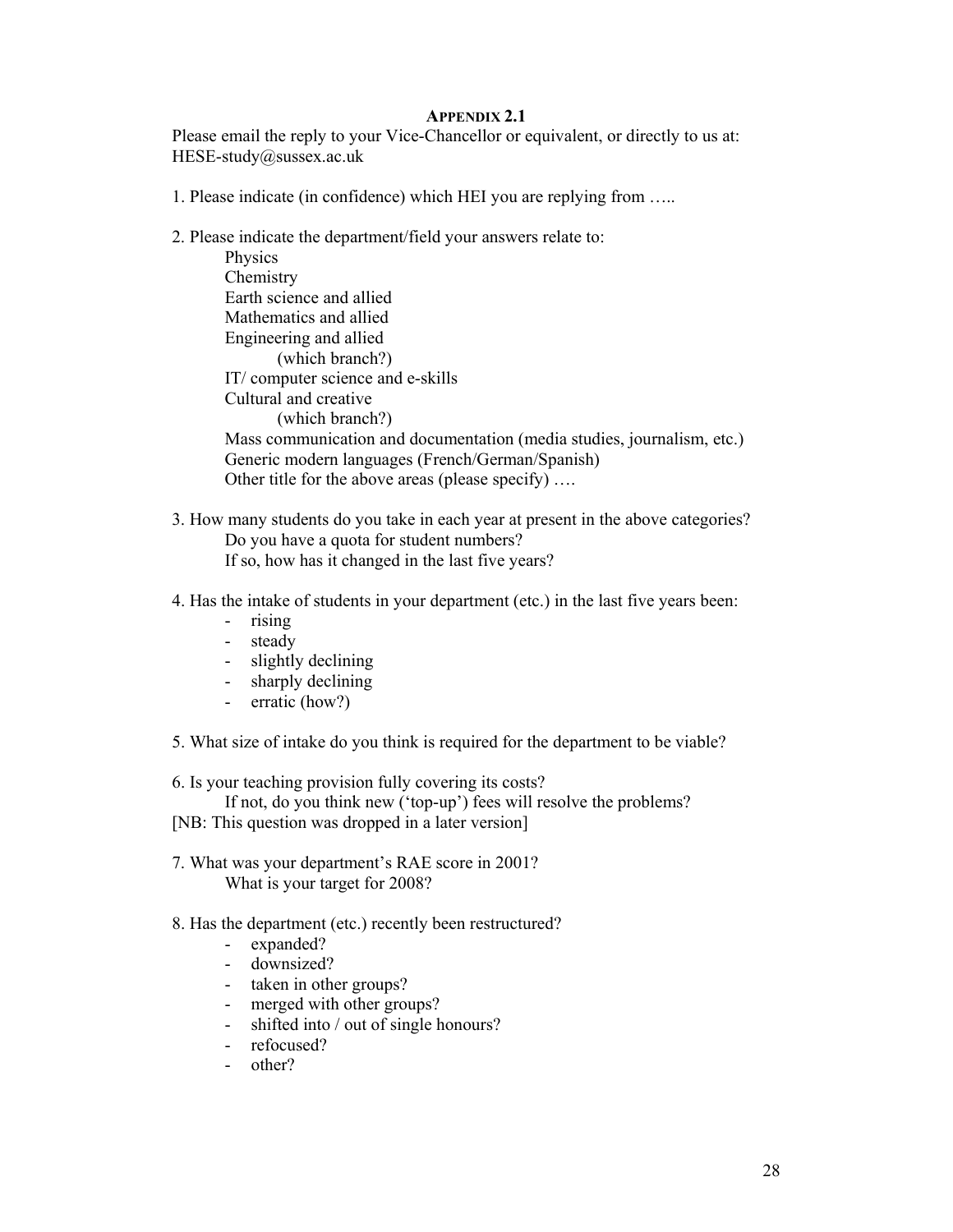# **CHAPTER 3: EMPLOYMENT TAKE-UP IN STRATEGIC SUBJECTS**

The second applied part of the study concerned 'contacts with intermediaries'. This was resorted to as a 'short cut' to try to get some information within the brief time window available as to the state of current and impending demand for graduate numbers in the SEEDA region. Our initial plan had been to develop an interview structure for use with employers across the region, in conjunction with the Institute for Employment Studies at Sussex, but this was ruled out as being too expensive and time-consuming. In a second effort, we suggested contacting expert intermediaries who might be in a position to have knowledge about the state of demand for graduates of this region. The outcome was an avowed compromise, and aside from our own reservations about the research design we were advised by some commentators that the results might be problematic. The chapter to follow details the outcomes of the interview process and its findings, then balances this against quantitative evidence on job destinations of graduates, though much of this is not specifically for the South East. It is clear to us that, while a lot is being done, there is little concertation in the process of aligning student places in HEIs to changing market demands in the region.

# *3.1 Interviews with Intermediaries*

The procedure that was followed for the contacts with expert intermediaries was as follows. The study was to be limited (in view of time and other constraints) to organisations with a distinctively South-eastern focus, although we broke this rule on several occasions. The procedure followed is set out in Box 3.1.

# **Box 3.1: Procedure for contacting expert intermediaries**

The first part of the study consisted of sending out a number of pilot questionnaires to the pre-determined contacts, with the notion of a pilot being a strong recommendation from HESE's steering committee (for the content of the questionnaire see Appendix 3.1). With the odd exception we had little feedback on the questionnaire, and most of what was said was to the effect that their own interests would require a more specific set of questions. Many of them replied that they were not able to answer it and the great majority did not reply at all.

For the second part of the study, an email and/or phone number from the organisations were determined through the websites whenever possible. This was followed by sending out the cover letter and questionnaire. We did not receive any replies to these questionnaires so we started phoning the contacts, wherever a number was provided. However, some organisations did not provide us with the contact numbers of their members. In situations where we did not receive a phone contact the email was sent again.

During the phone calls, for most of the time it was not possible to reach the direct contact. In these cases we left messages with the secretaries and sent the email again, following the call. Furthermore, in the second and third emails, the messages were carbon copied to the second contacts whenever possible. The contents of these emails were also changed, and we asked our contacts to forward them to the relevant person in case they were not able to answer them themselves.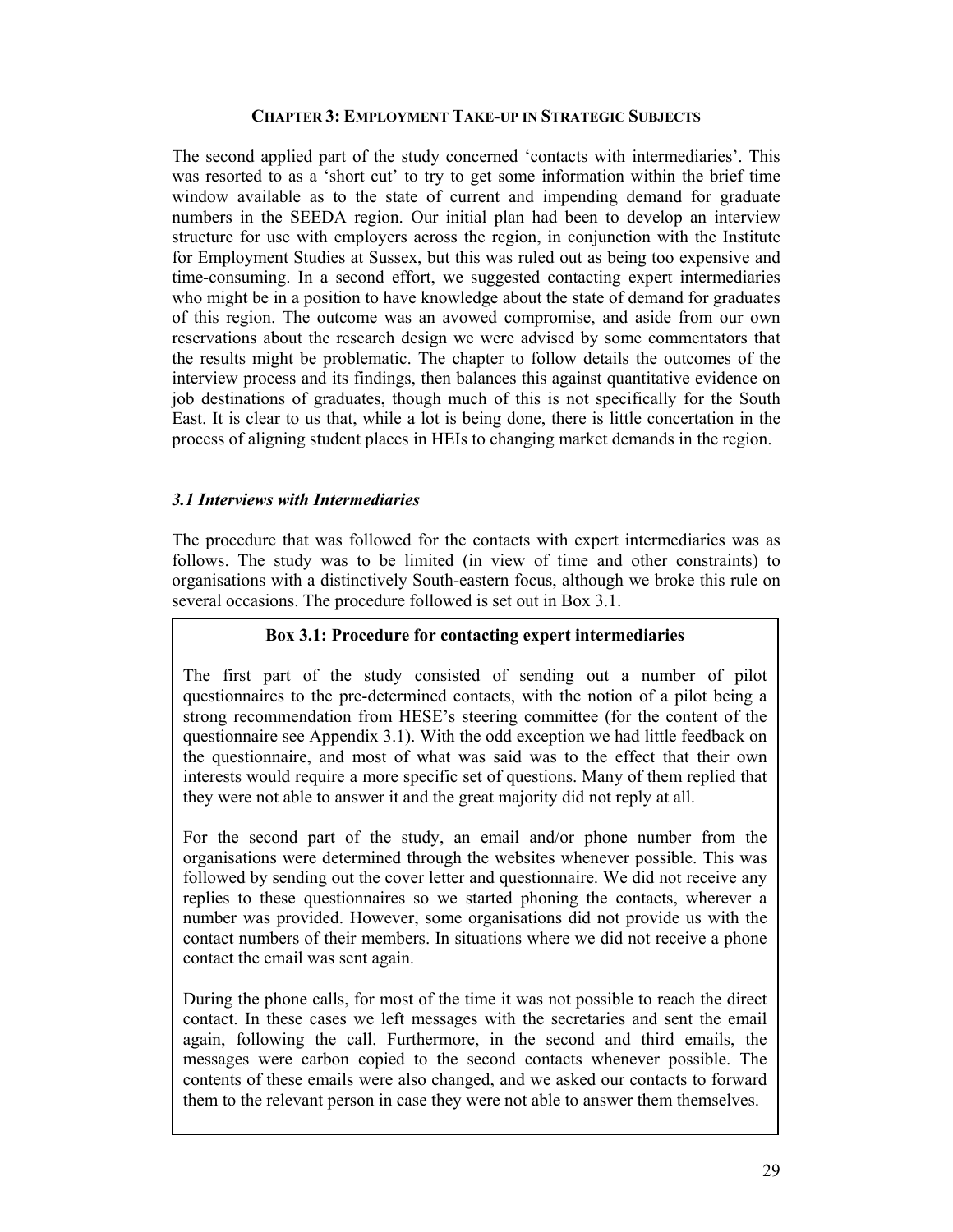The limited number of returns are no basis for an effective analysis, but do reveal some key points that we had been intending to elicit from employers. Arguably the most significant response is that from SEMTA, the Sector Skills Council responsible for Science, Engineering and Manufacturing Technologies. In many ways this confirmed the worst fears on the score of the future of STEM subjects. For instance, in reply to Question 2 about whether there has been a fall in recruitment of such graduates in the last 5 years, the respondent answered 'yes'; moreover there was a 'tailback' of unfilled specialist vacancies and this has been rising year on year. So far as the demand side is concerned, the respondent considered that graduates had no difficulty in finding employment in the sectors relevant to this SSC, and that while there was a 'tailback' of underemployed graduates in some sub-sectors this was not growing ('quite static'). The situation was much the same as between part-time and full-time students. Salaries were keeping up with other sectors.

This response from SEMTA vigorously rejects the view that there is a shift to more generalised skills. On the contrary, the problem lies in a shortage of higher-level specialised skills, and it is these that are most needed (it may be noted that this rather conflicts with the evidence from SEMTA cited in the Select Committee's Report, see p.11 above). Graduates from the South East are not fully equipped to meet these demands, and this issue urgently needs addressing. Employers are not happy about the quality of graduates from the South East region, from both older and newer universities. Perhaps this is why the respondent was able to point out that recruitment from outside the region was on the increase (but whether from other regions or other countries is not stated). The problem was 'hopefully temporary' as it could in principle be addressed, but HEIs needed to focus more on what skills employers wanted, and to work in partnership with employers and SSCs to effect this.

The return from the Royal Society of Chemistry, Chilterns and Middlesex branch, an area spanning many large potential employers, also considers that there has been a drop in recruitment of graduates over the past five years, which is primarily attributed to outsourcing production in the chemicals industries to areas of cheap labour (mainly overseas), although some offset may have come through replacements of those being 'railroaded' into early retirement. In this respondent's view, the problem is worsening, as manufacturing falls below self-sustaining 'critical mass', and this pattern of industrial decline will be very difficult to reverse in the face of political neglect. With some exceptions, part-time students are probably better placed than full-time students, encumbered with heavy debts, and forced into short-term solutions to employment. Salaries are low compared to, say, law. There are some differences within the field, and post-1992 universities may have tailored their courses more towards thriving segments of industry (others, however, may have pursued short-term trends). SMEs tend to require recruits to make a quick impact on the business, and therefore to be well trained beforehand. Organic chemists tend to get snapped up by pharmaceutical companies but inorganic and physical chemists have more of a problem.

While there may be some shift towards more generalised skills, this respondent doubted whether this would be the answer for either employers or graduates. Without undervaluing this view in any way, as it appears well informed by the context 'within' the arena of science, engineering and manufacturing industries, the picture from outside the range spanned by SEMTA or the RSC could look rather different. The return from the Kent branch of the Royal Society of Chemistry drew our attention to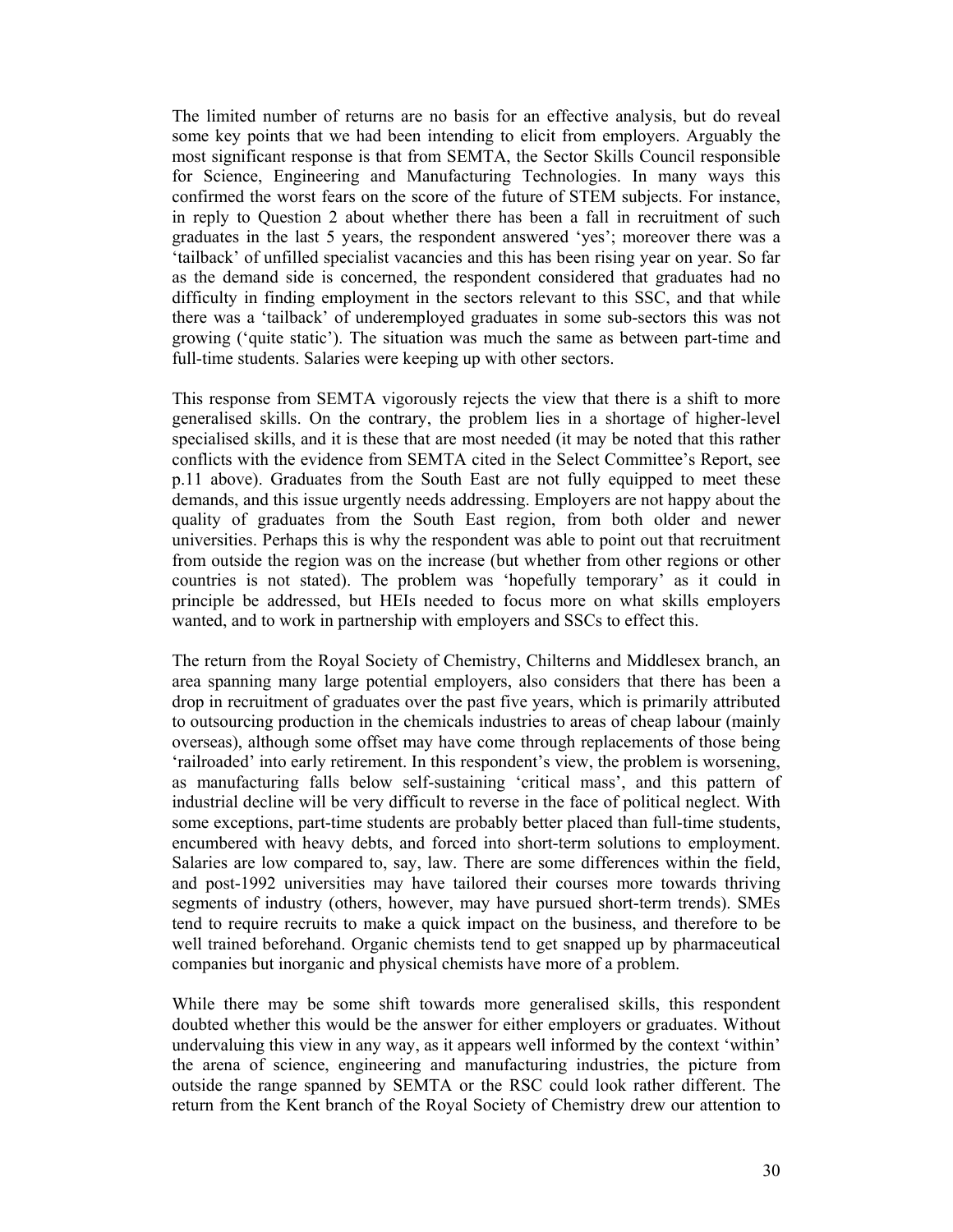the range of employers in the region who make use of graduates in Forensic science, including large pharmaceutical laboratories for which the district is well known. As observed elsewhere (see p.17 above), the University of Kent has closed its Chemistry department and moved some of the resources into a new chemistry-based Forensic science field. Forensic science has been criticised (by the House of Commons Select Committee among others) of being over-expanded, perhaps through the effect of media attention, but this evidence suggests an active local/regional demand. The report from RSC Kent very helpfully includes a list of recent examples of employment in the region, which does indicate a range of employment in police and similar forensic work (one imagines some of this may be once-for-all) but also outside, including the above-mentioned pharmaceutical laboratories.

The (phone) feedback from the Royal Photographic Society refers to the need to combine artistic skills with other competencies, such as those in businessmanagement fields. It will be observed that the demand for photography students is assessed as having fallen and may continue to do so. This is despite appearing to be most related to the 'design and creative' field, which we have seen above to be one of fairly vigorous growth in student numbers.

A response that was unfortunately more typical, albeit polite, was from EUskills (SSC for Energy and Utilities):

"I'm afraid that we're not in a position to answer some of the very detailed questions you ask regarding graduate employment, earnings and the linkages between SE employers and graduates.

"As a newly established, UK-wide Sector Skills Council our level of understanding of regional graduate issues is not sophisticated enough to meet you needs. I would recommend that you contact the local LSCs, Business Links and the RDA."

This and others like it carry implications of a problem of 'misalignment', on which we wish to elaborate in this chapter and also in our Conclusions (Chapter 5). It appears that the SSCs, for all their suitability to the tasks they are taking on, still for the most part adopt a rather traditional view of the skills that their remit embraces. They are not alone in doing so – a professor of engineering at one of the South East's leading universities made a similar point about a recent report in *The Economist*, "based on a wide ranging study in the manufacturing industry. I was a little distressed by its very narrow focus"

Thus these very limited returns, obtained after a large expenditure of effort on generally non-responsive audiences, do lead into at least some of our major conclusions. We will look at graduate destinations after first considering the feedback from careers advisory specialists.

## *3.2 Feedback from Careers Advisers*

The Careers Advisory Service has been undergoing a process of overhaul over recent years, and in the view of commentators has become more professional in that process. Since the respondents were located within HEIs, it is apparent that their views will be less detached from those of the HEIs than, say, Sector Skills Councils. However, since they confront issues of the placement of graduate students on a day-to-day basis, our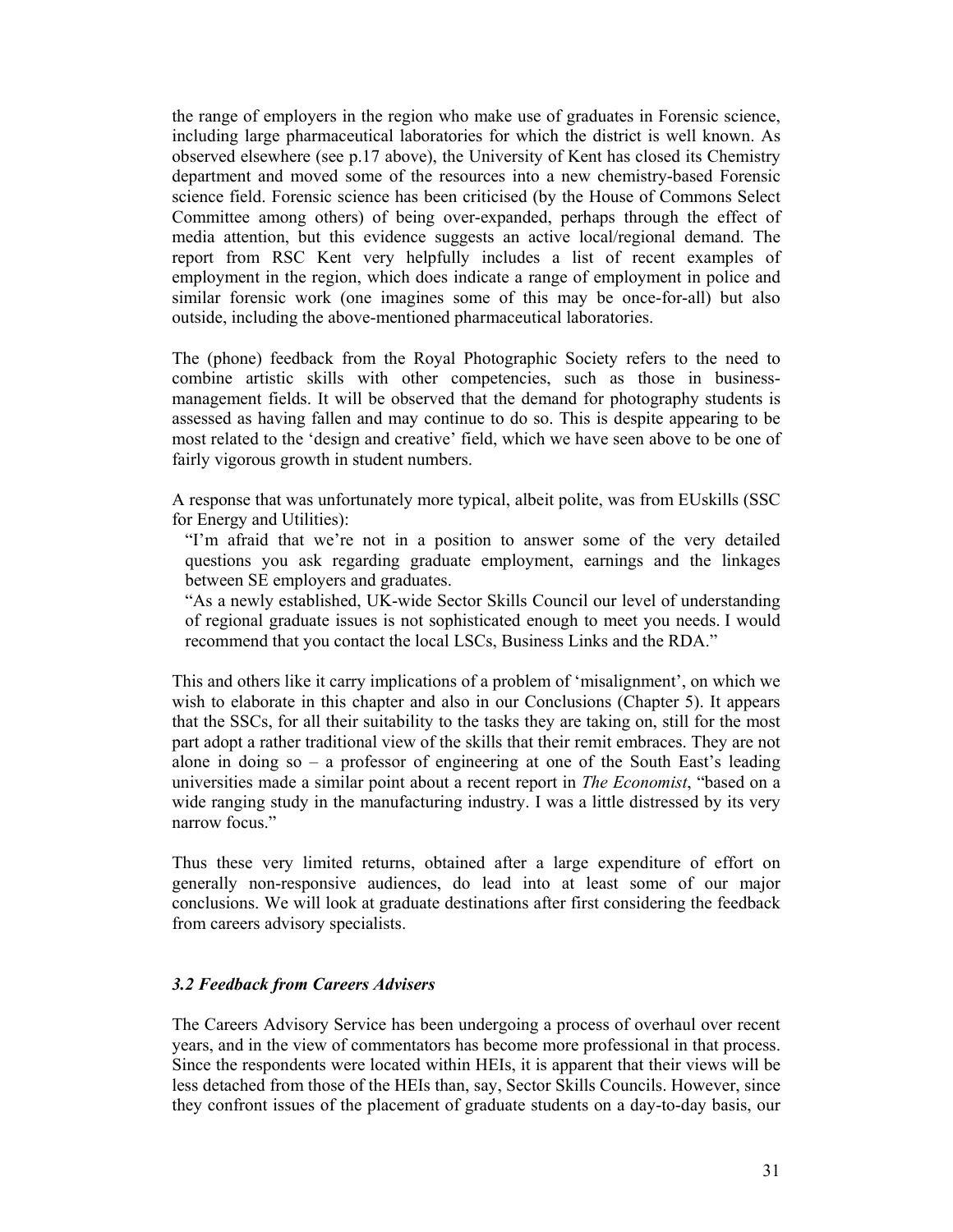feeling was that their opinions would be worth soliciting. The procedure followed was as set out in Box 3.2.

# **Box 3.2: Procedure for contacting careers advisers**

In order to contact careers advisers, we started with a quick search on the Internet websites of each HEI. When available, we immediately obtained the phone contact of the CAS department. Otherwise, we simply got the main switchboard phone number, and contacted them afterwards. During the first phone contact, after explaining the aims and the content of the project, we asked for the direct phone number of the CAS department, the name of the director/head of the department/manager and his/her personal email address (in order to send personalised email messages to each one of them). In some cases, there was some reluctance to reveal the name of the person, direct phone number or email address.

When possible, an email message, with a cover letter and a short questionnaire as an attachment, was sent to each Head of the CAS department. When the specific contact was not available, the email has been sent to the generic address: careers@*xxx*.ac.uk, specifying in the text of the message that it should be forwarded to the Head of the department. In each email message, we included a phone number to call for any further clarification.

After one week, phone calls were made as a reminder about the project. A second email was sent to all the departments that had experienced problems with email attachments. As we still did not get much feedback yet, the CAS departments were contacted again by phone in mid July. In many cases, a significant proportion of the Careers Advisers were already on holiday, and the remaining staff did not have any time to fill in the questionnaire. In other cases, the Heads of the department said that they would not be able to answer to those questions in an appropriate way and if they did, they would simply be guessing. Sometimes, the Heads of the CAS departments decided to not take part to this project as they were not interested.

From the phone calls, another phenomenon emerged. Because of the presence in the questionnaire of one or two questions which the respondents would not be able to answer, they decided to give up and not fill it in at all. In particular, the questions which caused the greatest trouble were number 6: "*Do you think the problems are more or less acute for the post-1992 universities?*" and number 8. "*Would you be able to assess what proportion of such graduates find employment in the locality of their university, in the rest of the SE region, or outside? And has this been changing?*". After explaining to them that even a partially filled questionnaire would be very welcome, as well as any other kind of comments or feedback, the first answers via email started arriving. In some cases, the Heads of the CAS department preferred the option of a phone interview, because of the possibility of clarifying immediately any doubts about the content of the/questions.

By the time of going to the report stage we had received a total of seven filled questionnaires (both via phone and email), but there are some CAS departments which – so far as they told us – intended to reply very soon. In other cases, we are still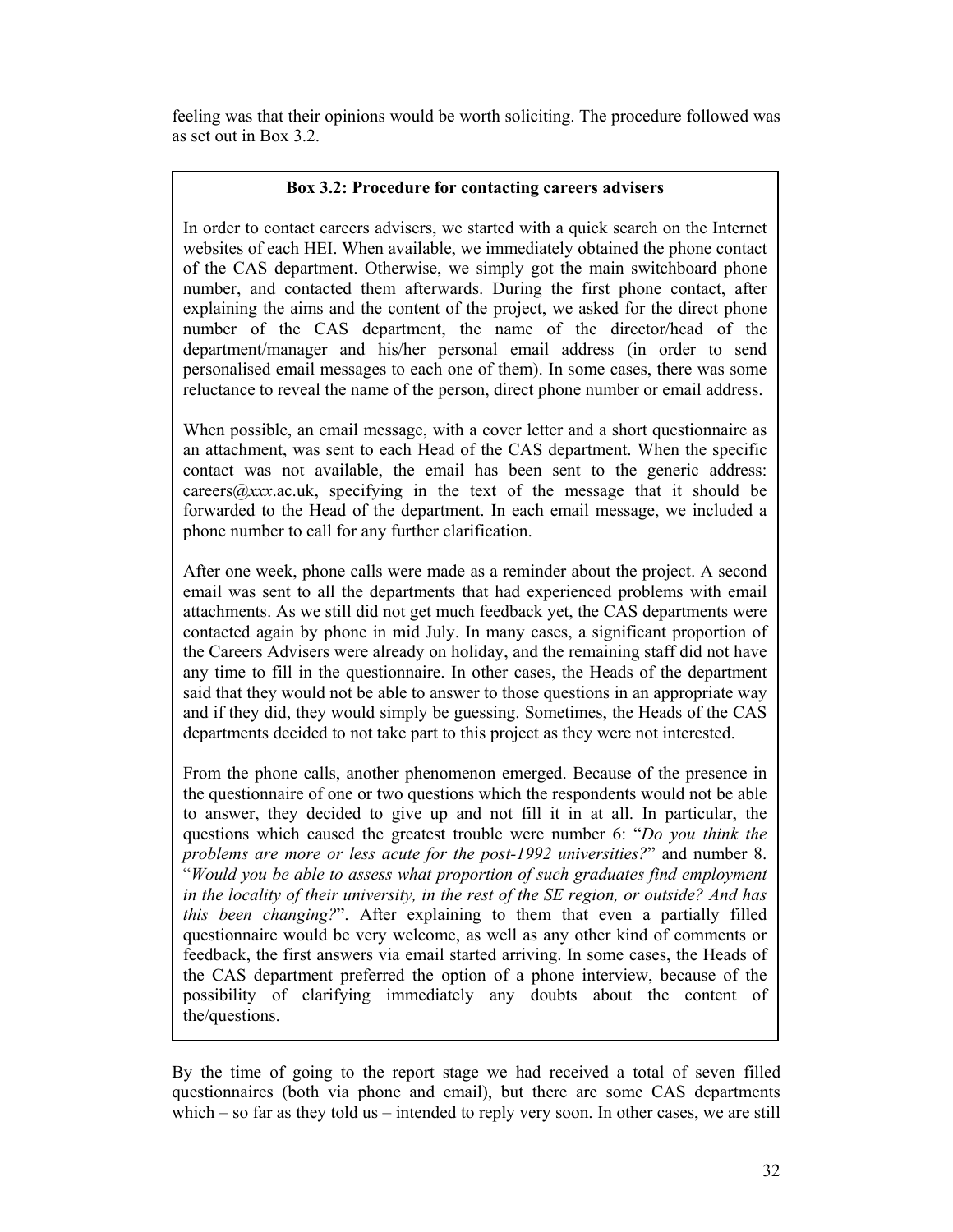waiting for some feedback, both via phone and email. In all these cases, a reminder via email, underlying the short time still available and the relevance of the CAS department's cooperation with the project has been sent.

Of the responses received, three (from Greenwich, Imperial College and Thames valley) relate to subjects taught in London rather than in the SEEDA region (despite having campuses within the region), while three (from Kent, KIAD and SIAD) are for modern languages or cultural and creative fields. Only the broad-ranging return from Sussex therefore gives us much to go on. The results are summarised for crossreferencing in Table 3.1.

|                                                   | <b>Sussex</b>             | Greenwich            | Imperial                               | Kent                          | <b>KIAD</b>                                | <b>SIAD</b>                           | <b>TVU</b>                                  |
|---------------------------------------------------|---------------------------|----------------------|----------------------------------------|-------------------------------|--------------------------------------------|---------------------------------------|---------------------------------------------|
| Subject                                           | All                       | IT                   | STEM, IT                               | Langs.                        | Cult.                                      | Cult.                                 | Cult.                                       |
| 2. Fall in<br>recruitment                         | $yes - esp.$<br><b>IT</b> | d.k.                 | Eng'g<br>stable, IT<br>down and<br>up  | no                            | $no -$<br>increase                         | no                                    | no                                          |
| 3. Change in<br>balance of<br>skills              | all need<br>portfolio     | more<br>generalised  | more high<br>skilled                   | general<br>always<br>required | more<br>specialist                         | not<br>more<br>general                | differs by<br>subject                       |
| SE graduates<br>well equipped                     | average                   | not always           | yes                                    | urged on<br>students          | generally,<br>but some<br>'shop<br>around' | more<br>experi-<br>ence<br>wanted     | generally<br>employers<br>happy             |
| 4. Difficult to<br>find employ?                   | for many<br>in niches     | yes                  | no, but<br>need to<br>look<br>globally | for some                      | yes for<br>highly<br>specialised           | $yes -$<br>tailback<br>not<br>growing | $no - but$<br>early<br>mobility<br>required |
| 5. Temporary<br>or<br>permanent?                  | permt.                    | d.k.                 | only have<br>full-time                 | part-time<br>worse            |                                            | permt.                                | needs<br>resolving                          |
| 6. Worse for<br>old/new<br>universities?          | same                      | tougher for<br>newer | d.k.                                   |                               | newer do<br>better                         | tougher<br>for<br>newer               | differs by<br>subject                       |
| 7. Salaries                                       | stable and<br>low         | d.k.                 | recent rise                            |                               | some low<br>paid                           | keeping<br>up                         | keeping<br>up                               |
| 8. Proportion<br>finding<br>employment<br>locally | more<br>locally           | d.k.                 | significant                            | about<br>$40\%$ in<br>Kent    | probably<br>$<$ 25%,<br>London<br>effect   | most if<br>include<br>London          | $89\%$ in<br>SE incl.<br>London             |

Table 3.1: Summary of responses from Careers Advisory Departments

Notes:  $d.k. = don't know. Numbers in the first column relate to questions in the$ questionnaire.

The results as regards question 2, of whether there has been a fall in recruitment in the last five years, are mostly in line with numbers of student places as given in Chapter 2 above. Imperial College finds engineering employment stable, but its proud academic record may be giving somewhat atypical results. The results for Cultural and creative as well as Modern languages reject any decline. The IT pattern is in accord with the 'national cycle' encountered in Chapter 2. The response from Sussex is in keeping with these views: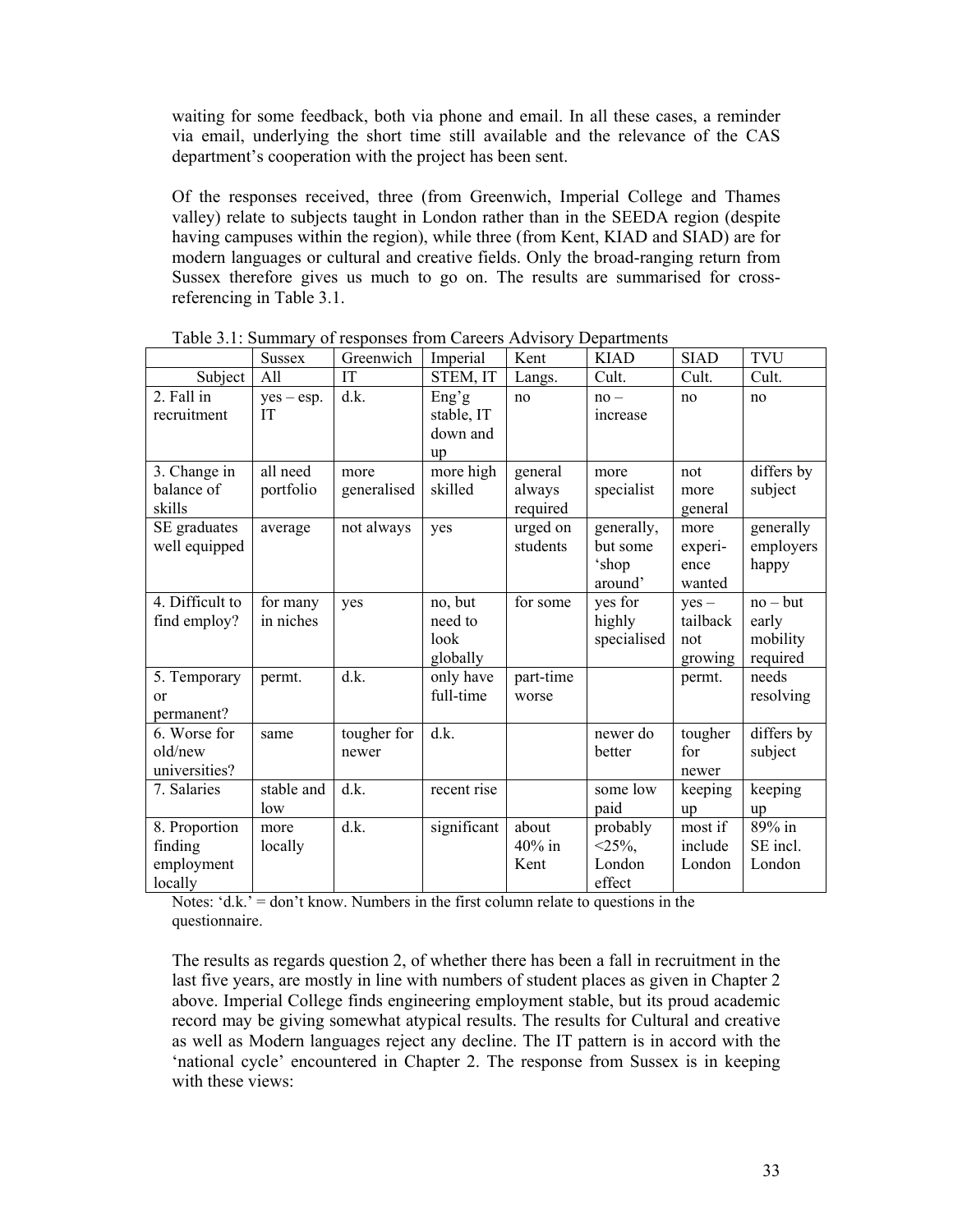"Yes, there has been a fall in graduate recruitment in the last 5 years: September 11, 2001, seemed to mark a turning point that had a major impact on graduate recruitment – first seen in relation to IT/Computing students finding it extremely difficult to find placements, then with graduates and postgraduates in IT/Software Engineering. Careers Services hear rather messages [sic.] from employers that there are not enough high calibre graduates around with science/engineering/IT/Maths knowledge base but then we find that 'good' students have applied to these organisations and been rejected for various reasons."

The answers to question 3 on whether the balance of skills has been changing, and in particular in the direction of more specialist or more generalised skills, again produces a division along subject lines, though different from that relating to recruitment numbers. Imperial College, for engineering and IT, together with the Institutes of Arts and Design, reject the call for more generalised skills and contend that deeper and more specialist knowledge is what is needed. But Greenwich, for IT, argues for greater generalisability, while Kent, for Modern languages, considers that in this field wider skills have always been required. The less subject-specific responses from Thames Valley and especially Sussex see that things differ according to subject, but the latter (particularly) stresses the need for a portfolio of skills. Again, Sussex's response is worth quoting:

"There has been the expectations that all graduates should offer a portfolio of personal qualities and skills which are well developed in addition to business and commercial awareness and high level work experience alongside their graduate knowledge base.

"So the expectation package has changed to one of:

| <b>GRADUATE JOB</b> = $DEGREE$ + $COMPETENCES$ + $RELEVANT SKILLS$ |  |  |  |
|--------------------------------------------------------------------|--|--|--|
| + EXPERIENCE + ENTERPRISING PERSONAL QUALITIES                     |  |  |  |

In support of this, the respondent goes on in relation to the next sub-question to state that:

"Graduates from the SE region are, in general, no better equipped than graduates from any other region in the country; the main issue is that academic programmes need to fully embrace incorporating explicit personal development alongside intellectual/academic development. It is not acceptable, given the high and increasing expectations of employers that individuals graduating from HE should go into such a competitive labour market without preparation. Akin to sending your mediaeval knight into battle without armour!"

 In general, the question of whether the students were well equipped produced rather defensive answers, that might be expected to differ from responses from employerbased organisations; but we consider the set of answers given above to be honest ones.

Thames Valley gave the clearest answer regarding any differences between large companies and SMEs in these respects, as follows:

"Yes, indeed.

• "The main cause of these differences is the absence of the Human Resources function in the SMEs. Because of this, the recruitment process for them can be very tricky.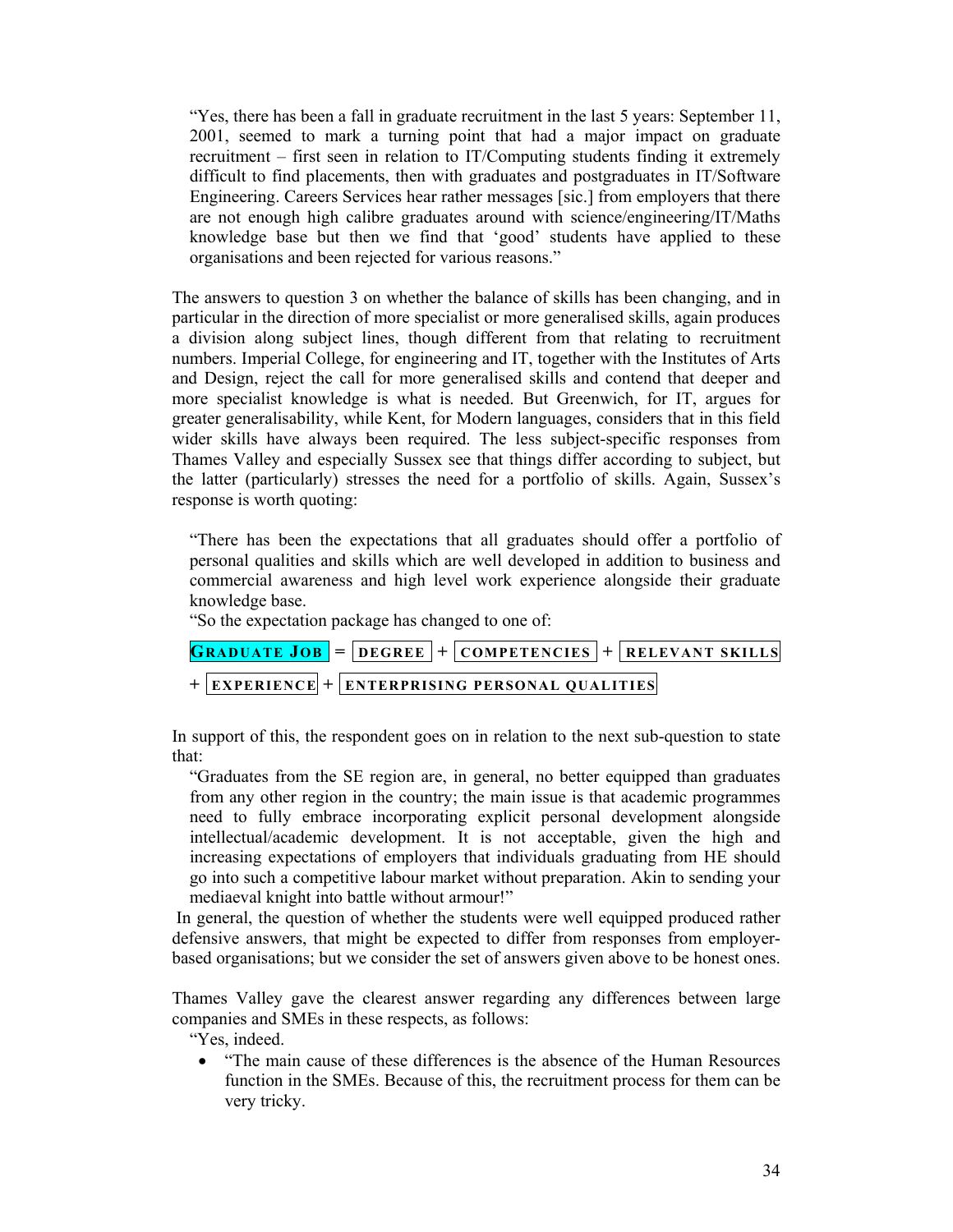- "From the employees' viewpoint, finding a job in a SME can be tricky as well, as they have to get experienced by themselves, because of the absence of a specific training programme performed by the Human Resources function.
- "However, finding a job in a SME can have the advantage for the employee of becoming multi-skilled and experienced."

More will be said on this issue below.

Question 4 on whether graduates were finding it difficult to gain employment produced a greater consensus, perhaps more so than Table 3.1 implies. The general view was that the situation in respect of a 'tailback' of graduates wanting jobs was not worsening much, but there were many pockets of specialised niches where problems were arising. KIAD instanced the cases of "jewellery, goldsmithing and silversmithing along with fashion design for example", as jobs that were hard to find within the region.

The question produced several illuminating responses that are in line with much contemporary thinking about the changing nature of employment, and in particular its more short-term and mobile nature, especially for new graduates. KIAD pointed out that

"There really is no such thing anymore as a 'graduate job' and in the creative arts new graduates may well find themselves working unpaid or in low paid jobs at the initial start of their career (e.g. runner in film/television).

"The different employment styles  $-$  e.g. part-time working, freelance work, short term contracts, portfolio careers – will inevitably continue and graduates of all disciplines will need to acquire skills to be able to deal with the flexible and changing work patterns of the future. Radical developments in technology will also result in changes in work patterns, job opportunities and the types of jobs available. Graduates are also now encouraged to have a more 'global view' of employment opportunities."

Responses from both Thames Valley and Sussex stressed the need for, or at least extent of, high mobility in the early stages of a career. The latter, for instance, envisaged problems for both students and employers if these factors were not taken into account:

"There is a tailback of individuals who have expectation-management problems and as a result stay in low-level clerical roles, for example an assistant curator role in a museum, waiting for their dream job to come along in the SE without facing up to the fact that mobility in the early part of their career may be required.

"Other technical and engineering employers look for increasingly complex skillsets (e.g. new computer languages) without being adaptable and recruiting a graduate they can train."

In relation to question 5, the respondents tended to think the problems (if that is what they can be styled) will not go away of their own accord. However the more optimistic did not see them as insuperable – as with the SEMTA response noted in the preceding section, they felt that the problems could be addressed though needing proper attention. The position is stated vigorously by Thames Valley:

"It is not question of being temporary or permanent. They could be solved completely, but a lot of work is needed. In particular, more work is required to help graduates: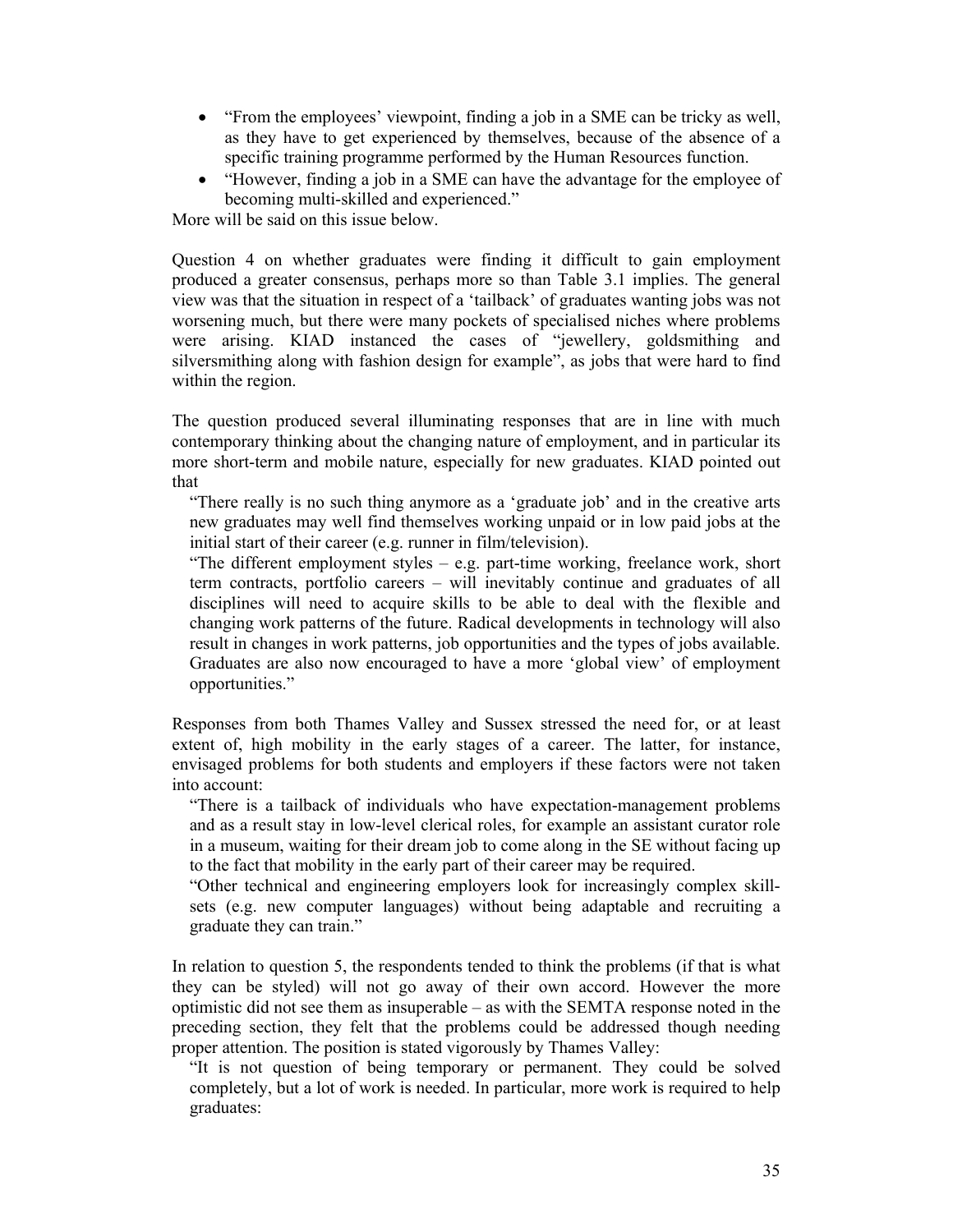a. to find job opportunities which are available;

b. to create new skills, which could be required by their future employers.

"In order to do this, however, more resources are needed. More investments in the CAS are required."

Further thoughts by other respondents on how this might be done will be outlined below.

The remaining questions cited in Table 3.1 can be covered quickly. Question 6, on whether the employment problems were better or worse for graduates from post-1992 universities, was perhaps inappropriate for this particular component of the survey, since HEI-based respondents were naturally only limitedly aware of what was happening in other HEIs. Question 7 brought out a general view that salaries were not getting any worse in relative terms, though (except for Imperial) they were not rising either. Sussex and others argued that in relative terms the national data tended to overstate earnings of graduates – a point to be reckoned with in regard to the frequent efforts to compute a rate of return to graduate education. Question 8 also brought out a division of views, with Sussex claiming that more graduates were seeking jobs locally while others pointed to the growth of an international labour market. Both of course could be – and probably are – correct.

The final question, not referred to in Table 3.1, asked whether more could be done to match supply and demand, and it produced some interesting suggestions. Several pointed to more frequent contact between universities and employers, including provision of work placement schemes and the like. Each saw themselves as having a part to play in this. This view was shared by SEMTA, who wrote:

"Most definitely. There should be a greater focus upon employers' needs and HEIs should work in partnership more with employers and Sector Skills Councils to identify skill gaps and skill needs."

It was noticeable that the more proactive and successful careers advisers appeared to reach out more to SMEs, but this created its own problems, as KIAD noted:

"To increase the opportunities for SMEs to somehow work more closely with educational establishments. Time is money for such companies so setting up 'events' can be difficult but greater communication may help. We are involved in promoting the STEP scheme for second or penultimate year undergraduate students to undertake paid work placements. The most each year placed has been 2 as securing specialist placements is difficult. Some of the unpaid volunteering initiatives have been successful however."

This view was echoed by Thames Valley. It appears that SMEs offer the brightest hopes of new sources of employment, but stretch the abilities of labour markets to function.

This view appears more realistic than that from one of the branches of the Royal Society of Chemistry, who thought that the Government might do more to turn around the fortunes of the main industry on which chemistry students traditionally relied. Our SPRU colleague, Susan Kay, who is involved in a dissertation on the situation in regard to departmental closures in Greater London, pointed out to us a response she had had from one professor of chemistry in a post-1992 university:

"We've 'morphed' from 'Applied Chemistry' to 'Chemical and Pharmaceutical Sciences' to 'Pharmacy and Chemistry'. The market is definitely a big financial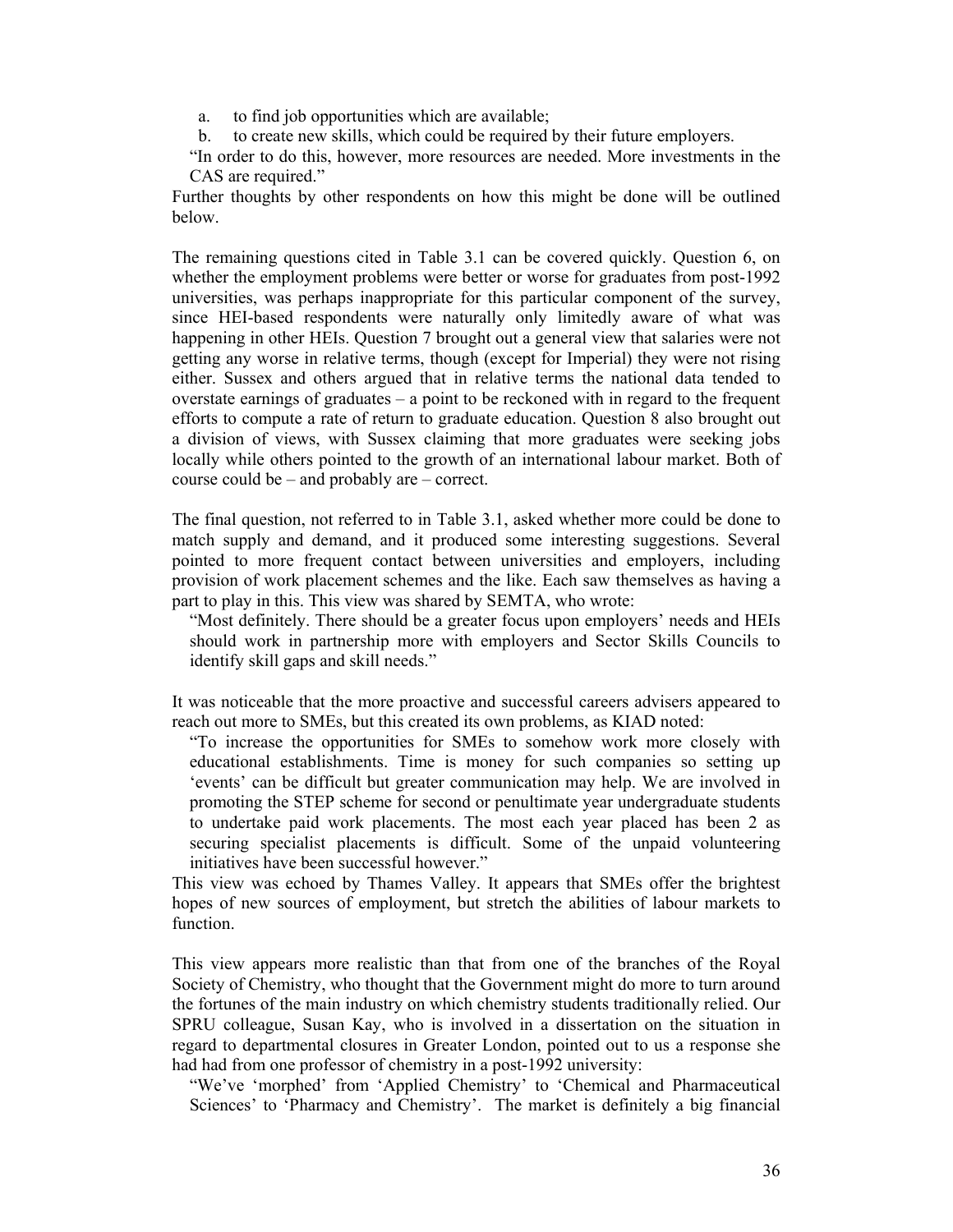driver but we respond to it… [As well as forensic science,] 5 to 10 years out, we see more of the same: that is, more concentration on applications of chemistry – particularly in the pharmaceutical and life sciences, chemistry applied to biology and medicine and materials (although the latter will be research only as opposed to teaching like for pharmaceutical sciences) and we'll respond to that."

The Sussex careers advisory respondent, who had the widest overview, considered that the situation was deteriorating:

"Yes I do think more could be done in the region to relate supply and demand and with the Government's HE participation plans I think this will be important. When one hears, for example, that pharmacy graduates do not automatically find preregistration places after graduation any more (always previously managed in a balanced way by the profession) then I think it is time to consider the social and ethical consequences for individuals who in this case have made a career decision and find that despite success on the course they may have to spend an additional year waiting to find a pre-registration place. The same might be said of many other discipline areas, e.g. Law, etc.

#### *3.3 The destinations of graduates*

HESA and its predecessors have been publishing data on the first destination of graduate students for many years. Although the statistical basis of this information has been updated, there is still a lag of some years in providing the data. It has the wellknown weakness of reporting on the situation within a relatively short period after graduation, but of course any allowance for longer-term adjustments to labour market conditions would slow the reporting process down even further, as well as it becoming more and more difficult to collect the data. With some care in use, the information is nevertheless quite valuable, especially for comparative assessment. However it needs to be squared with the point made in the previous section about the seemingly growing casual nature of the labour market, most often asserted in relation to 'new paradigm' sectors such as those relating most closely to IT.

The dangers of relying too greatly on short-term data are exemplified by the following view, stated in the survey for the *South East Skills Audit 2002*, based on 12,883 interviews with employers in the South East:

"Respondents were asked about the extent to which certain types of 'generic' (or transferable) skills are required for their job role both now and in five years time. ... [T]he skills rated lowest now, such as IT operator skills and management skills, are expected to experience the highest increase in the demand for high levels of skills over the next five years. Similarly, the highest rated skills now: spoken communication skills and job specific skills, are expected to experience the least growth over the next five years."  $(p.5)$ 

".. all skills are anticipated to be required at increasingly high levels over the next five years, and ... employees expect employers to require a balance of skills for their job role, regardless of the occupation or sector." (p.6)

The latter point of course supports the view of the Careers Advisory department at the University of Sussex, noted in the previous section.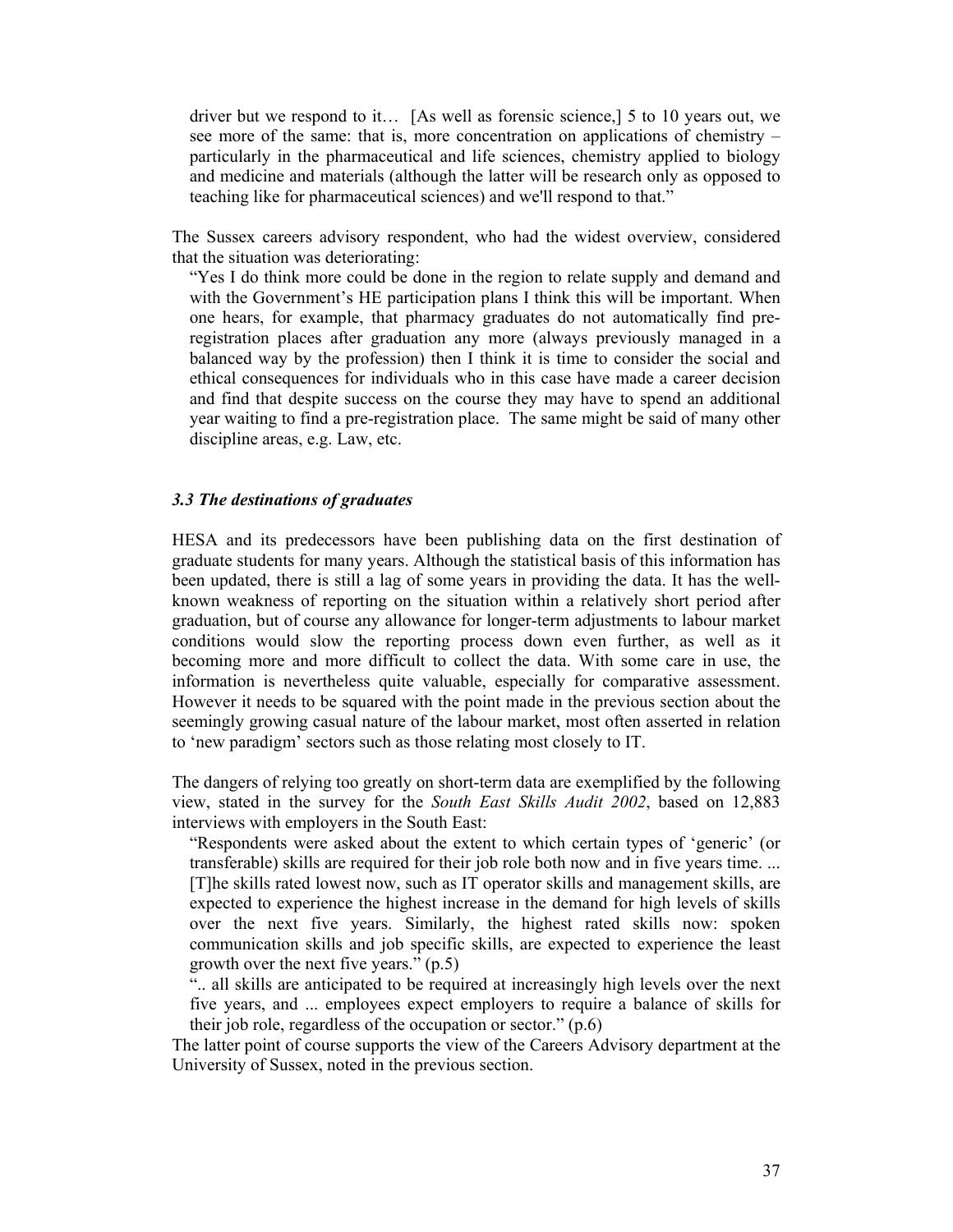From the Prospects website, and its section on *What do graduates do?* (2005), the following tables can be compiled. The figures apply to graduates graduating in 2003. These data apply to the whole of England, since equivalent data for the South East alone are not readily available.

| $\frac{1}{2}$      |            |               |               |               |               |               |
|--------------------|------------|---------------|---------------|---------------|---------------|---------------|
| Subject            | All        | $\frac{0}{0}$ | $\frac{0}{0}$ | $\frac{0}{0}$ | $\frac{0}{0}$ | $\frac{0}{0}$ |
|                    | graduates, | response      | with UK       | in higher     | believed      | under-        |
|                    | nos        | to survey     | employment    | UK study      | unemployed    | employed*     |
| Physics            | 1960       | 85.9%         | 40.4%         | 27.1%         | $10.0\%$      | 12.6%         |
| Chemistry          | 2665       | 84.1%         | 46.9%         | 25.2%         | $8.3\%$       | $9.8\%$       |
| Earth sciences     | 4315       | 86.8%         | 57.0%         | 10.9%         | 7.1%          | 13.2%         |
| Civil engineering  | 1420       | 84.3%         | 70.2%         | 6.4%          | 3.5%          | $3.0\%$       |
| Elect. engineering | 3970       | 79.9%         | 61.3%         | $8.4\%$       | 12.7%         | $9.2\%$       |
| Mech. engineering  | 2565       | 84.3%         | 65.3%         | $7.3\%$       | $9.0\%$       | $6.0\%$       |
| Mathematics        | 3980       | 87.6%         | 48.0%         | 12.2%         | 7.1%          | 8.4%          |
| Information tech.  | 15045      | 81.1%         | 63.7%         | $6.0\%$       | 12.1%         | 8.1%          |
| Design studies     | 10435      | 80.2%         | 67.6%         | 2.8%          | 11.8%         | 20.1%         |
| Drama              | 3900       | 78.3%         | 65.8%         | 2.9%          | $6.8\%$       | 18.5%         |
| Fine art           | 3410       | 77.7%         | 55.9%         | 5.6%          | 11.1%         | 25.6%         |
| Music              | 2725       | 83.8%         | 52.6%         | 8.0%          | 5.8%          | 14.5%         |
| Modern languages   | 8785       | 83.4%         | 50.4%         | 7.3%          | $6.0\%$       | 11.8%         |

Table 3.2: Proportions of graduates in UK employment and un(der)employed, 2003 cohort, English HEIs

\* Proportion responding to O in Table 3.3 below.

The response rate to the survey is typically around 80% and often more, so the sample is likely to be representative. The most striking findings are in the two middle data columns. Graduates in Physics, Chemistry and Mathematics are the only ones with employment rates within the UK below 50%. The branches of Engineering see ratios around 60 to 70%, as does IT, and so also some branches of the Cultural and creative fields, though others and Modern languages are in the low 50s. At first sight this appears to support the low employability argument. However we can see in the next column that a major factor for Physics and Chemistry and to a lesser extent Mathematics, is the high proportions engaged in higher-level (postgraduate) study in the UK. These figures do not incorporate those in other further study, such as FE, or those in higher-level study overseas; nonetheless the high numbers of physicists and chemists undertaking advanced studies appears rather noteworthy, especially given common employer complaints about the low levels of skills of specialist graduate students. As HEFCE has also pointed out in a different connection, it also undermines the Select Committee's contention that UK undergraduate applicants were shunning the harder subjects.

It might, of course, be claimed that the large numbers going into advanced subjects in these areas was a reflection of a poor job market for undergraduate-level skills, and that the advanced degree was a way of coping with the lack of employment on offer. That in itself implies a hiatus in the job market, as we shall term it in Chapter 5. The last two columns give figures for open and 'disguised' unemployment by subject. While some specific subjects have very low rates for both (notably Civil engineers), the broad figures (S&T, Engineering, Cultural and creative, etc.) do not correlate very well with the apparent expansion/contraction of particular fields implied in Chapter 2 above. For an indicator of the underemployed, i.e. those ostensibly in employment but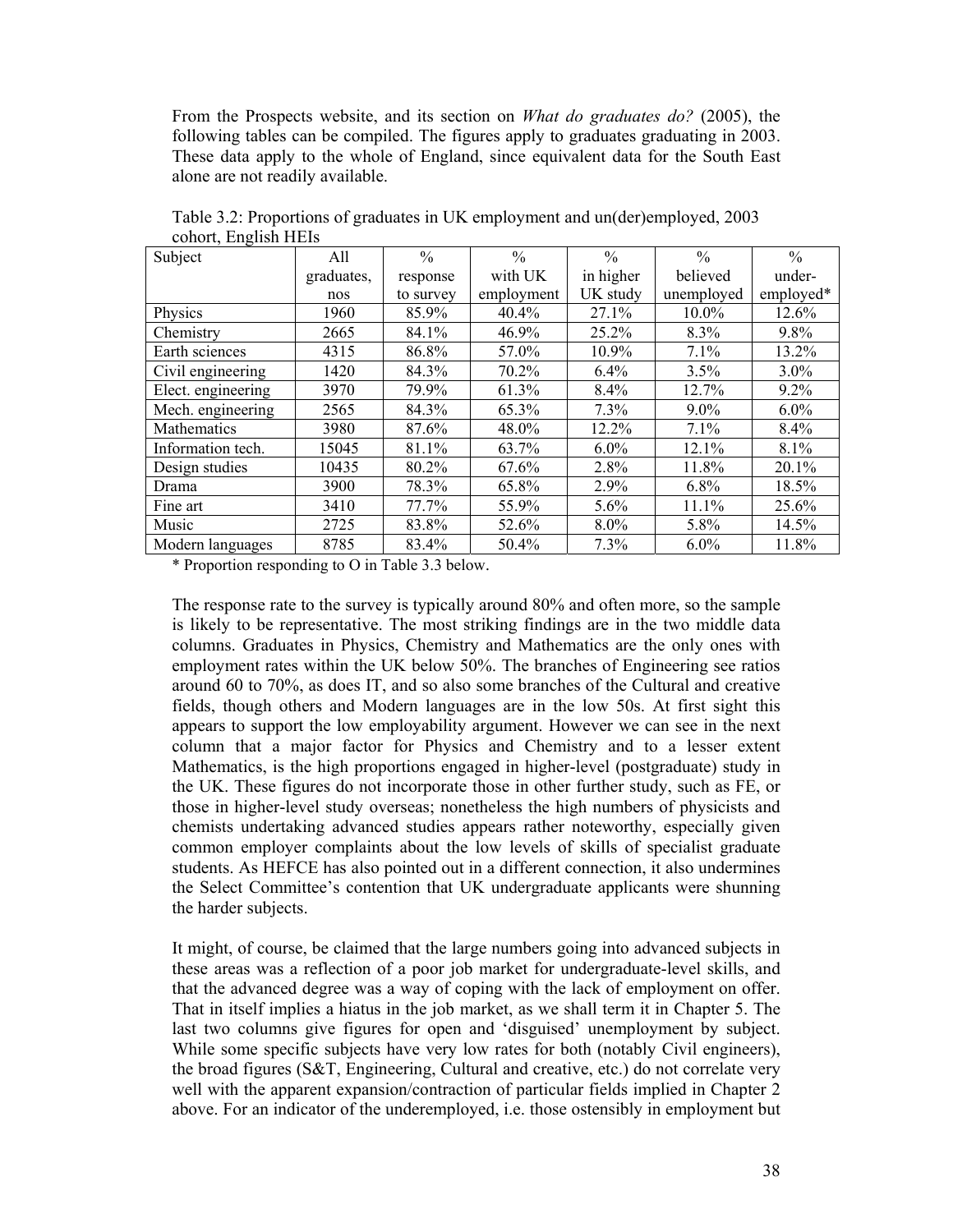in practice waiting for something better to turn up, we have taken the proportions in category O of occupations in the next table, i.e. retail assistants, catering, waiting and bar staff. While a few graduate musicians and linguists (and others) could be being profitably employed in these occupations, it seems a reasonable proxy. In fact the correlation with open unemployment in the preceding column is quite close (much the same is true of category N, another possible area of disguised unemployment).

Table 3.3 gives a detailed breakdown from the same source of the percentages of occupations filled by graduates of the strategic subjects, again for the whole of England. The main point we wish to make in relation to this table is the diversity of occupations filled by graduates in each discipline. There are some obvious exceptions, notably the high proportion of Engineers in the category of Engineering professionals, but the general pattern of diversity holds. This may be partly due to the early mobility effect noted in the previous section, but there can be later mobility as well, generally drifting up the occupational scale. It has been an issue for over a century that Engineers in England mostly end up as managers, regardless of the fact that their training (at least until recent times) has given them no formal background in such areas.

|                | Physics | Chem. | Earth | Civil | Elec. | Mech. | Maths | IT   | Design  | Drama | Fine | Music | Mod.  |
|----------------|---------|-------|-------|-------|-------|-------|-------|------|---------|-------|------|-------|-------|
|                |         |       | sci.  | eng'g | eng'g | eng'g |       |      | studies |       | art  |       | langs |
| A              | 2.0     | 3.8   | 3.6   | 0.8   | 1.7   | 1.4   | 1.7   | 2.5  | 3.0     | 2.8   | 2.3  | 2.7   | 7.2   |
| B              | 9.2     | 8.2   | 13.4  | 4.2   | 8.8   | 7.5   | 7.8   | 11.4 | 7.3     | 8.8   | 8.2  | 7.7   | 13.8  |
| $\mathcal{C}$  | 6.1     | 22.0  | 2.6   | 0.2   | 0.1   | 0.3   | 0.8   | 0.1  | 0.0     | 0.0   | 0.1  | 0.0   | 0.2   |
| D              | 2.7     | 2.2   | 1.5   | 69.0  | 25.6  | 48.9  | 1.1   | 1.3  | 1.0     | 0.0   | 0.4  | 0.3   | 0.3   |
| E              | 0.0     | 0.4   | 0.0   | 0.0   | 0.0   | 0.0   | 0.0   | 0.0  | 0.0     | 0.0   | 0.1  | 0.0   | 0.1   |
| F              | 3.9     | 3.4   | 1.9   | 0.3   | 1.3   | 1.0   | 12.3  | 3.1  | 3.5     | 8.9   | 5.5  | 20.5  | 4.1   |
| G              | 6.2     | 4.0   | 0.8   | 1.0   | 0.8   | 0.8   | 17.1  | 1.8  | 0.1     | 0.2   | 0.0  | 0.7   | 2.0   |
| Η              | 5.1     | 1.7   | 1.3   | 0.3   | 16.2  | 2.1   | 4.7   | 37.5 | 1.1     | 0.3   | 0.5  | 0.8   | 1.2   |
| I              | 1.1     | 1.0   | 0.2   | 0.1   | 0.4   | 0.0   | 0.1   | 0.3  | 0.2     | 0.4   | 0.7  | 0.2   | 0.4   |
| J              | 3.6     | 3.7   | 7.8   | 2.1   | 2.6   | 2.4   | 10.5  | 4.2  | 1.2     | 2.9   | 1.4  | 2.7   | 6.7   |
| K              | 1.6     | 0.7   | 2.2   | 0.1   | 4.4   | 1.5   | 0.8   | 2.8  | 33.1    | 19.8  | 14.8 | 17.3  | 6.4   |
| L              | 9.4     | 16.0  | 17.0  | 9.2   | 5.7   | 6.4   | 3.4   | 2.9  | 3.8     | 4.6   | 5.0  | 4.1   | 5.5   |
| M              | 5.5     | 3.4   | 4.1   | 1.1   | 1.7   | 1.4   | 10.0  | 3.7  | 1.8     | 2.0   | 1.7  | 2.4   | 4.5   |
| N              | 15.2    | 9.0   | 14.1  | 2.3   | 6.3   | 4.7   | 11.9  | 10.1 | 9.1     | 14.8  | 11.9 | 13.8  | 21.7  |
| $\overline{O}$ | 12.6    | 9.8   | 13.2  | 3.0   | 9.2   | 6.0   | 8.4   | 8.1  | 20.1    | 18.5  | 25.6 | 14.5  | 11.8  |
| $\mathbf{P}$   | 1.5     | 1.5   | 3.1   | 0.4   | 0.3   | 0.6   | 1.3   | 0.7  | 2.1     | 6.4   | 6.9  | 4.0   | 3.4   |
| Q              | 2.5     | 1.5   | 1.8   | 1.8   | 2.0   | 2.9   | 0.5   | 0.9  | 0.4     | 0.3   | 1.1  | 0.5   | 1.0   |
| R              | 11.6    | 7.6   | 11.2  | 4.1   | 12.4  | 11.8  | 7.4   | 8.2  | 12.2    | 9.2   | 13.8 | 7.6   | 9.4   |
| ${\bf S}$      | 0.3     | 0.1   | 0.3   | 0.1   | 0.4   | 0.4   | 0.1   | 0.3  | 0.1     | 0.0   | 0.1  | 0.1   | 0.3   |

Table 3.3: Occupations of 2003 graduate cohort, England, percentages

Key to Occupations:

A - Marketing, sales, and advertising occupations

B - Commercial, industrial and public sector managers

C - Scientific research, analysis and development occupations

D - Engineering professionals

E - Health professionals

F - Teaching professionals

G - Business and finance professionals

H - Information technology professionals

I - Nursing and health associate professionals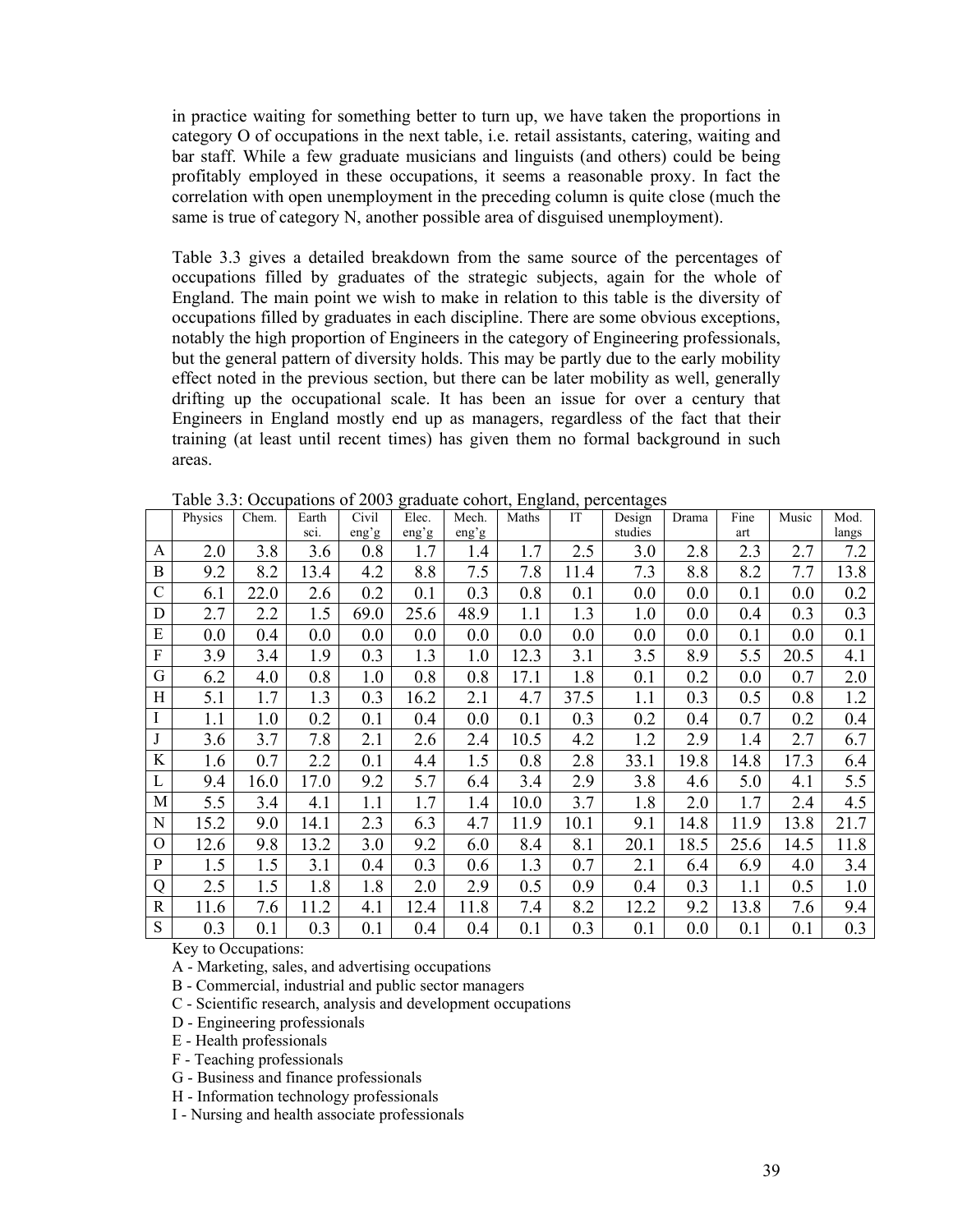J - Business and financial associate professionals

- K Media, PR, literary, design and sports professionals
- L Other professional, associate professional and technical occupations
- M Numerical clerks and cashiers
- N Other clerical and secretarial occupations
- O Retail assistants, catering, waiting and bar staff
- P Health and childcare related occupations
- Q Armed forces and public protection service occupations
- R Other occupations
- S Unknown occupations

Table 3.4 gives a further breakdown for the clustered group of Engineers. The percentages are of total employment, as in Table 3.2. The tightness of the clustering is relaxed, especially for the Electrical and Electronic Engineers, the expanding group.

Table 3.4: Engineering occupations of 2003 graduate cohort of engineers, England, percentages of total employment

|                                  | Civil   | Electrical | Mechanical |
|----------------------------------|---------|------------|------------|
| Design and development engineers | 2.7%    | 4.9%       | 10.2%      |
| Civil engineers                  | 42.6%   |            |            |
| Construction engineers           | 11.4%   |            |            |
| Electrical engineers             |         | $5.2\%$    |            |
| Electronic engineers             |         | 4.9%       |            |
| Mechanical engineers             | $5.0\%$ | $3.0\%$    | 20.9%      |
| Production and process engineers |         | $1.0\%$    | 3.7%       |
| Quality control engineers        |         |            | 1.0%       |
| Engineering professionals NEC    | 5.4%    | 2.8%       | 5.5%       |
| Other                            | $1.9\%$ | 3.8%       | $5.0\%$    |

This diversity is likely to be at least as great within the South East region, in the light of its more rapid shift into 'new-paradigm' fields such as those surrounding IT. This view is supported by data for the South East from Skills Insight, given in Table 3.5.

Table 3.5: Principal employment one year after graduating for 2001/02 graduates, by main subject area, for SE

| Subject Area               | South East                 |
|----------------------------|----------------------------|
| Physical sciences          | Business activities (28%)  |
| Mathematical sciences      | Business activities (32%), |
|                            | Financial activities (22%) |
| Engineering $&$ technology | Manufacturing (28%),       |
|                            | Business activities (28%)  |
| Computer science           | Business activities (39%)  |
| Creative arts & design     | Trade $(25%)$              |
| Languages                  | Business activities (22%)  |
| Combined                   | Business activities (23%)  |
| All subjects               | Education (20%)            |

NB: Business activities includes Property development, Renting, Business and Research activities.

The rather blanket nature of these categories of occupations, which owe to official and international definitions of sectors, limits the inferences that can be drawn, but they show that traditional manufacturing only surfaces at the top in Engineering and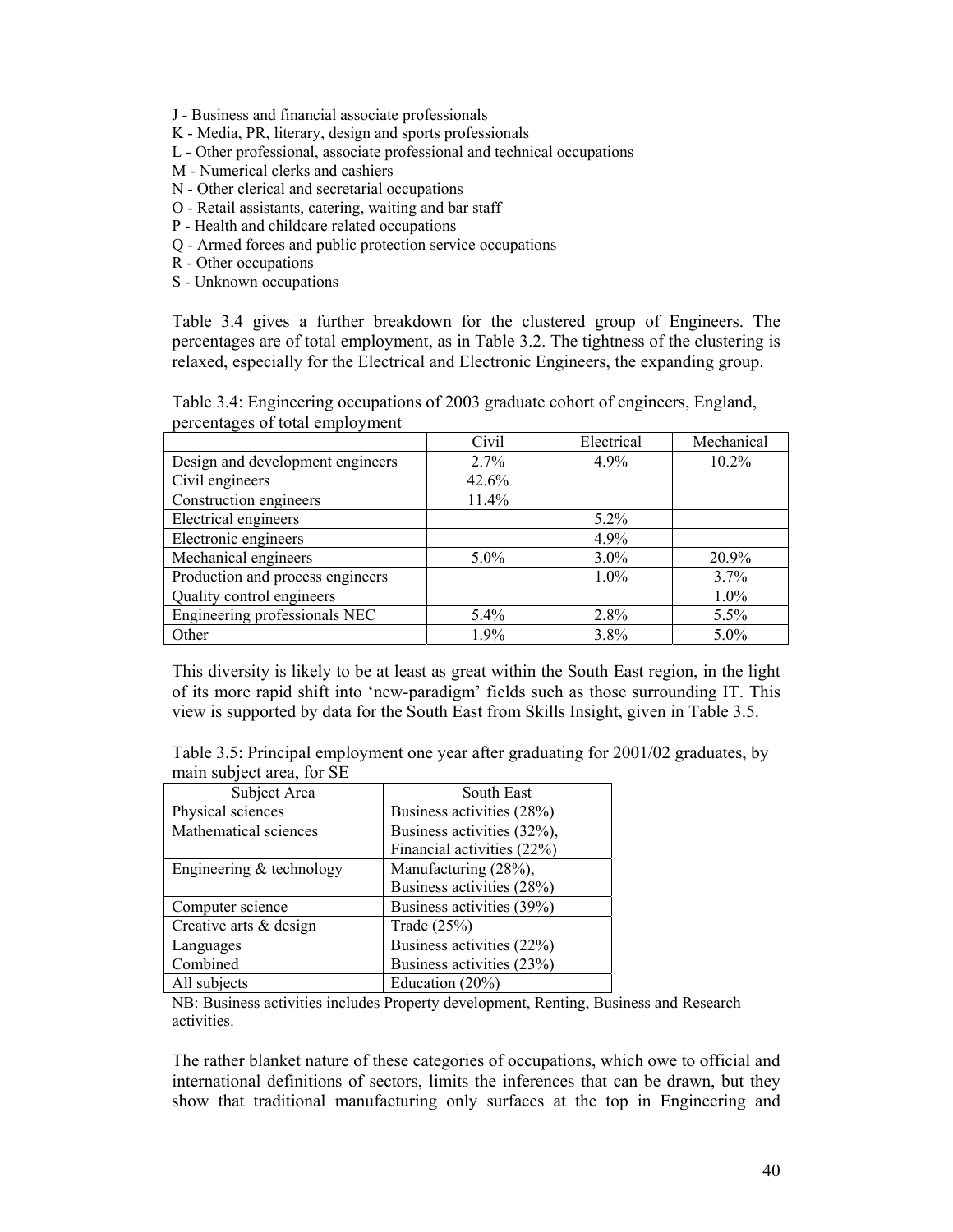technology, and even there it is tied with Business activities (broadly defined). As we will argue in Chapter 5, there is scope for new links to be built up at regional level.

# *3.4 Mobility and proximity*

The CIHE report to SEEDA in 2004 included several tables, parts of which we have put together as Table 3.6. It will be seen that London and the north obtain the highest ranks in terms of those staying on to work in their home region. The East and East Midlands perform least well. Despite the significance of the London effect for the South East, the region performs creditably in terms of retaining its students and residents by all of these criteria. This suggests that, whatever the struggles being experienced in certain graduate labour markets in the region, the situation is no worse than in other regions and somewhat better than in the obvious comparators.

|                      | aliu Talins vy Tegiuli |                |               |                |                 |                |                     |                |  |
|----------------------|------------------------|----------------|---------------|----------------|-----------------|----------------|---------------------|----------------|--|
| Region               | $%$ of HEI             |                | % domiciled   |                | % domiciled     |                | % leavers in        |                |  |
| (institution or      | graduates in           |                | employed in   |                | masters         |                | <b>SET</b> subjects |                |  |
| domicile)            | jobs staying           |                | home region   |                | graduates       |                | getting             |                |  |
|                      | to work in             |                |               |                | staying to work |                | employment in       |                |  |
|                      |                        | home region    |               |                | in home region  |                | home region         |                |  |
|                      | $\frac{0}{0}$          | Rank           | $\frac{0}{0}$ | Rank           | $\frac{0}{0}$   | Rank           | $\%$                | Rank           |  |
| South East           | 53                     | 4              | 52.2          | 6              | 57.6            | 6              | 50.7                | 4              |  |
| London               | 70                     |                | 66.4          | $\overline{2}$ | 77.7            | $\overline{2}$ | 60.6                | $\overline{2}$ |  |
| South West           | 52                     | 5              | 50.1          | 8              | 60.4            | 5              | 49.0                | 5              |  |
| East                 | 50                     | 8              | 46.1          | 9              | 53.7            | 8              | 45.4                | $\mathcal{I}$  |  |
| East Midlands        | 39                     | 9              | 51.4          | 7              | 52.0            | 9              | 39.6                | 9              |  |
| <b>West Midlands</b> | 52                     | 5              | 60.7          | 5              | 56.9            | 7              | 41.4                | 8              |  |
| Yorks/Humber         | 51                     | $\tau$         | 61.3<br>4     |                | 69.4            | 4              | 47.2                | 6              |  |
| North West           | 62                     | $\overline{2}$ | 68.7          |                | 72.5            | 3              | 61.4                |                |  |
| North East           | 59                     | 3              | 63.5          | 3              | 79.1            |                | 54.3                | 3              |  |

Table 3.6: Percentages of students or residents staying to work in the home region, and ranks by region

Original sources: col. ii: from HEFCE Regional Profiles, 2003

col. iv: HESA data on destinations of leavers, 2001

col. vi: What do graduates do? (www.prospects.ac.uk)

col. viii: HESA, DELHE survey 2004, special run

The notion of the importance of 'proximity' as between universities and industry is one favoured (though tinged with some scepticism) in the Select Committee's report, as an argument for the regional approach to student provision. It is also one that has enjoyed considerable popularity in the recent academic literature, though again subject to some controversy.

A pair of studies commissioned by SEEDA and undertaken at SPRU has examined the role of proximity for the South East, based on telephone interviews with companies (mostly SMEs). In the first phase (reporting November 2004), 17 firms were interviewed by telephone using a semi-structured questionnaire. Broken down into three types of sectors, among the results were the following:

"ICT: Almost every company reported having some links with universities and government funded research centres. Physical proximity to such institutes,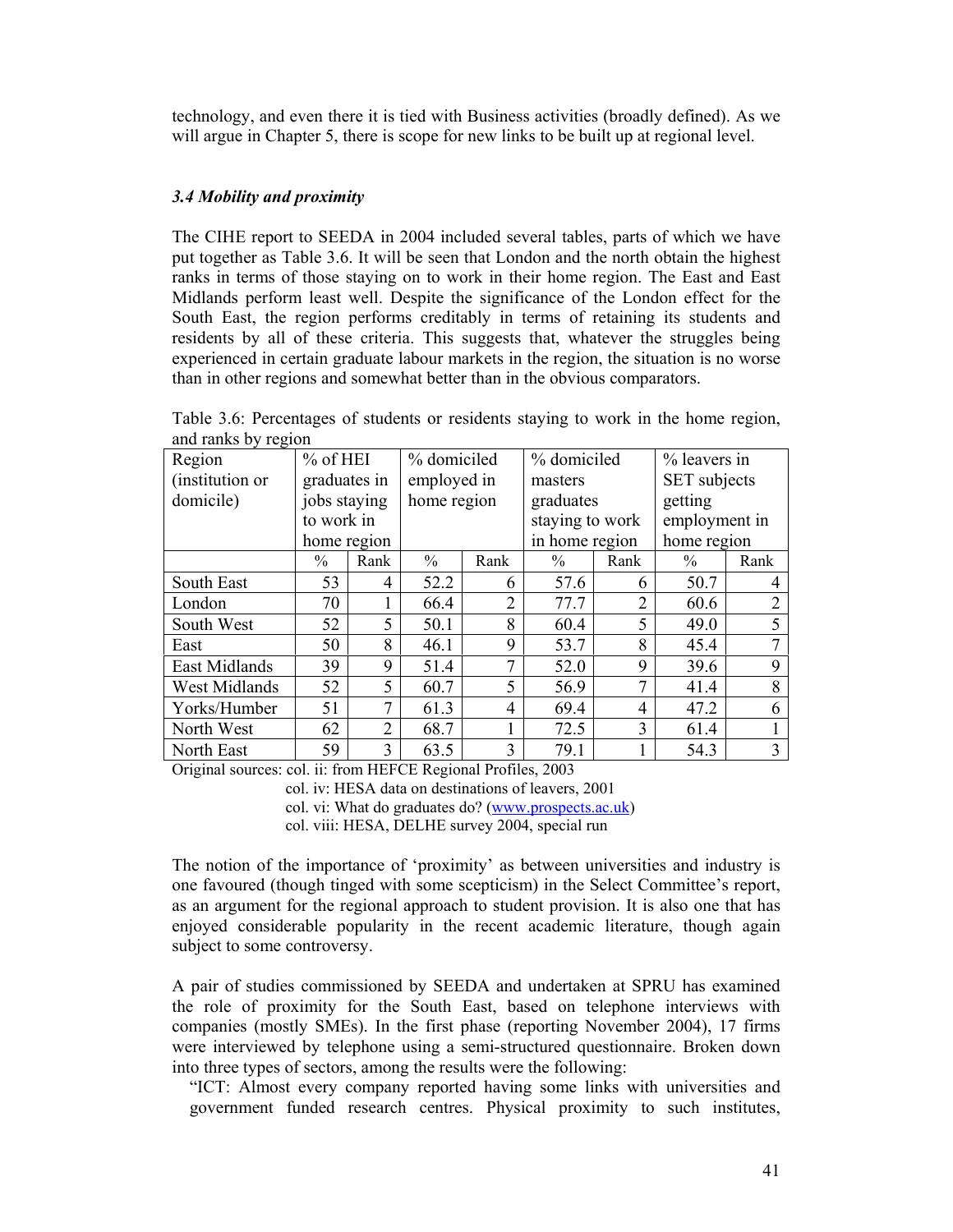however, was considered to be largely unimportant... Relationships with universities are usually based on specific contacts, but there is little firm knowledge about the strategy or direction of public research institutes.

"Pharmaceuticals/Biotechnology: In accessing the SET base, firms in this category tended to recruit graduates rather than to commission research.

"Other: This category contained firms operating in manufacturing, construction, and engineering. All firms reported links with universities – such as giving research to students and sponsoring projects – and they had established close relationships with the help of other agencies; the most quoted agencies were Thames Water and SEEDA."

This survey:

"... produced more evidence of the growing importance of the region in relation to SET and that 'proximity matters'. Particularly for smaller companies, information and knowledge is often best acquired through face-to-face interactions, which in turn often means interactions with those who are relatively close by in the region." (p.11)

In Phase 2, reporting in March 2005, a slightly different structure of sectors was considered:

[IT] "Most firms emphasised that links are forged with universities independently of their location, but proximity would make it somewhat easier if the relevant expertise was available and accessible locally. Universities were perceived as contributing to developments in the industrial key technologies, such as Artificial Intelligence, but the main contributions were said to be made by firms rather than universities or other research institutes." (p.5)

[Other industries] "The areas of interest for the firms were numerous because of their varying specialisations ... Advances in the new technologies to these industries are, according to the firms, dependent on universities and firms localised in the South East no more than in all other industrial countries. In other words, there was no perceived research competence in the relevant areas that is specific to the South East."  $(p.6)$ 

[Service/consultancy firms] "All firms were keen on establishing links with universities; the general view was that universities may have technologies in certain departments, specifically engineering, which are not known to industry." (p.6)

As with the flow of students into employment, the results suggest a foundation for interaction, but some gaps in the flow and some areas where bridging could be substantially improved. We pick this up in our Conclusions in Chapter 5, but first examine the nature of graduate employment in the South East in Chapter 4, at the end of which we will summarise views about the demand side for strategic subjects in the South East.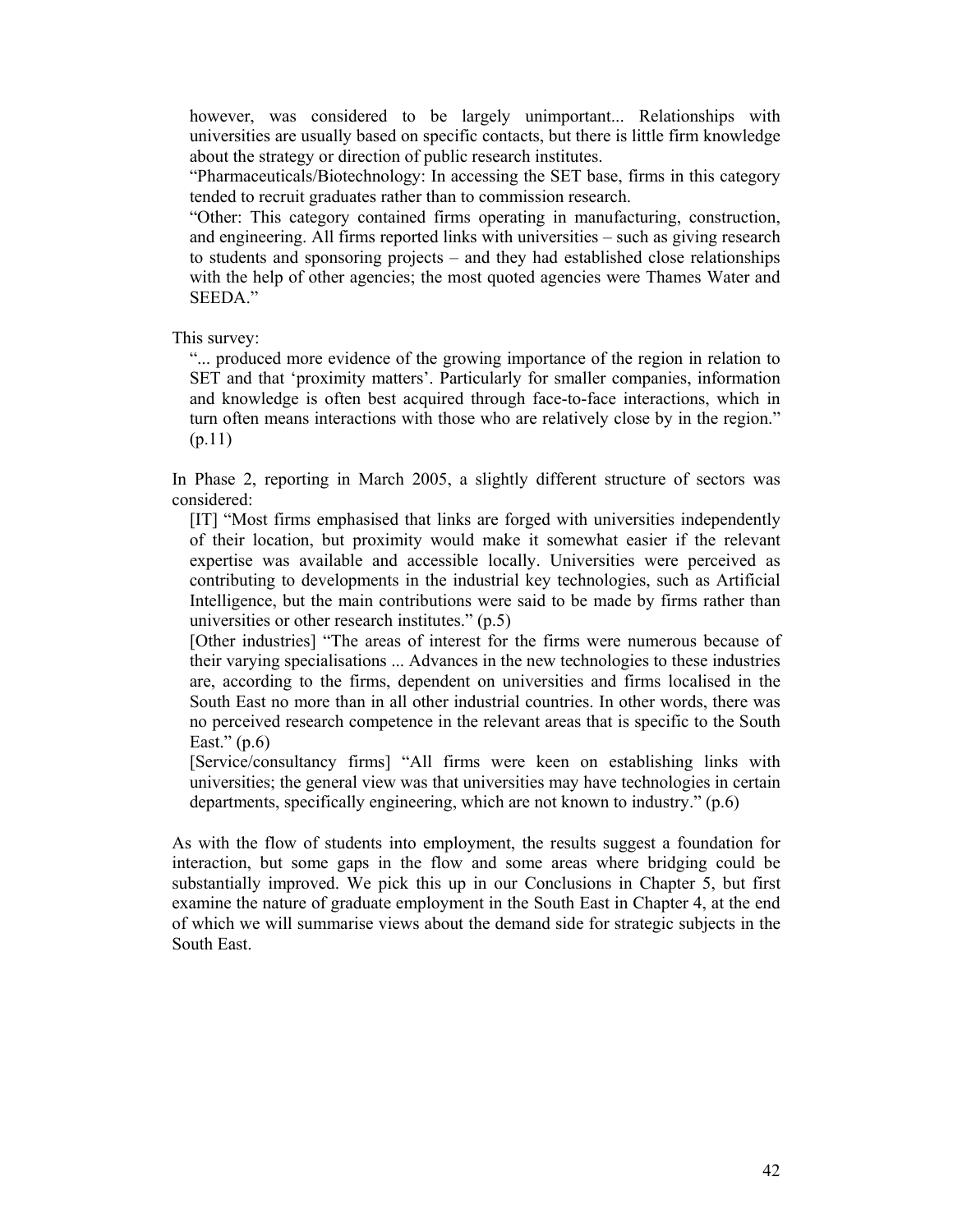## **APPENDIX 3.1**

## INTERVIEW QUESTIONS FOR EXPERTS

Please indicate which subjects you are replying for:

| STEM (physics, chemistry, earth science, maths, engineering) |  |
|--------------------------------------------------------------|--|
| IT / computer science and e-skills                           |  |
| Cultural and creative                                        |  |
| Generic modern languages                                     |  |

In cases where you have said yes to at least two of the above, and if your answers below would differ according to subject please indicate there to which subject you are referring.

•1. Which companies / organisations do you see as major employers of qualified graduates in these fields within the SE region? (please list several names or types)

•2. Do you think there has been a fall in recruitment of such graduates in the last 5 years?

If so, has there been more recruitment from outside the region? Is there a tailback of unfilled specialist vacancies in recent years?

If so, has it been growing?

•3. Do you perceive a change in the balance of requirements for such graduates?

Is there a shift towards more generalised skills?

If so, are graduates from the SE region equipped for any such changes? Do you find that employers are generally happy with the quality and quantity of graduates from the SE region?

Are there differences between large companies and SMEs in these respects?

•4. Do you find that many of these graduates have difficulty in finding employment in the region?

Is there a tailback of inadequately employed graduates in these fields?

If so, is it growing?

•5. Do you think the problems you identify are temporary or more permanent?

Do they affect part-time as well as full-time student graduates?

•6. Do you think the problems are more or less acute for the post-1992 universities?

•7. Have earnings/salaries of graduates in these fields been keeping up with those of others in recent years, as you see it?

•8. Would you be able to assess what proportion of such graduates find employment in the locality of their university, in the rest of the SE region, or outside?

And has this been changing?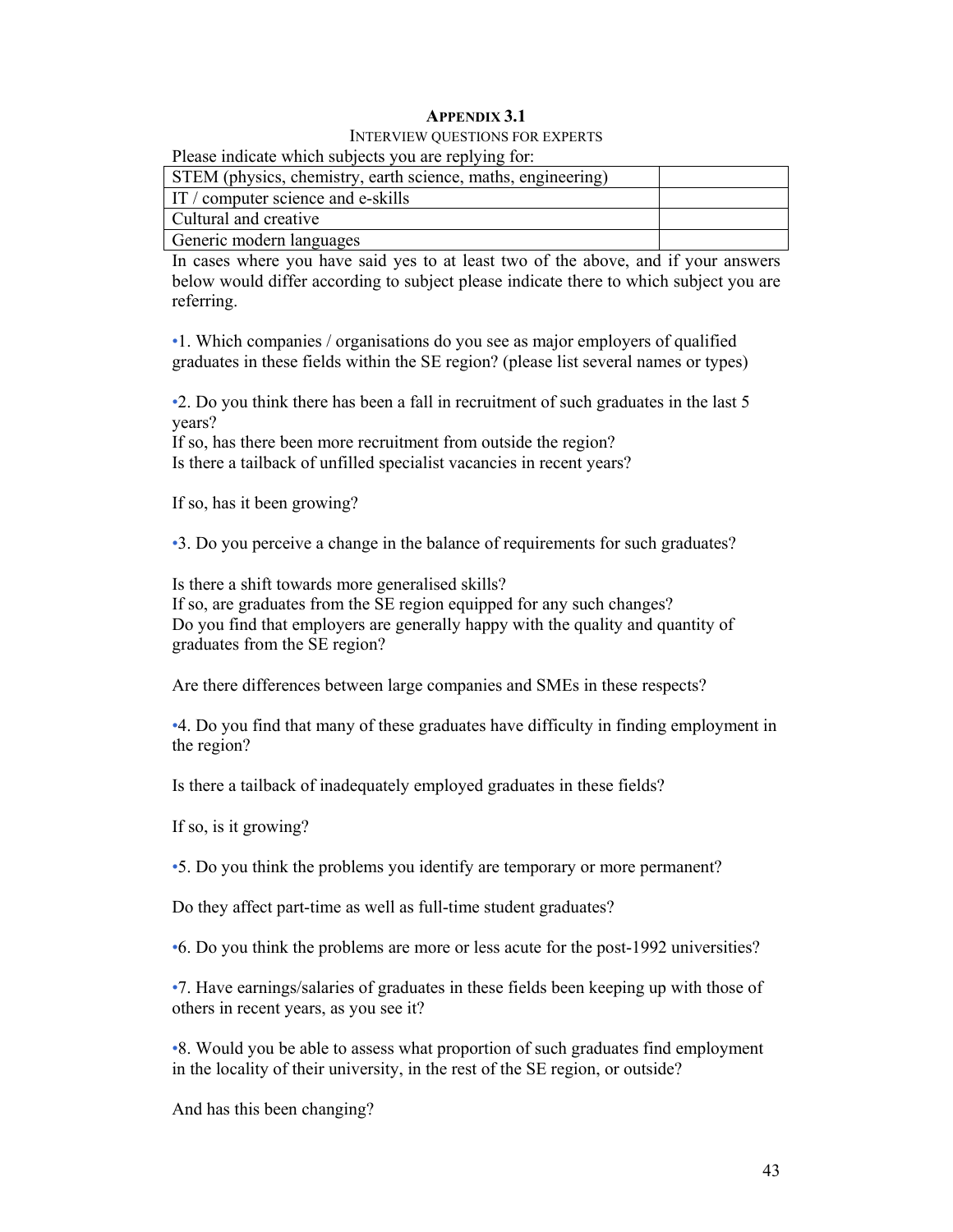## **CHAPTER 4: THE NATURE OF GRADUATE EMPLOYMENT IN THE SOUTH EAST**

The CIHE Report for SEEDA, *Improving Partnerships between RDAs and Higher Education*, observed that:

"To meet its economic target [of being one of the world's top 15 regions in labour productivity and employment rates], the RDA in the South East (SEEDA) has set out a strategy ... One of the key partners in this strategy should be higher education, in order to meet the demands of its growing knowledge economy and its sector strengths in hi-tech and advanced engineering, IT, pharmaceuticals and media/creative industries, all strong graduate employment sectors."

In this chapter we assess the changing knowledge base of industrial demand in the South East at greater length.

## *4.1 Graduate qualifications in the South East*

The South East is a region with a structure of qualifications above the national average in most respects. Table 4.1 is taken from the 1991 Census of Population, showing the *relative* importance of people with university or similar qualifications in that year (based on a large sample of the Census). In 1991 the 'South-East' region included London. For this table we have selected the sub-regions of 'Outer Metropolitan' and 'Outer South-East' within that large South-East region. It should however be noted that some 'home' counties included here (Essex, Hertfordshire, Bedfordshire) are no longer part of the SEEDA region.

|                 | male,     | male,     | female,   | female,   |  |  |  |  |
|-----------------|-----------|-----------|-----------|-----------|--|--|--|--|
|                 | full-time | part-time | full-time | part-time |  |  |  |  |
| All qualific'ns | 15.9      | 104.6     | 94.5      | 111.6     |  |  |  |  |
| Higher degrees  | 21.8      | 93.5      | 103.2     | 125.3     |  |  |  |  |
| First degrees   | 177       | 03.2      | 98.6      |           |  |  |  |  |

Table 4.1: Relative qualification levels of the 'South-East', 1991 Census

Note: Great Britain = 100. 'Higher degrees' = masters, doctorates, etc. Source: 1991 Census of Population, special volumes on Qualified Manpower in Great Britain, Table 2.

The figures are calculated as relative percentages, with any figure greater than 100 implies above-average strength (relative to Great Britain as a whole) of the qualification category. Clearly the 'South-East' as here defined was about 15-20% stronger in relative terms than the national average for male full-timers, and in that area for female part-timers. However for male part-timers (a small category) and female full-timers the percentages were around the national average. It should be observed that the definition of 'all qualifications' is wide-ranging, and that the next two rows are more relevant to what HEIs were supplying to the region.

Table 4.2 breaks this down according to the field in which the degree or other qualification was earned. The raw data here come from the Census's 10% sample and consequently have a higher margin of error. Here we are not able to distinguish between full-timers and part-timers. Unlike the ratios in Table 4.1, in this table the figures are expressed as percentages of all national qualifications in each category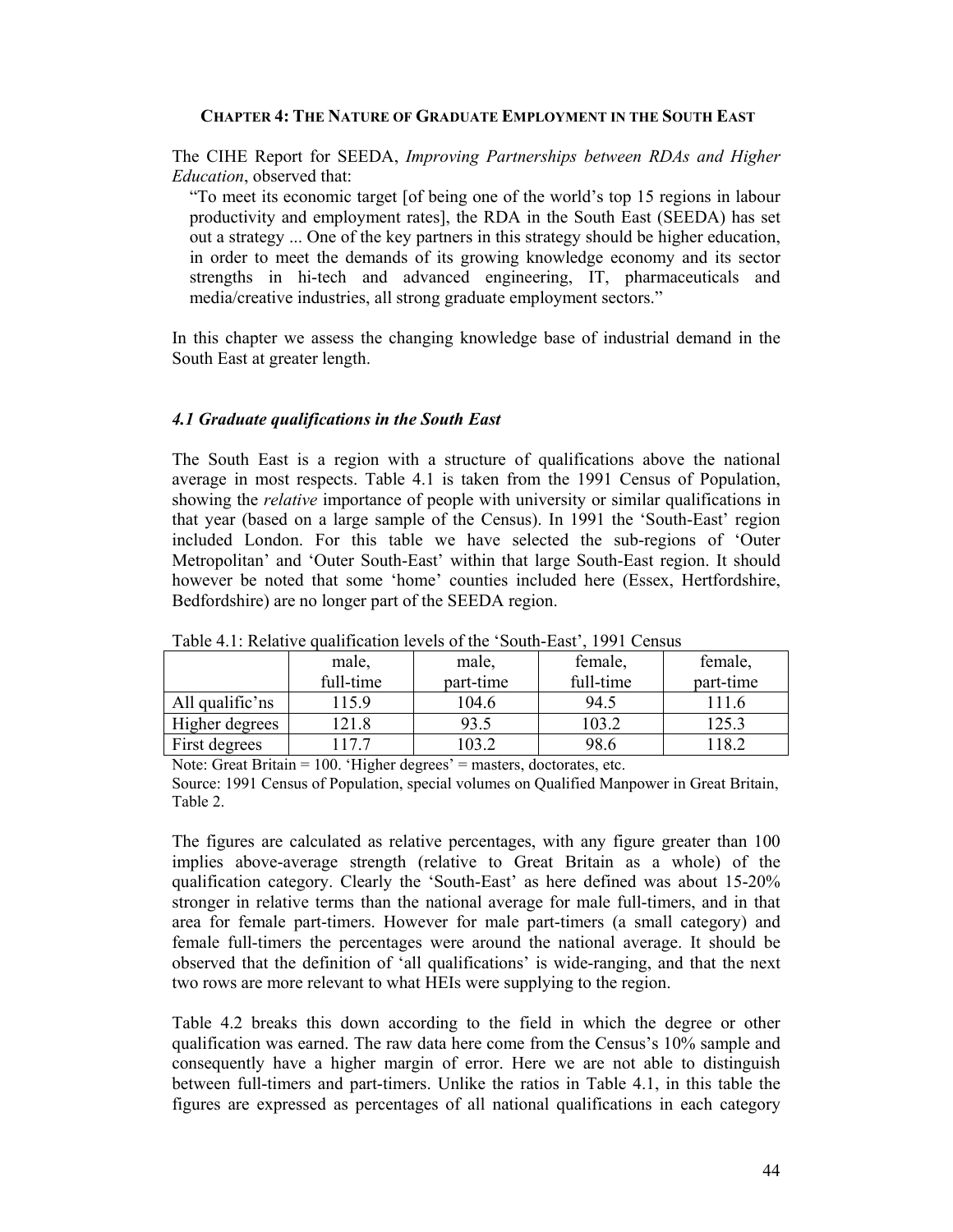(rather than of all persons in the sample). Thus percentages here for degree/qualification subjects in excess of 100% in the 'South-East' have to be counterbalanced by those under 100% (by contrast, in Table 4.1 the figures in excess of 100% have to be counterbalanced by not-given figures under 100% by some other region or regions). The final column in Table 4.2 gives the share of the subject in all (national) qualifications.

|             |       | Male   |       |       | Share in |       |           |
|-------------|-------|--------|-------|-------|----------|-------|-----------|
| Subject     | all   | higher | first | all   | higher   | first | all qual. |
| Education   | 79.8  | 72.4   | 82.7  | 100.7 | 86.9     | 104.0 | 16.0%     |
| Health      | 78.7  | 80.6   | 75.3  | 95.3  | 105.0    | 92.9  | 17.9%     |
| Technology  | 107.3 | 118.4  | 114.6 | 117.1 | 129.4    | 111.9 | 18.5%     |
| Agric, vet  | 84.1  | 115.8  | 89.5  | 120.4 | 117.6    | 110.3 | 1.1%      |
| Science*    | 116.0 | 120.1  | 115.4 | 131.3 | 129.2    | 123.3 | 10.1%     |
| Social, bus | 100.7 | 93.3   | 98.2  | 98.3  | 85.6     | 95.2  | 23.3%     |
| Vocational  | 100.8 | 77.3   | 94.4  | 98.6  | 89.3     | 101.8 | 3.7%      |
| Languages   | 91.0  | 84.9   | 91.4  | 95.9  | 110.2    | 91.2  | 3.4%      |
| Arts        | 86.8  | 83.5   | 85.9  | 92.9  | 87.9     | 90.9  | 2.7%      |
| Fine Arts   | 83.4  | 57.8   | 77.2  | 97.3  | 55.9     | 90.4  | 3.0%      |

Table 4.2: Relative qualification levels by subject of degree, South East, 1991

\* includes Mathematics. NB: totals in the final column do not add to 100% because of a small number of not-stated cases. Great Britain  $= 100$ .

Source: 1991 Census of Population, special volumes on Qualified Manpower in Great Britain, Table 9.

It will be immediately observed that, at least in 1991, the 'South-East' stood out as well above the relative average in regard to two 'subjects', namely Technology (including engineering) and Science (including mathematics). In both cases this applied to both males and females, and to higher as well as first degrees. We are of the opinion that this focus on science and technology in the present SEEDA region is if anything understated, in view of the changes in boundaries of the 'South-East' since 1991. This could reflect either an unusually high demand for Technology and Science (STEM) in the South East, or an overstocked supply. Rather surprisingly, the region comes out as relatively low in the demand for (or supply of) qualifications in Languages, which is often assumed to be a local strength, on geographical and other grounds.

The aggregated data for the more recent 2001 Census do not as yet allow this fine degree of assessment. From it, Table 4.3 has been constructed, showing the relative proportions of those with 4 or 5-level qualifications (first degree, HND, etc.), given in the first data column. Here the proportions in the South East (SEEDA region proper) are compared with England & Wales as the base, rather than with Great Britain as in Tables 4.1-4.2. As might have been expected from the above results, the South East is well above the national average (the numbers here are based on all persons aged between 16 and 74, and not just a sample). The second data column shows the proportion of students (aged 18-74) in the population, and  $-$  possibly surprisingly  $$ the South East is well below the average, notwithstanding the predictably high share in Oxfordshire. The third column gives the relative proportion of full-time students who were economically active and in employment, while the last column shows the proportion economically inactive (again predictably high in Oxfordshire). The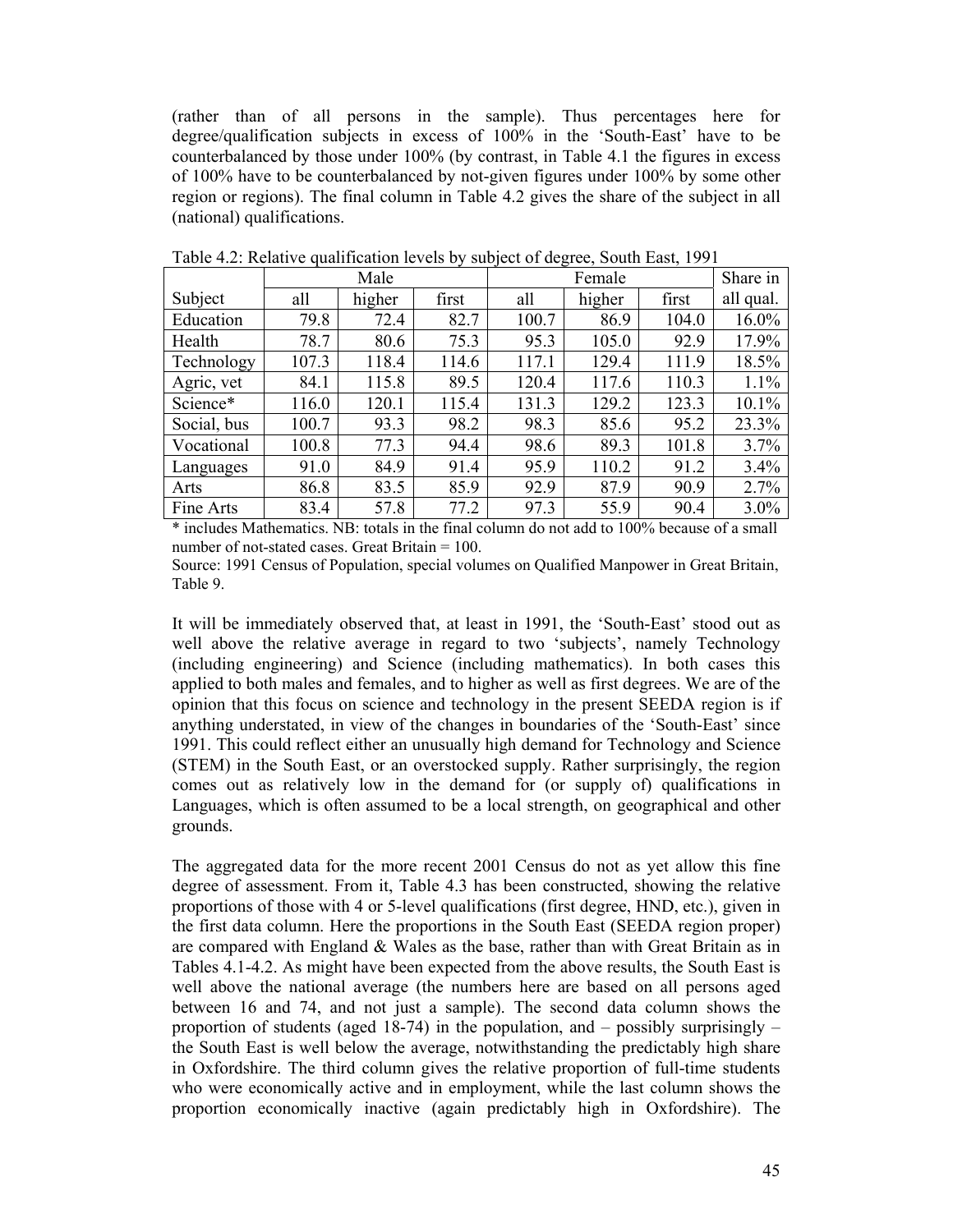breakdowns according to old county divisions are given in the table to indicate something of the diversity of pattern across the region.

|               |                |           |               | % students   |
|---------------|----------------|-----------|---------------|--------------|
|               | with level 4/5 | full-time | $\%$ students | economically |
| Region/county | qualifications | students  | employed      | inactive     |
| South East    | 110.1          | 91.8      | 108.6         | 97.3         |
| <b>Berks</b>  | 132.0          | 93.4      | 112.3         | 95.5         |
| <b>Bucks</b>  | 120.5          | 65.8      | 132.3         | 83.7         |
| E Sussex      | 110.4          | 111.9     | 101.9         | 98.6         |
| Hants         | 101.7          | 60.9      | 111.5         | 95.8         |
| Kent          | 81.1           | 66.2      | 114.6         | 93.4         |
| Oxon          | 140.2          | 168.1     | 71.3          | 118.8        |
| Surrey        | 137.4          | 86.1      | 112.4         | 96.6         |
| W Sussex      | 96.8           | 57.4      | 143.3         | 79.3         |

Table 4.3: Relative qualifications and student proportions, 2001

Note: England & Wales = 100. Data source: Census 2001, table KS13.

If we leave Oxfordshire out of the account for a moment, these figures imply that demand factors of high-qualification employment rather than the supply of student places are driving the relatively high level of the South East's knowledge base. This is despite the finding in Chapter 3 above of the creditable performance of the South Eats in retaining its graduates for first employment within the region. The Oxfordshire result does not really overturn this conclusion, because Oxford University is usually regarded as supplying a national rather than regional demand (this inference is supported by evidence presented by Faggian & McCann, 2004).

#### *4.2 Industrial structure in the South East*

The CIHE Report observed that:

"- The region has a third of total UK employment in sectors of IT, telecoms, defence and aerospace, plus 60% of UK motor sport, and also an important share of emerging industries (eg nanotechnology).

"- In creative industries such as the AV sector, some 66% are graduates and some 24% have post-graduate awards. In the three interactive media sectors of web design, CD-Rom production and computer games about 81% are graduates."

It went on to point out sagely that:

"In the 1990s, it was the service sectors of retail and wholesale rather than the IT and computing industries that accounted for the surge in productivity in the USA. Generally it is the users of new technologies rather than the creators that are the keys to productivity growth."

Table 4.4 uses ONS data to assess the 'comparative advantage' of the SEEDA region, measured in terms of the proportions of 'local units', i.e. establishments. Since the national totals are dominated by small and often very small 'units', we have also examined medium and large (ML) units separately in the table, defined as those units with 50 or more employees.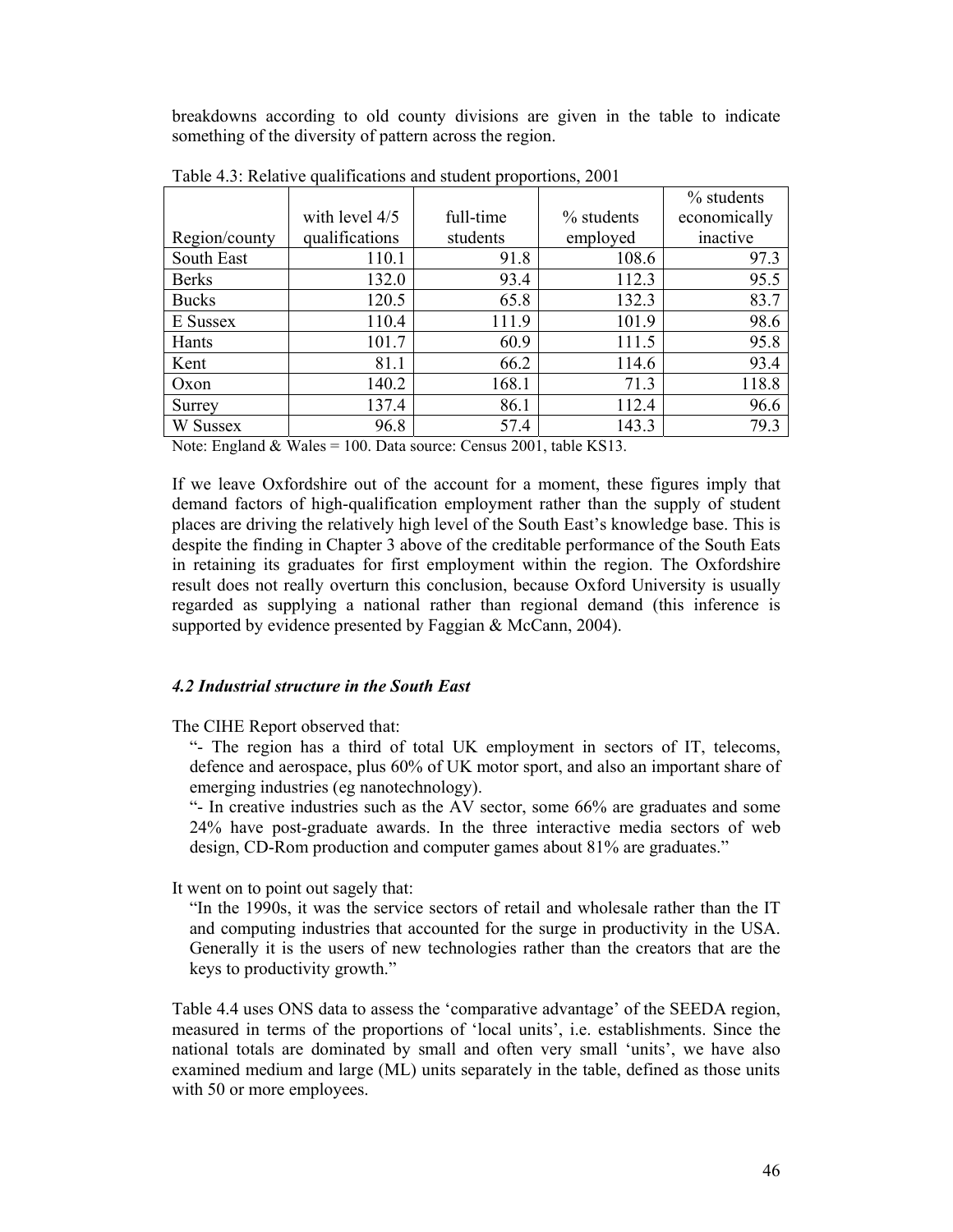|                    |            | Share of all Share of ML SE comp. |           | SE comp.                      | SE comp. |
|--------------------|------------|-----------------------------------|-----------|-------------------------------|----------|
|                    | units, by  | units, by                         |           | advantage advantage advantage |          |
|                    | sector, UK | sector, UK                        | all units | small units ML units          |          |
| Agriculture        | 6.81       | 0.42                              | 50.4      | 50.0                          | 190.2    |
| Mining             | 0.12       | 0.30                              | 68.3      | 70.4                          | 16.9     |
| Food tobacco       | 0.46       | 2.21                              | 55.1      | 57.3                          | 47.7     |
| Textiles           | 0.24       | 0.74                              | 53.9      | 59.5                          | 6.8      |
| Clothing           | 0.21       | 0.24                              | 31.4      | 31.8                          | 21.3     |
| Leather            | 0.04       | 0.09                              | 51.5      | 51.0                          | 55.8     |
| Wood               | 0.40       | 0.37                              | 95.8      | 97.0                          | 41.0     |
| Paper              | 0.12       | 0.65                              | 87.0      | 87.1                          | 84.8     |
| Publishing         | 1.41       | 1.58                              | 115.3     | 116.0                         | 95.4     |
| Coke petrol'm      | 0.01       | 0.07                              | 60.0      | 58.1                          | 0.0      |
| Chemicals          | 0.20       | 1.16                              | 98.8      | 101.5                         | 95.5     |
| Rubber plastic     | 0.37       | 1.47                              | 83.3      | 85.4                          | 71.8     |
| Nonmetallic mins   | 0.31       | 0.76                              | 78.3      | 80.2                          | 59.9     |
| Metals             | 0.11       | 0.53                              | 66.5      | 72.8                          | 28.6     |
| Fab metals         | 1.35       | 1.75                              | 89.8      | 91.4                          | 60.2     |
| Machinery          | 0.64       | 1.71                              | 89.6      | 90.3                          | 91.0     |
| Office machy       | 0.05       | 0.19                              | 147.5     | 142.6                         | 161.1    |
| Elect machy        | 0.26       | 0.87                              | 120.6     | 120.9                         | 127.6    |
| Radio TV           | 0.13       | 0.41                              | 172.5     | 175.8                         | 159.8    |
| Instruments        | 0.23       | 0.71                              | 138.9     | 136.0                         | 168.9    |
| Motor vehicles     | 0.14       | 0.78                              | 79.0      | 85.0                          | 58.3     |
| Other transport    | 0.12       | 0.51                              | 143.7     | 151.2                         | 107.8    |
| Manuf'g nes        | 0.93       | 0.96                              | 89.2      | 89.5                          | 78.8     |
| <b>Utilities</b>   | 0.12       | 0.70                              | 77.9      | 75.5                          | 100.5    |
| Construction       | 9.34       | 4.60                              | 113.8     | 114.1                         | 88.6     |
| Motor trades       | 3.83       | 2.12                              | 101.5     | 101.2                         | 109.0    |
| Wholesale          | 6.13       | 4.92                              | 95.7      | 94.8                          | 128.9    |
| Retail             | 13.63      | 9.87                              | 87.0      | 86.5                          | 105.4    |
| Hotels catering    | 7.32       | 6.31                              | 90.1      | 89.7                          | 103.6    |
| Transport          | 3.62       | 4.63                              | 90.1      | 89.9                          | 97.8     |
| Telecoms           | 1.15       | 2.95                              | 95.7      | 94.4                          | 116.0    |
| Finance            | 1.67       | 3.74                              | 89.7      | 89.2                          | 100.9    |
| Property, business | 25.17      | 16.37                             | 123.0     | 122.9                         | 121.4    |
| Education          | 2.30       | 10.94                             | 86.3      | 85.1                          | 100.2    |
| Health             | 1.82       | 4.76                              | 89.9      | 91.3                          | 81.3     |
| Public admin       | 9.25       | 9.62                              | 106.9     | 107.6                         | 86.2     |

Table 4.4: Relative proportion of activities in the South East, in terms of 'local units', 2004

Note: For columns 1-2: percentages of total units (all sectors); for columns 3-5 (SE comparative advantage):  $UK = 100$ .

Source: Compiled and calculated from ONS data on UK Business for 2004. Note that the ONS follows its principle of rounding figures to the nearest 5 units, which can distort patterns such as that in petroleum products.

The first two data columns give the shares of each activity in the total number of 'local units' across the UK. Thus, in the first row, agriculture has 6.8% of all UK units, but only a little over 0.4% of medium-large units. It is worth pointing out here a point to be elaborated below, that traditional manufacturing accounts for only a small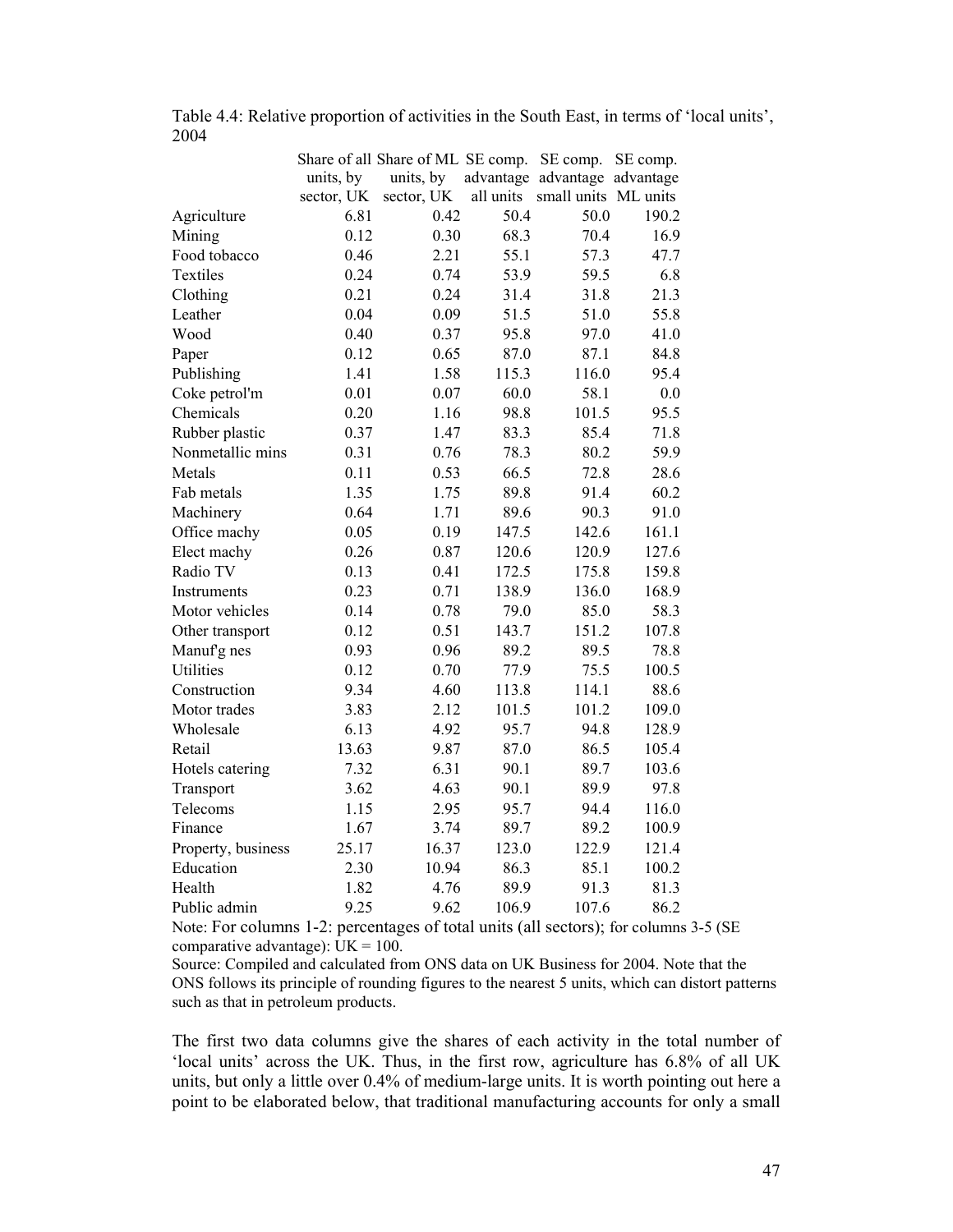proportion of all units  $-7.7\%$  of the UK totals in 2004, although this rises to 17.7% if only medium-large units are counted. Even within manufacturing, often-ignored sectors like publishing and printing account for sizeable shares. Over 85% of all units, and nearly 82% of medium-large units, are in services and infrastructure. This is critical in thinking about future demand for graduate skills, as we shall argue later.

The remaining three data columns show the relative strengths of the SEEDA region according to this measure of 'local units'. The third column gives the overall intensity of total activity in the SEEDA region, the fourth column that for small units, and the final column for medium-large units. As before, these are relative measures of strength, with any figure above 100 indicating a comparative advantage in that activity – here indexed to the UK as a whole. So for agriculture in the first row, the South East has a substantial disadvantage in all units and small units, but an advantage in medium-large units. The clear advantage of the South East in terms of manufacturing lies in the 'cluster' of electrical and electronics industries (office machinery and computers, other electrical machinery and equipment, radio, TV and communications equipment, and precision instruments), in both small and mediumlarge units. This must reflect the significance of the M4 'corridor'. There are also comparative advantages mostly in relation to small units in publishing and printing and in other transport (probably water transport equipment). In non-manufacturing activities, which as said above dominate the totals, the advantage is greatest in property and business services, also small units (only) in construction, but generally the South East does quite well in terms of medium-large service-based activities. This brings us back to the point already made about looking outside manufacturing (without ignoring it, as the electronics area indicates) for employment demands.

Our intention had been to assess the growth patterns by sector and firm size in the South East. While this would be possible from published data, the series are complicated by multiple changes of both sector and region. It would require a full research project to sort out these problems adequately. We have therefore settled for computing the growth trends according to activity over the period 1995/2003, for the UK as a whole, in Table 4.5. The measure used here is not 'local units' but numbers of enterprises registered for VAT. All trends were estimated from logarithmic growth equations. The first data column in Table 4.5 shows the predicted initial level in the opening year (1995), the second column shows the percentage growth rate in number of VAT-based enterprises over the next 8 years. Telecoms enterprises and education show high growth rates though from quite low bases around 1995. The annual growth rate in property and business services enterprises of 5.3% is however achieved from a high initial level. Manufacturing enterprises as a whole meanwhile decline at just over 1% p.a. This of course may be simply a contraction of SMEs, though we doubt it. More new opportunities are growing outside than inside manufacturing for the UK as a whole over these years, and in our view the same is likely to be even stronger in the SEEDA region (with the possible exception of the electronics 'cluster').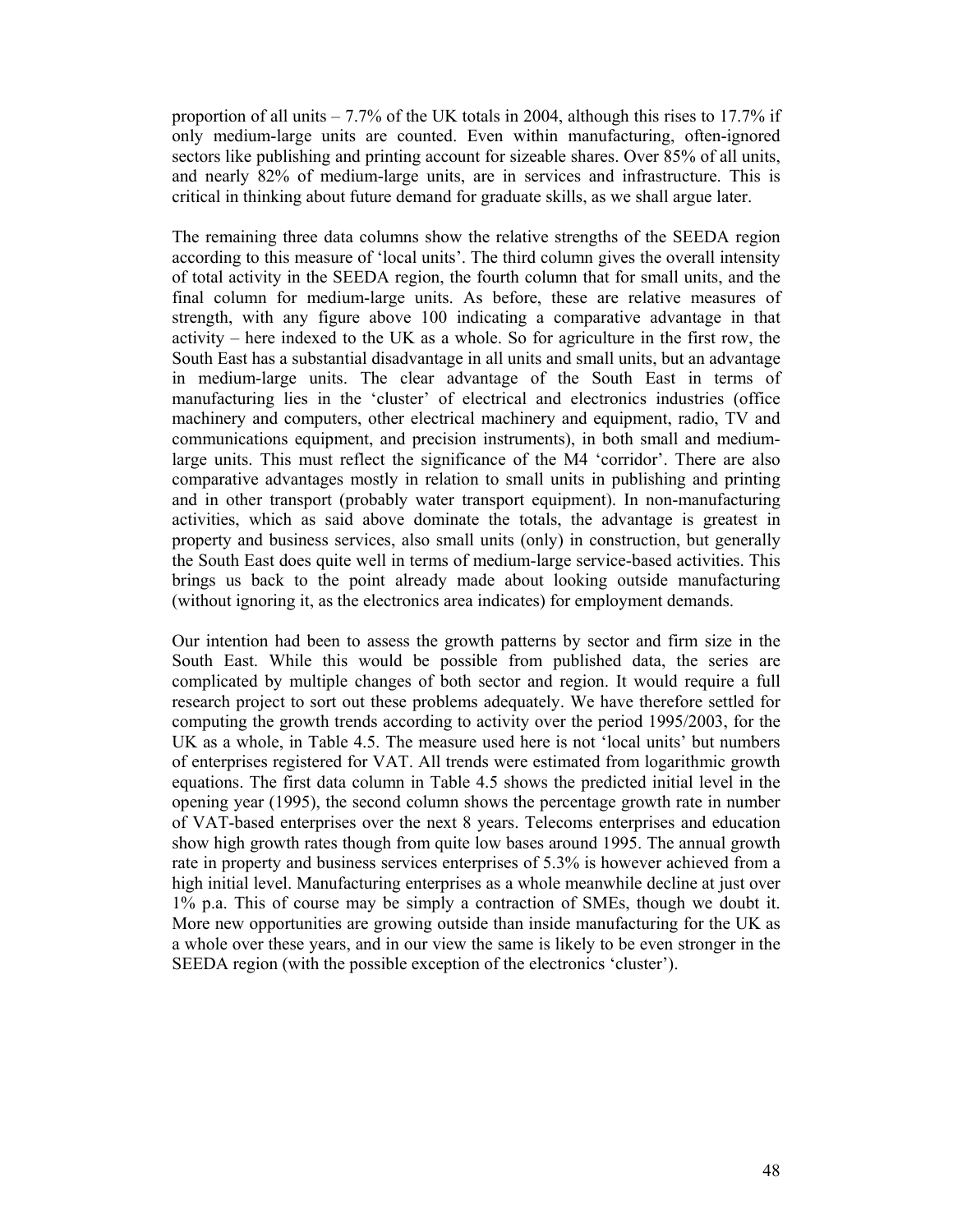| VAT base    | constant | slope   |
|-------------|----------|---------|
| agriculture | 156530   | $-1.26$ |
| mining/util | 1901     | $-3.96$ |
| manufg      | 158419   | $-1.04$ |
| constrn     | 172301   | 0.11    |
| motor trade | 71611    | $-1.06$ |
| wholesale   | 117360   | $-1.12$ |
| retail      | 219257   | $-1.82$ |
| hotel       | 102130   | 0.78    |
| transport   | 65710    | $-1.42$ |
| telecom     | 5519     | 15.49   |
| finance     | 12222    | $-1.00$ |
| property    | 307429   | 5.28    |
| education   | 5682     | 7.90    |
| health      | 9595     | $-0.77$ |
| pub admin   | 137585   | 0.27    |
| all         | 1539549  | 0.77    |

Table 4.5: Growth rates of activities, UK VAT-based enterprises, 1995/2003

Source: National Statistics, PA1003, Data for 2003, Table 1A; own calculations of growth rates from logarithmic regressions.

Support for these views is given in Tables 4.6 and 4.7, extracted from data for the South East prepared by the Institute of Employment Research. The data are given at decadal intervals from 1982 through to predictions for 2012.

|                          | 1982 | 1992           | 2002 | 2012 | 1982          | 1992          | 2002          | 2012             |
|--------------------------|------|----------------|------|------|---------------|---------------|---------------|------------------|
| Sector                   | 000s | 000s           | 000s | 000s | $\frac{0}{0}$ | $\frac{0}{0}$ | $\frac{0}{0}$ | $\frac{0}{0}$    |
| Agriculture              | 84   | 82             | 74   | 65   | 2.7           | 2.3           | 1.8           | 1.5              |
| Mining                   | 18   | $\overline{4}$ | 6    | 4    | 0.6           | 0.1           | 0.1           | 0.1              |
| <b>Utilities</b>         | 32   | 30             | 16   | 14   | 1.0           | 0.8           | 0.4           | 0.3              |
| Primary/utilities        | 133  | 117            | 96   | 83   | 4.2           | 3.2           | 2.3           | 1.9              |
| Food etc.                | 56   | 34             | 31   | 30   | 1.8           | 0.9           | 0.7           | 0.7              |
| Engineering              | 181  | 137            | 131  | 107  | 5.7           | 3.8           | 3.1           | 2.4              |
| Other manuf.             | 389  | 307            | 277  | 238  | 12.3          | 8.5           | 6.6           | $5.\overline{3}$ |
| Manufacturing            | 626  | 478            | 439  | 375  | 19.8          | 13.2          | 10.5          | 8.4              |
| Construction             | 228  | 269            | 279  | 304  | 7.2           | 7.4           | 6.7           | 6.8              |
| Trade                    | 542  | 651            | 766  | 845  | 17.2          | 18.0          | 18.3          | 18.8             |
| Catering                 | 180  | 214            | 247  | 265  | 5.7           | 5.9           | 5.9           | 5.9              |
| Transport etc.           | 193  | 215            | 249  | 269  | 6.1           | 5.9           | 5.9           | 6.0              |
| Distribution             | 915  | 1079           | 1262 | 1379 | 29.0          | 29.8          | 30.2          | 30.7             |
| <b>Banking</b>           | 101  | 159            | 164  | 169  | 3.2           | 4.4           | 3.9           | 3.8              |
| Other business           | 309  | 501            | 804  | 946  | 9.8           | 13.8          | 19.2          | 21.1             |
| Other services           | 157  | 177            | 261  | 290  | 5.0           | 4.9           | 6.3           | 6.5              |
| <b>Business/services</b> | 566  | 836            | 1229 | 1405 | 17.9          | 23.1          | 29.4          | 31.3             |
| Public admin.            | 194  | 194            | 168  | 162  | 6.1           | 5.4           | 4.0           | 3.6              |
| Education                | 221  | 275            | 313  | 342  | 7.0           | 7.6           | 7.5           | 7.6              |
| Health/social            | 274  | 370            | 392  | 440  | 8.7           | 10.2          | 9.4           | 9.8              |
| Non-market serv.         | 689  | 839            | 874  | 944  | 21.8          | 23.2          | 20.9          | 21.0             |
| All sectors              | 3157 | 3618           | 4179 | 4491 | 100           | 100           | 100           | 100              |

Table 4.6: Numbers employed in the South East, by sector, and percentages

Note: Sub-totals of sectors (1-digit level) are given in italics

Source: Institute of Employment Research, *Working Futures: Regional Report 2003-04*.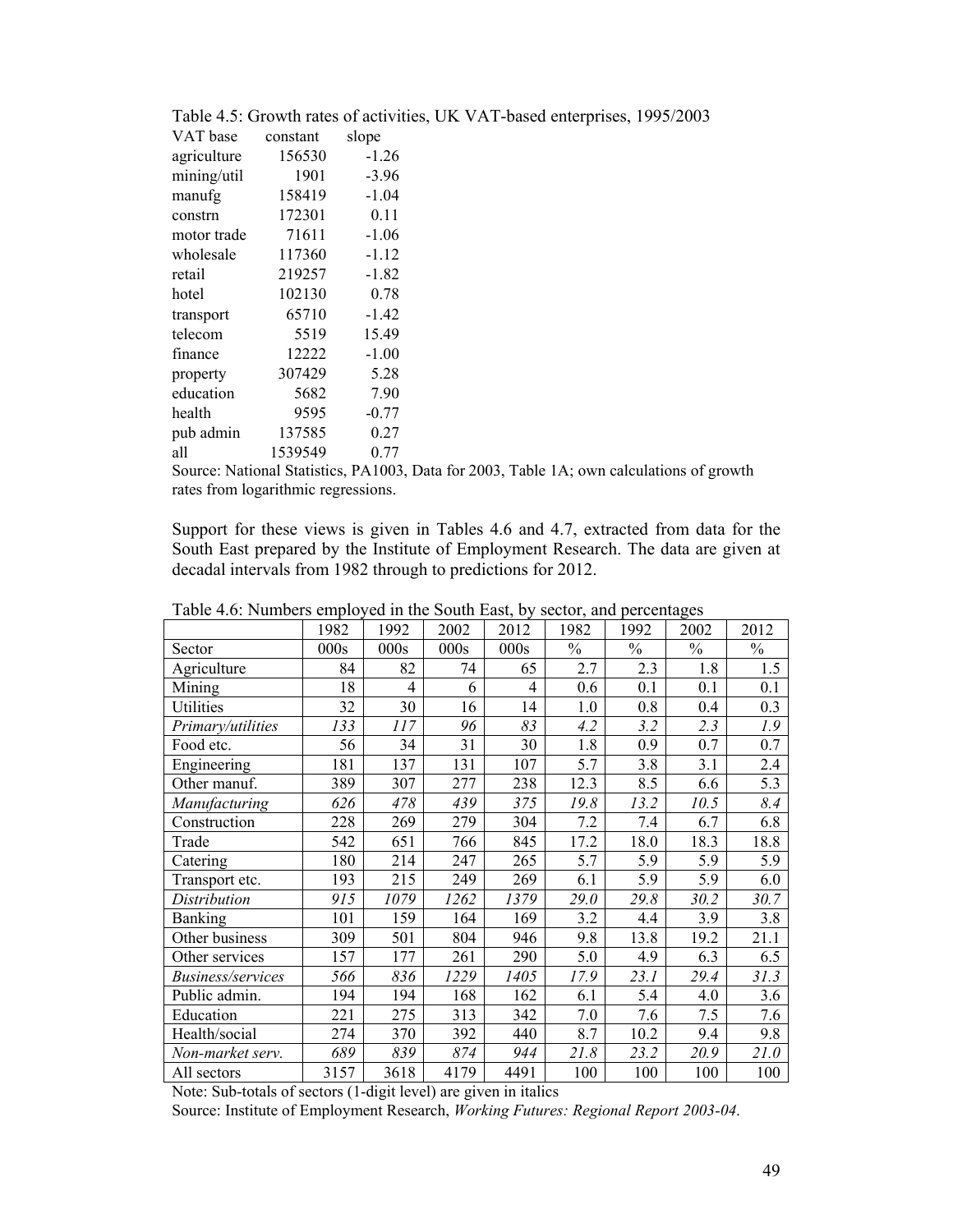The first four data columns in each table give the absolute numbers involved (or predicted), in thousands, the second four give these as percentages of the region's total. The most striking result in the table is that not only do Primary sectors more than halve in relative size over this period of 30 years, so also (from a much higher base) do Secondary sectors, i.e. manufacturing. In the Tertiary sectors, distribution and non-marketed services are fairly constant as a proportion of the total. The decline of the Primary and Secondary sectors is thus made good by the sharp rise of businessrelated services, and despite the flatter performance of the financial segment of this sector.

Such results are underlined by Skills Insight, after some adjustments to the above IER data, in their *Annual Skills Review 2004*, which:

"... shows that most of the growth is forecast to occur in the business and financial services sectors, the majority of which is to occur in the second half of the forecast period [i.e. after 2007]. The public sector is also forecast to experience substantial growth, although most of this will happen in the period up until 2007... The manufacturing sector is currently forecast to suffer most, with around 27,000 jobs expected to disappear in the first half of the forecast period with another 23,000 predicted to be lost in the second half" (p.8)

A cautionary note is however warranted:

"... these forecasts take no account of replacement demand or skills shortages, which is likely to mean that the demand from the manufacturing and construction sectors is likely to be stronger than the data above might suggest [based on productivity growth]." (p.10)

|                    | 1982 | 1992 | 2002 | 2012 | 1982          | 1992          | 2002          | 2012          |
|--------------------|------|------|------|------|---------------|---------------|---------------|---------------|
| Occupation         | 000s | 000s | 000s | 000s | $\frac{0}{0}$ | $\frac{0}{0}$ | $\frac{0}{0}$ | $\frac{0}{0}$ |
| Managers/officials | 394  | 521  | 723  | 850  | 12.5          | 14.4          | 17.3          | 18.9          |
| Sci/tech profs.    | 99   | 121  | 162  | 197  | 3.1           | 3.3           | 3.9           | 4.4           |
| Health profs.      | 18   | 22   | 32   | 38   | 0.6           | 0.6           | 0.8           | 0.8           |
| Teach/res. profs.  | 118  | 146  | 173  | 200  | 3.7           | 4.0           | 4.1           | 4.5           |
| Business profs.    | 63   | 82   | 118  | 146  | 2.0           | 2.3           | 2.8           | 3.3           |
| Professional       | 298  | 372  | 484  | 581  | 9.4           | 10.3          | 11.6          | 12.9          |
| Sci/tech assocs.   | 54   | 62   | 92   | 113  | 1.7           | 1.7           | 2.2           | 2.5           |
| Health assocs.     | 92   | 113  | 126  | 139  | 2.9           | 3.1           | 3.0           | 3.1           |
| Protect. services  | 24   | 34   | 61   | 81   | 0.8           | 0.9           | 1.5           | 1.8           |
| Culture/sports     | 38   | 54   | 96   | 121  | 1.2           | 1.5           | 2.3           | 2.7           |
| Business assocs.   | 134  | 181  | 243  | 281  | 4.2           | 5.0           | 5.8           | 6.3           |
| Associated profs.  | 343  | 444  | 618  | 734  | 10.9          | 12.3          | 14.8          | 16.4          |
| Admin/clerical     | 548  | 642  | 582  | 486  | 17.4          | 17.7          | 13.9          | 10.8          |
| Skilled trades     | 472  | 476  | 440  | 404  | 15.0          | 13.2          | 10.5          | 9.0           |
| Personal servs.    | 117  | 176  | 297  | 417  | 3.7           | 4.9           | 7.1           | 9.3           |
| Sales/cust. servs. | 192  | 238  | 325  | 384  | 6.1           | 6.6           | 7.8           | 8.5           |
| Machine etc. ops.  | 296  | 265  | 268  | 255  | 9.4           | 7.3           | 6.4           | 5.7           |
| Elementary occs.   | 498  | 484  | 442  | 381  | 15.8          | 13.4          | 10.6          | 8.5           |
| All sectors        | 3157 | 3618 | 4179 | 4491 | 100           | 100           | 100           | 100           |

Table 4.7: Numbers employed in the South East, by occupation, and percentages

Note: Sub-totals of occupations are given in italics. Source: As for Table 4.6.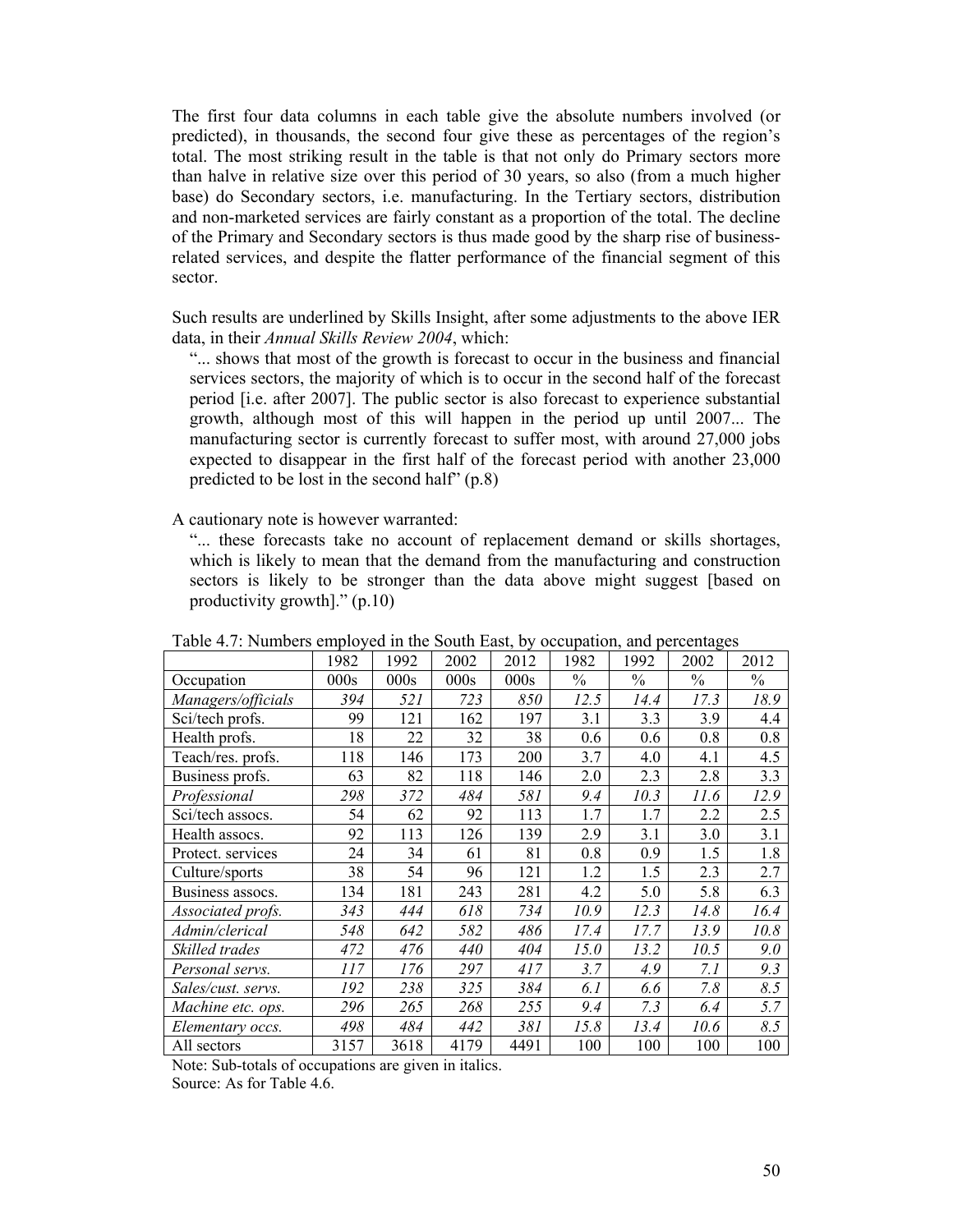Equivalent data to the figures in Table 4.6 but arranged by occupation are given in Table 4.7. The occupational trends naturally reflect some of the sectoral trends, with for example the rising share of Managers and officers, Professional and Associate professional classes, as the counterpart of the rising share of Business services in Table 4.6. There are sharp relative falls in classes such as Administrative and clerical, Skilled trades, Machine and other operatives, and Elementary occupations; generally reflecting the increased knowledge base of employment in the region. While of course these data involve predictions to 2012, and are not purely extrapolations since they take into account other information, the trends they flag are generally well under way by 2002.

## *4.3 Skills gaps in the South East*

;More immediate information on skills gaps in the South East come from a survey by Skills Insight for 2002/03 (*Business Needs and Competitiveness Survey 2002/03*). The survey was based on a large-scale sample of over 10,000 organisations in the South East region. Summarised results by sector are given in Table 4.8.

| Sector                | $%$ with<br>recruitment<br>difficulties* | $%$ reporting<br>lack of<br>applicants** | Other main causes,<br>selected | Occupations hard to<br>fill       |
|-----------------------|------------------------------------------|------------------------------------------|--------------------------------|-----------------------------------|
| Agriculture           | 33%                                      | too few                                  |                                |                                   |
| Manufacturing         | 24%                                      | 97%                                      |                                | $craft + skilled$<br>manual $1/3$ |
| Construction          | 32%                                      | 98%                                      | poor industry<br><i>image</i>  | $craft + skilled$<br>manual 1/2   |
| Trade                 | 29%                                      | 84%                                      |                                | sales $> 1/2$                     |
| Catering              | 29%                                      | 90%                                      | high cost of living,<br>80%    | sales almost 1/4                  |
| Transport             | 34%                                      | 78%                                      | high cost of living,<br>83%    | routine + unskilled<br>1/3        |
| <b>Business servs</b> | 22%                                      | 91%                                      |                                | professional 1/4                  |
| Financial             | 25%                                      | too few                                  |                                | clerical etc. $> 1/3$             |
| Public admin          | 26%                                      | too few                                  |                                |                                   |
| Education             | 34%                                      | 88%                                      | high cost of living,<br>85%    | professional almost<br>1/2        |
| Health                | 43%                                      | 87%                                      |                                | professional almost<br>1/3        |
| Personal              | 32%                                      | 83%                                      | unattractive<br>package, 77%   | personal services<br>1/5          |

Table 4.8: Recruitment difficulties in the South East, by sector and occupation

\* in last 12 months, % of reporting organizations

\*\* % having at least some significance ('too few' = not enough observations to report)

In most of the sectors, the lack of applicants is the largest single source of reported recruitment difficulties, though the high cost of living in the South East is notable in some sectors. Professionals are seen as the hardest occupation to fill in Business services, Education and Health, whereas in Manufacturing and in Construction the biggest problem seems to lie in Craft and skilled manual labour. If we take into account the streaming of graduates into a wide range of professional occupations, including management, as set out in Chapter 3 above, the impact of the kinds of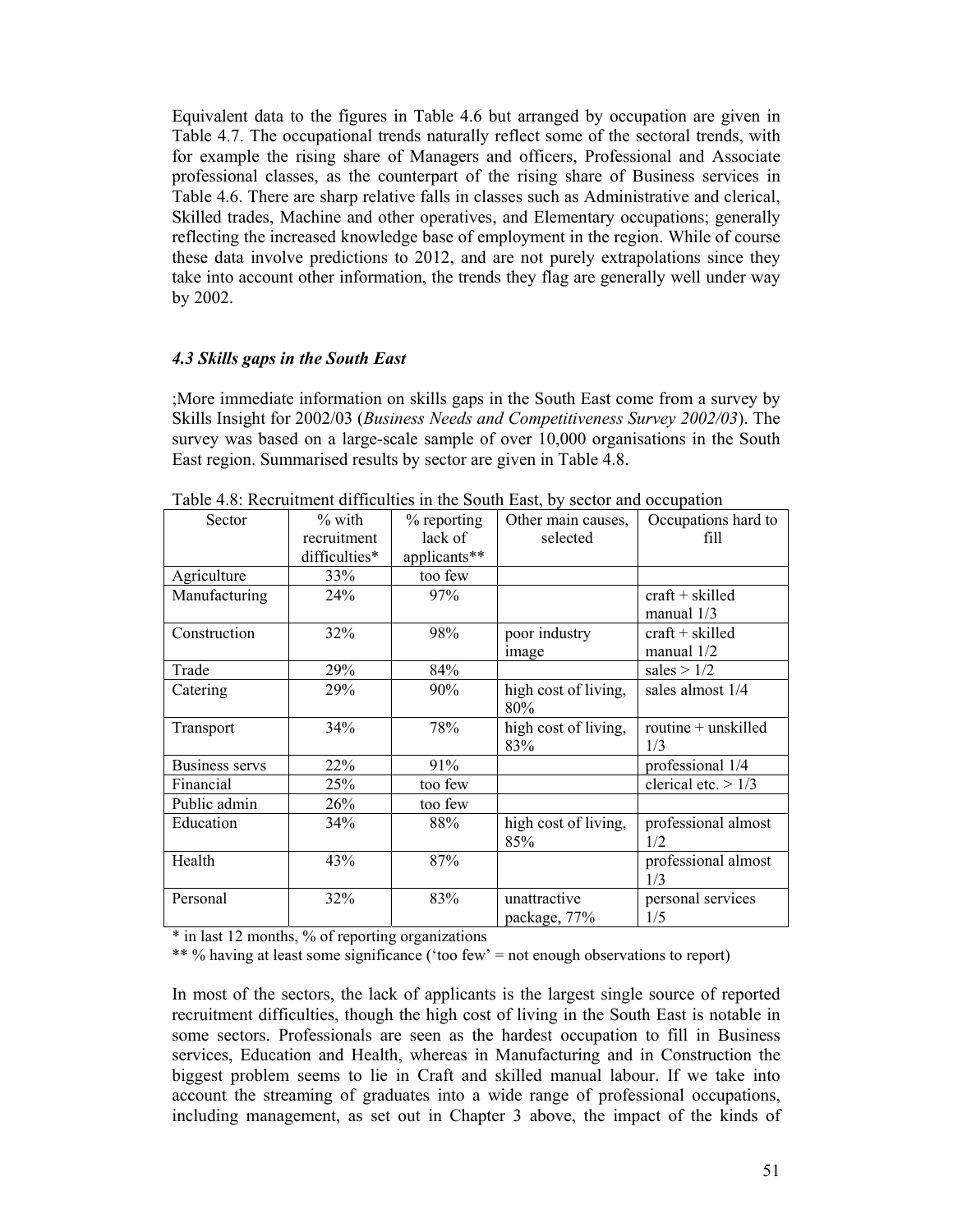weaknesses brought about by shortfalls in the supply of graduates becomes rather starkly evident.

The SPRU *Report on the Study of Business Engagement with the SET Base in the South East*, Phase 1 (November 2004), provided results from a small number of interviewed companies:

"Pharmaceutical and biotechnology firms experienced shortage of technical skills, marketing and sales skills. A shortage of researchers in biochemistry, protein analysis, immunology was identified as particularly significant.

"Firms in manufacturing sectors repeatedly mentioned the lack of engineering skills, along with insufficient government support." (p.9)

On the positive side, the SPRU report found that:

"Almost one third of the sample indicated that the quality of the regional SET base has improved in the last five years. Particularly Pharmaceutical/biotech and Other firms perceived this." (p.9)

The CIHE Report draws attention to a possible 'low-skills equilibrium', in which companies cease to be attracted to the region because of the low levels of skills in evidence, which in turn are no longer provided because there is no demand:

"Generic skill gaps in graduates (as well as in specific technical disciplines), in such areas as communication, team-working and knowledge of business, have been a problem widely reported by employers [... and] progress is relatively slow."

This Report makes an insightful comparison:

"It is interesting to note how much lower the South East's share of total HEI income is compared to its economic contribution... Equally there is a misalignment between the contribution and distribution of regional economic performance and HEI teaching and research capacity across the region. This issue needs further analysis but presents some interesting challenges. The RDA will want to consider how far it wants to encourage and help fund greater alignment."

This perhaps runs counter to conventional wisdom about student places in the South Eats, but is in line with our results in section 4.1 above about demand rather than supply factors driving "economic contribution" and the knowledge base in the South East. The point about "alignment" will be key to our Conclusions in Chapter 5.

#### *4.4 Conclusions about demand for graduates*

In Chapter 3 we began our attempt to assess the demand side of the equation by contacting intermediaries expected to have considerable expertise in relating the supply of graduates to the demand from business and elsewhere for their employment. We also obtained a number of responses from heads of Careers Advisory Services, though these were expected to take a more university-focused viewpoint. Progress on these fronts was slow, and the results have to be tempered by accepting the very limited nature of the response. By and large they confirm the views expressed in the Report of the House of Commons Select Committee together with HEFCE's response, as surveyed in Chapter 1. Graduates in STEM subjects seemingly find it generally unproblematic to get jobs in their areas of specialisation, yet jobs are disappearing in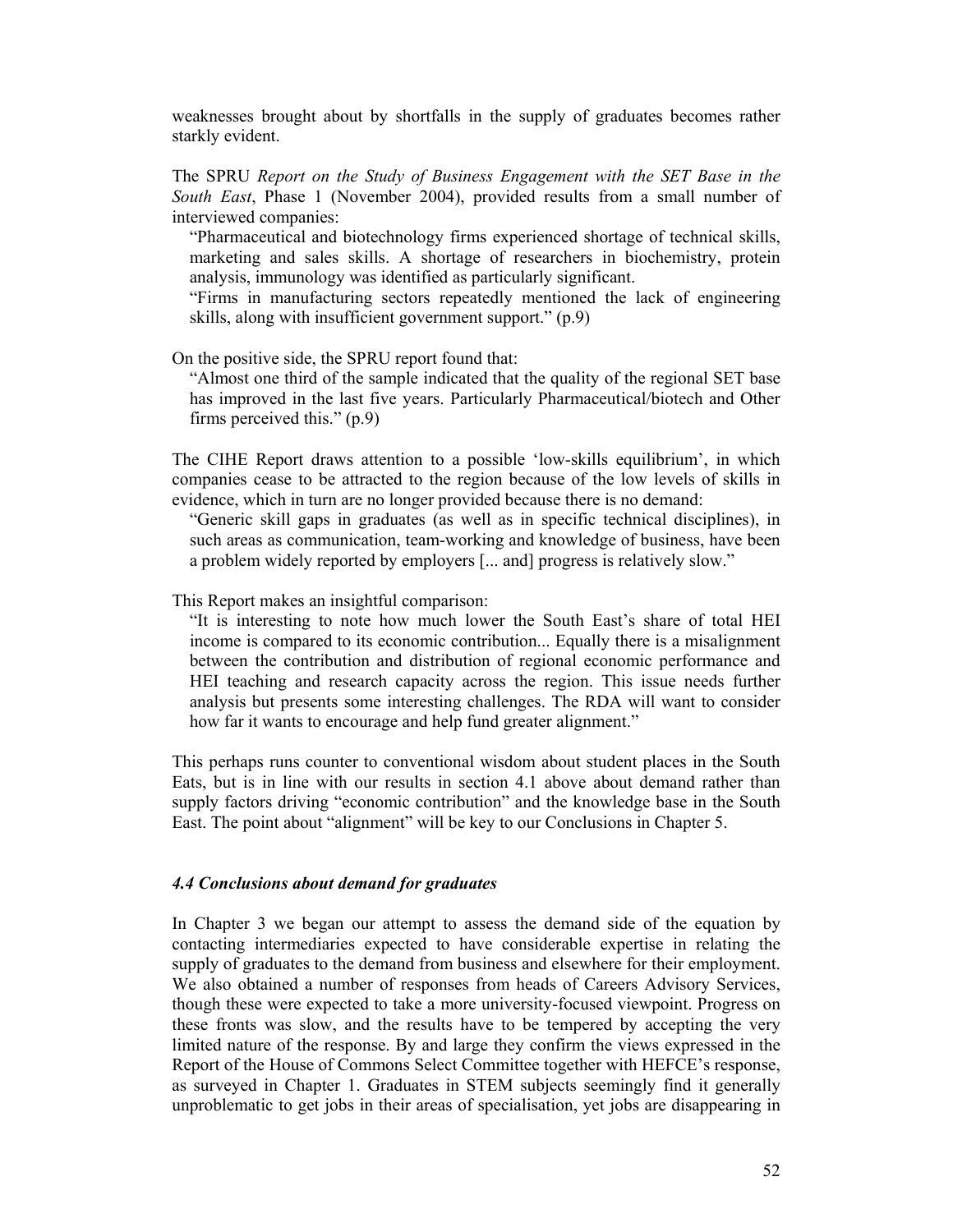traditional areas of chemistry etc. Views are very divided as to whether greater specialisation or more general skills are needed. However the job market more broadly is changing, with permanent jobs-for-life less often the norm. Many respondents thought there was much that could be done to improve coordination between student supply and employment demand through practical measures, and that in the absence of this the current situation may be getting worse rather than better.

We turned to secondary evidence to fill out the rather limited number of responses obtained through the primary procedures, and again found a fair degree of confirmation of the main views established by the various parties. Data for the cohort of graduates from all HEIs in England graduating in 2003 show that physics and chemistry appear to have the lowest proportions of their number in work in the UK, yet their rates of unemployment and under-employment are about average. The gap is mostly made up of an especially large proportion of physics and chemistry graduates (and to some extent mathematics) going into higher study in the UK. The most apparent pattern is the great diversity of jobs to which graduates in most of the strategic subjects go. The Skills Insight study for the South East (2001/02) finds that in most of the strategic subjects of this inquiry 'business activities' (broadly defined) constitute the largest domain of employment. Studies by SPRU and others support the view that 'proximity matters' in university-industry relations, for instance in attracting employment into the region, especially for smaller firms. Again, there are some evident gaps where bridging could be substantially improved.

Chapter 4 has analysed the data available on changes in industrial demand for highly skilled labour in the South East. The now somewhat outdated information from the 1991 UK Census indicates that the 'South-East' was about 20 per cent stronger in qualifications in science and technology for males and rather more than this for females. It should be pointed out that in 1991 the 'South-East' did not coincide with today's SEEDA region, though we have removed the impact of Greater London from these data. The more recent 2001 Census does not allow such a fine-grained analysis, but its data suggest that, in terms of higher-level qualifications, the South East (SEEDA) is about 10% above the national per capita average, despite a below-average proportion of full-time students.

The recent CIHE Report for SEEDA observes that the South East is well known for a strong presence of high-tech industries and also creative industries, but goes on to point out that, "Generally it is the users of new technologies rather than the creators that are the keys to productivity growth", including the service sectors. The clear 'comparative advantage' (relative strength) of the South East within manufacturing lies in the 'cluster' of electrical and electronics industries. In non-manufacturing activities, which dominate the totals, the advantage is greatest in property and business services. In terms of growth rates of establishments, more new opportunities are growing outside than inside manufacturing for the UK as a whole in recent years, and the same is likely to be even stronger in the SEEDA region (with the possible exception of the electronics 'cluster'). Occupational trends show a rising share of managers, professional and associate professional classes in the region. Studies of skill gaps by Skills Insight indicate that professionals are seen as the hardest occupation to fill in business services, education and health, whereas in manufacturing and in construction the biggest problem seems to lie in craft and skilled manual labour.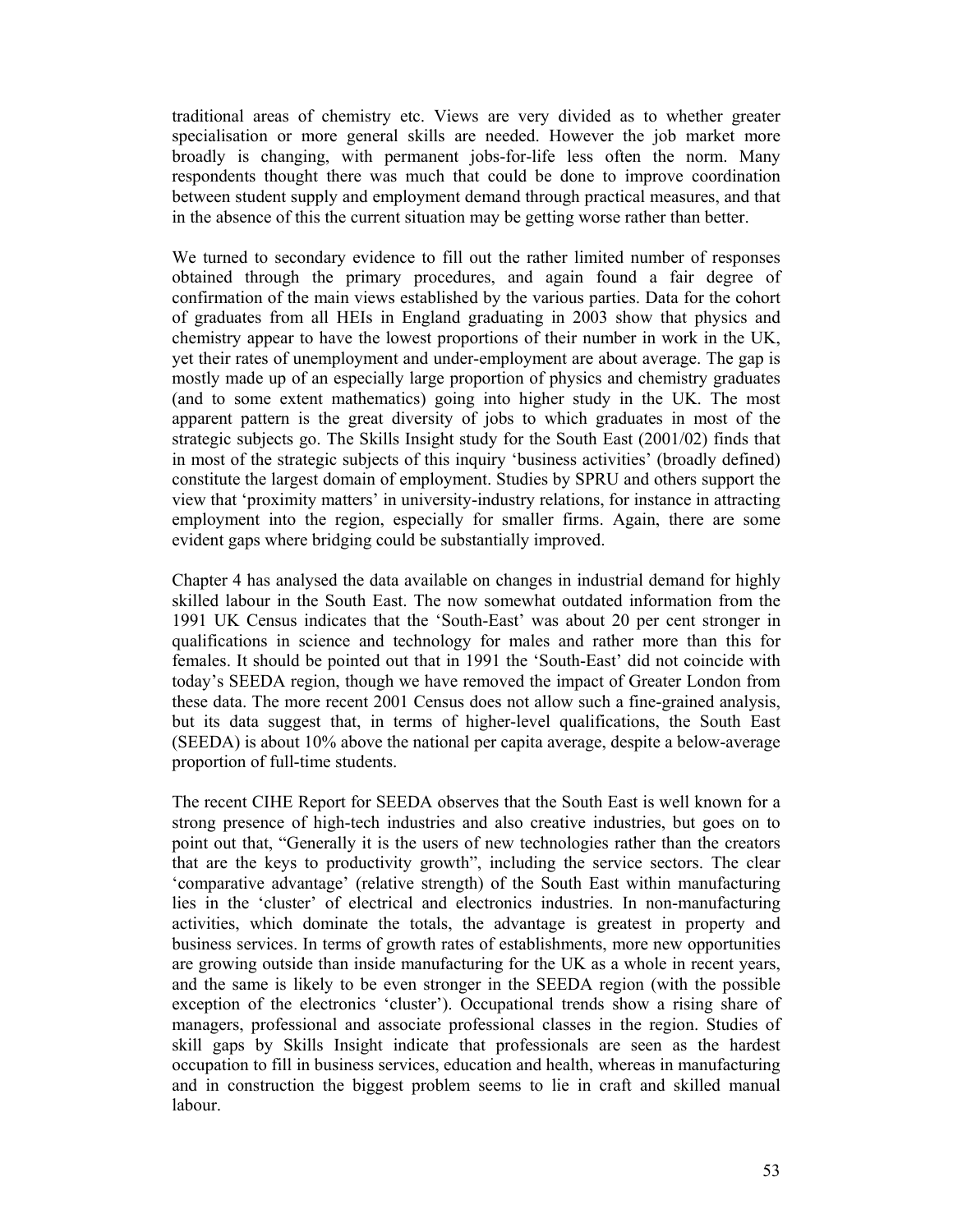## **CHAPTER 5: CONCLUSIONS AND RECOMMENDATIONS**

At the outset of their useful guide, *Labour Market Information for Higher Education Institutions*, Maginn and Dench (2000) observe that:

"'Labour market information' is one of the footballs that higher education institutions and employers' groups have kicked backwards and forwards for decades. The HEIs have frequently been frustrated by the employers' lack of precision in defining their need, their readiness to act in ways other than they speak in assessing and taking on new graduates, and their tendency to seek to solve the problems of yesterday's skills gaps. Reciprocally, the employers cannot understand the universities' long lead time in developing and changing courses, the apparent unwillingness of academics to engage with the real issues of the marketplace, and the apparent failure of graduates to 'hit the ground running'."

The main thrust of this study has been to position the discussion of issues over HEI provision of student courses in the context of wider evidence about long-term patterns of industrial change in the South East, as well as in the country at large. In this Conclusion, we wish to overview the indications of 'misalignment' between HEI provision and occupational demand.

The Prospects website gives the following very sensible advice to graduates seeking employment:

- "Employment has changed in the last 40 years, from a stable industrial structure dominated by the manufacturing industry to a much more volatile service-based industry.
- "The graduate labour market is constantly changing as a result of globalisation – companies operate on a much more international basis with increasing competition from abroad.
- "Technological advances have made the world a smaller place and changed the nature and location of many jobs. There has been an increase in people entering the multimedia, e-commerce, and creative and digital industries. Higher education has reacted to this by expanding the provision of both undergraduate and postgraduate courses in these subject areas.
- "A highly volatile political arena has affected the development of many companies.
- "There has been an increase in the number of those opting for postgraduate study: 15 years ago there were 100,000; today there are over 400,000. With increasing numbers of graduates from a wider range of backgrounds, a postgraduate qualification is now being seen by many as essential, rather than a luxury, in order to be able to compete in an ever-changing employment market."

It is not self-evident from the material that we have collected how much of this advice has been absorbed by the HEIs that supply the students to the labour market, the employers who demand them, the organisations that advise them, nor of course by the students themselves. Instead we detect some 'misalignment' between supply and demand. The HEFCE response to the Select Committee's Report uses the same language: "It is important to attempt to pinpoint accurately where the misalignment is occurring between supply and demand, so that interventions can be suitably targeted... the problem ... may lie outside the HE sector." (HEFCE, p.8). HEFCE proceeds to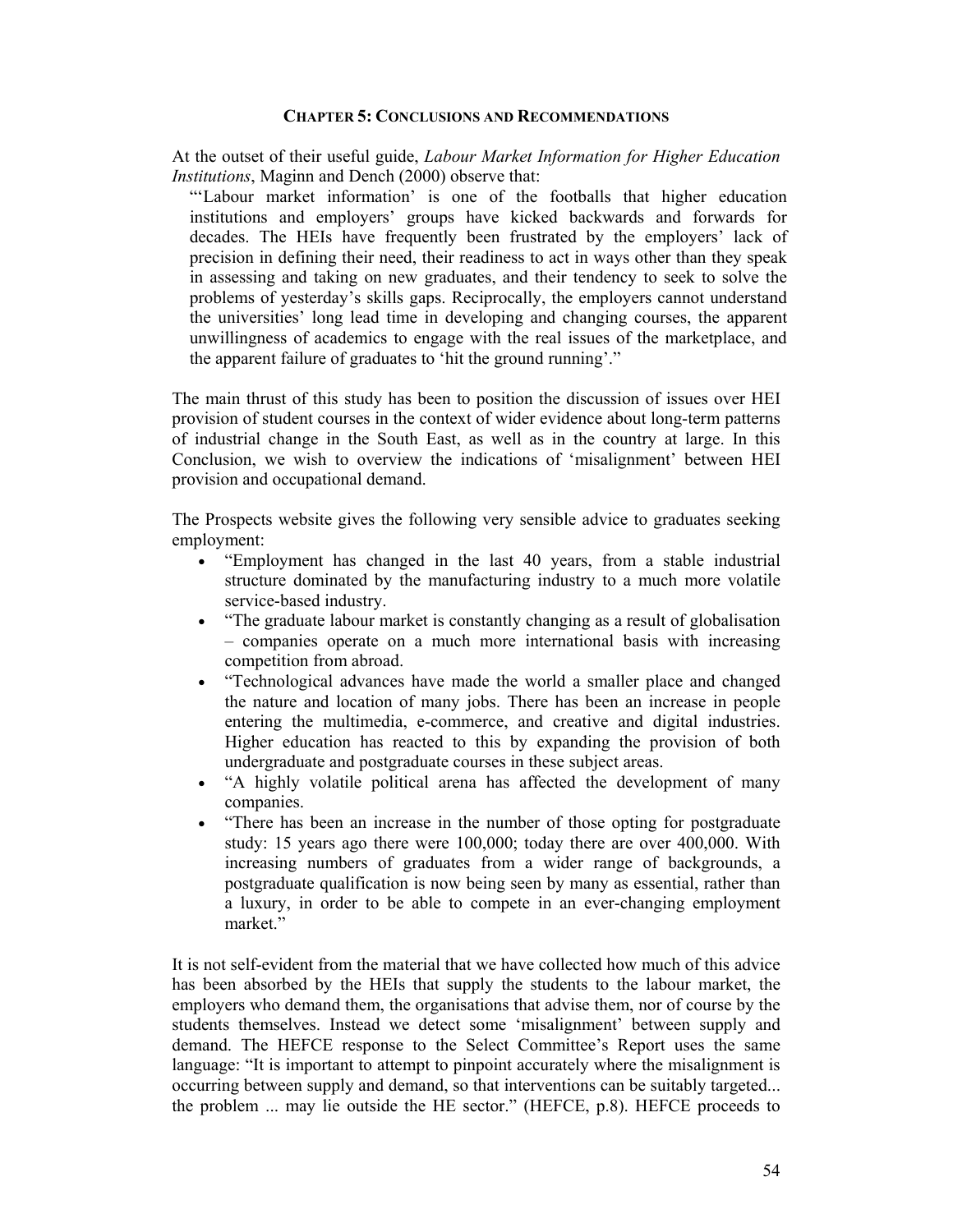itemise many possible areas in which this misalignment could reasonably be argued as occurring.<sup>1</sup> Networks aim to link disparate parties, but 'network failure' is widespread in failing regions – even if the networks do exist (which often they do not), they pull in different directions from one another. The same may be true albeit in milder fashion in the South East of England, notwithstanding its considerably greater economic success.

The clear need established in the preceding chapters has been for reassessing graduate recruitment, and anterior to that providing HEI course structures, that reflected the changing pattern of occupational and industrial demand in the South East. The indications from our admittedly very limited number of responses are that there is some lag in recognising that employment patterns have been shifting for some time, and will almost inevitably continue to do so. In view of the paucity of evidence it would not be appropriate to point the blame for any shortcomings on any one particular type of institution or organisation – for instance many academics as well as careers advisers in HEIs appear aware of what is happening. It may be that the channels for the full range of relevant employers to voice their demands are not fully provided for. Among intermediary organisations, the problems seem to arise more in the STEM subjects, whereas the cultural and creative subjects and even IT (following its crash in the early 2000s) have grasped the implications of the changes more adequately. The key issues emerge in relation to employment in tertiary sectors, particularly the growing arena of business services, and to employment in SMEs rather than medium-large companies. While there are of course many exceptions, these represent the most dynamic sectors of the South East economy, but at the same time the least well structured in terms of graduate labour markets. Many of our respondents thought that much more could be done to communicate needs through arranging for more frequent contact, even though they may have disagreed about whose was the primary responsibility for doing so.

CIHE criticises UK Government policy at large, in its *Science and Innovation Framework 2004-2014*, on this account:

"However, these proposals do little to encourage a more demand led approach to knowledge transfer or address the limited capacity of SMEs to absorb or evolve R&D, knowledge or new approaches, whether in partnership with HEIs or the other organisations. They also tend to neglect the creative industries and service sector through an over-concentration on more traditional industries."

One form of 'networking' intended to overcome such neglect is that advocated by the Select Committee, of a 'hub and spokes' model of regional collaboration among HEIs. The HEFCE group in its response rightly points out that, "collaboration of this type requires trust and effective relationships between the partners. The group strongly rejects therefore the notion that these types of arrangements should be imposed" (HEFCE, p.9) – specifically, they rejected the idea of a competition to select regional centres of excellence. But HEIs may need to do more to meet demand of their own accord by rationalising structures: "The group wonders whether certain science departments (for example, chemistry) should be encouraged to focus more

<sup>&</sup>lt;sup>1</sup> It may be noted that in our own recent academic investigations of regions as diverse as Eastern Europe and Southern Italy, we find repeated evidence of 'misalignment' (von Tunzelmann 2004; Iammarino 2005).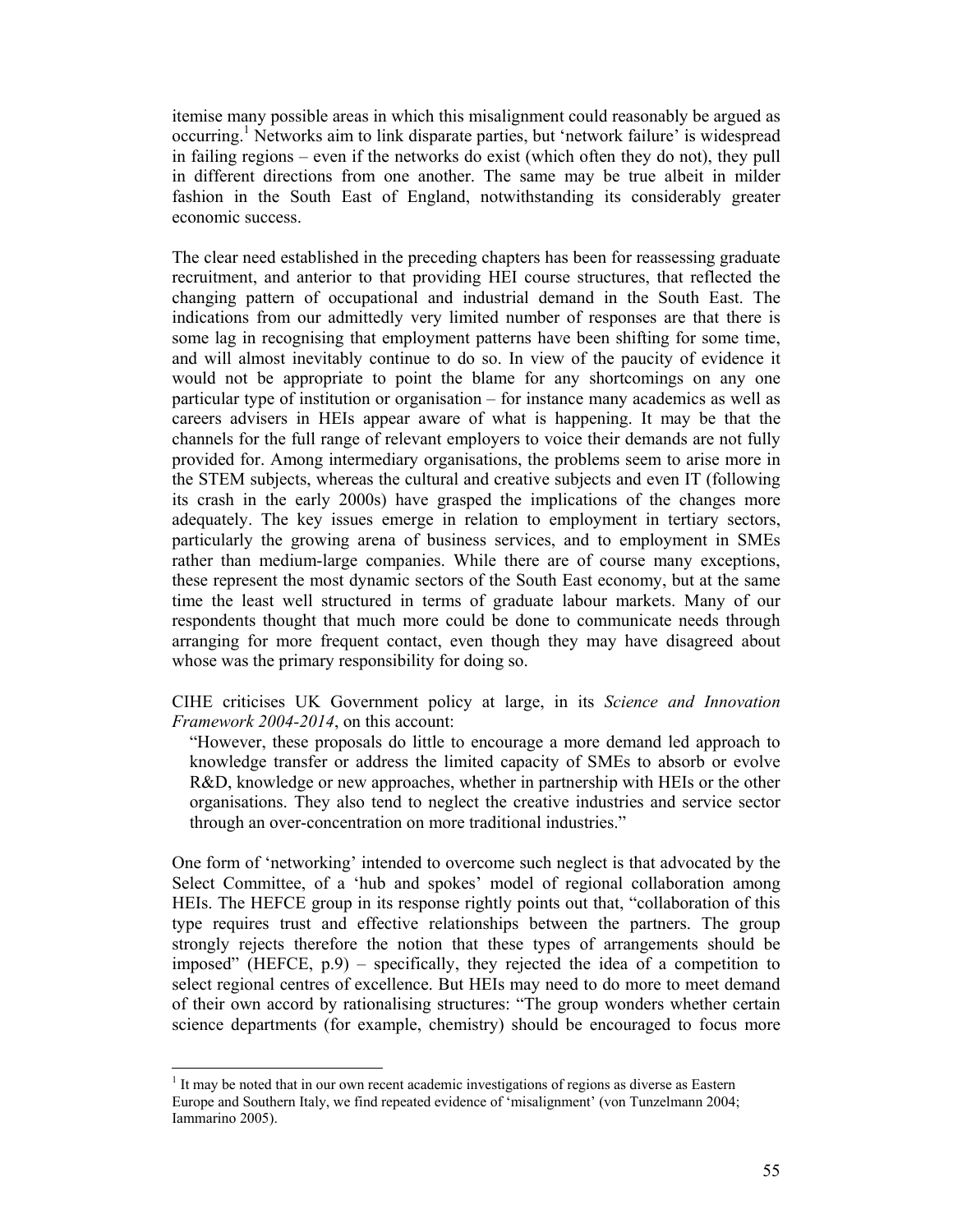clearly either on courses to meet technical skills gaps or courses to meet high-level research needs" (HEFCE, p.13).

The key issue of closures of departments evidently needs to be broached at the level of groups of HEIs. The evidence produced by the Select Committee indicated cases where this had already happened, at least on a bilateral basis, in some of the most widely concerning cases of strategic closures. While some of the heat seems to have gone out of this debate in the months since the present study was constituted, perhaps in view of the apparent buoyancy of numbers for the immediate future, it remains the case that strategic subjects warrant strategic solutions. Recruitment in some key areas may be falling but it is also changing, and studies support the view that new employers continue to be attracted by a suitable graduate skills base. A combination of issues on the supply side (e.g. new forms of teaching provision, consequences of staffing reductions, etc.) needs to confront the emerging issues on the demand side upon which this study has focused. In our view, the HEIs, most probably channelled through HESE, are in a strong position to formulate strategies to face up to the new calls, all the more so if the Government is to pursue EU-wide plans to augment industry's R&D base. We have argued elsewhere that, at this level too, the nature of demand is changing and that new technologies (IT, biotechnology, nanotechnology, etc.) are pervasively demanded across the full range of industries – primary and tertiary as well as all secondary sectors – and are not largely confined to the 'hightech' sectors, which in fact account for only a tiny share of the EU's employment and output (von Tunzelmann & Acha, 2004).

What could the HEIs and HESE do? The most obvious answer is to institute more research to assess more adequately what changes are taking place in employer demands in the region and how HEI responses might be conducted (e.g. through collaborative, part-time, distant-learner or other means). The confusing results we obtained for 'depth' of skills as against 'breadth', for instance, deserve fuller attention. Any such research needs to give fuller weight to the less well structured parts of the graduate labour market – the SMEs, the tertiary sectors, and so on. At the same time, more research in isolation is clearly not sufficient. Our own problems with securing responses were difficult enough, but our colleagues at IES assured us that they would have been worse if we had attempted the large-scale study of employer demand that we first intended. Research could however be directed at elucidating more precisely the nature of demand-side changes, at the 'micro' level as it were.

While each of our respondent organisations unsurprisingly brought its own perspective to the table, there was a high degree of consensus that more frequent and meaningful contact among all parties was critical. There was some feeling that the degree of communication was actually getting worse, even in established areas. More broadly there was a view that, with the growing significance of non-traditional industries and services, non-traditional firms including start-up SMEs, and nontraditional job markets emphasising flexibility and mobility, there is much that can now be done. More 'depth' (specialisation) appears to be required in some subjects and more 'breadth' (generalisation) in others, while in many cases both may be needed. The patterns are – at least on the surface – complex and rather confused. In this process of realignment HESE could play a major role.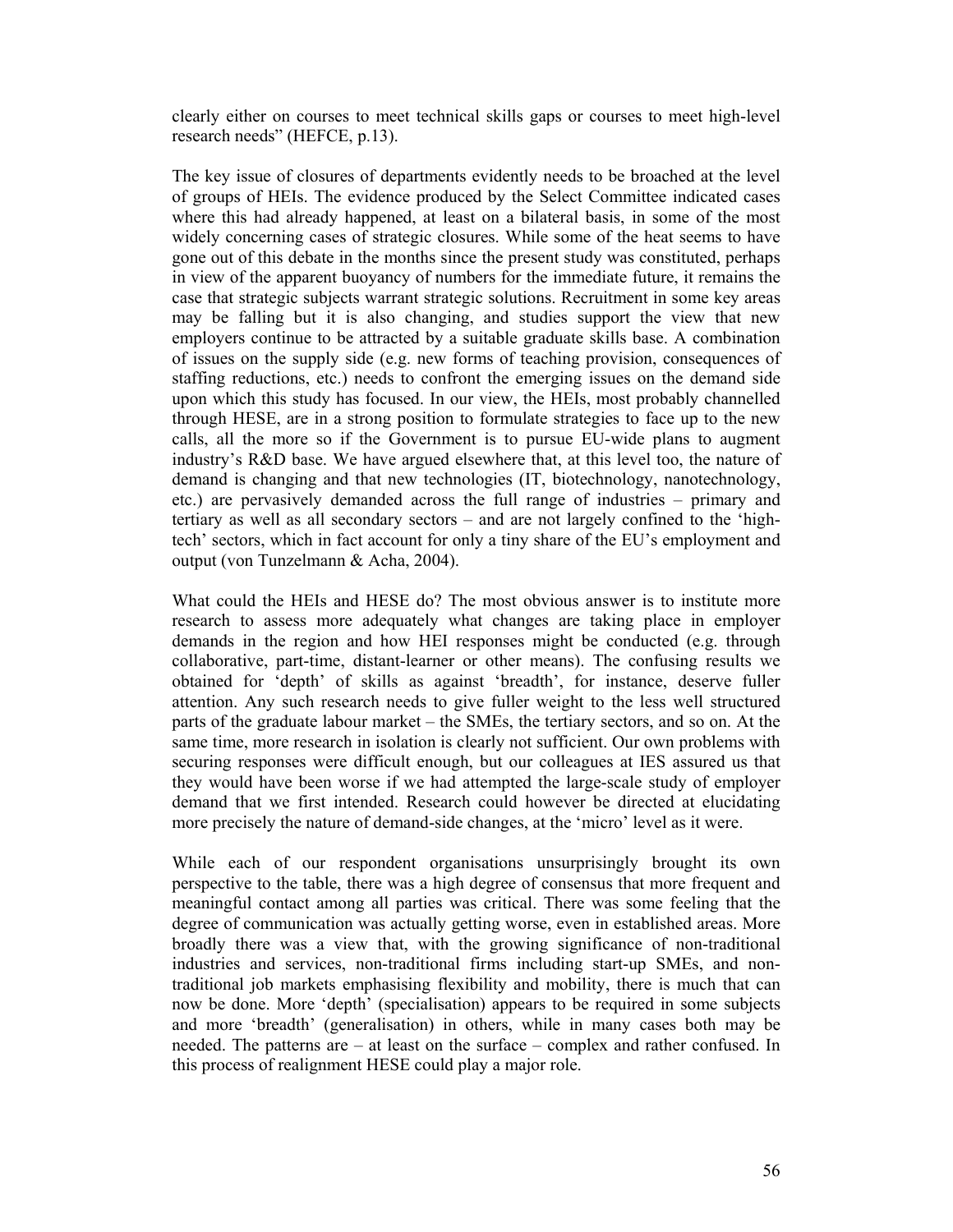HEFCE has already, in its reply to the Select Committee, cautioned against 'kneejerk' responses to departmental closures. There could be many good as well as bad reasons for closures. This, however, is no cause for complacency. In our view the issue of the supply of and demand for graduate students in the South East, as well as throughout the UK, is a structural one, and the evidence we have obtained does not reassure us that the matter of structural changes is being adequately recognised. CIHE's point about the dangers of a "low-level equilibrium", or what others might refer to as a cumulative downward spiral, in which falling graduate supply chokes off incipient employer demand and feeds back into further supply reductions, needs to be recalled. There is an 'information gap', to be sure, which might be addressed by stepping up the flow of good information. However, underlying that there is probably a filtering effect – that in the absence of better direct communication and contact little will be seen to need any change or transformation. HESE could help to overcome this filtering-out effect in view of its own strategic position in relation to the graduate labour market in the South East.

Although it goes somewhat beyond our brief, we also see some merit in calling organisations with a broader remit into play to organise adequate responses. Both HEFCE and CIHE contended that RDAs and Sector Skills Councils (SSCs) could have key roles in helping to overcome any misalignment. Indeed this is precisely what the SSCs were set up to do, and in many cases they already are performing valuable work to this effect. However, we do find some indications that even the SSCs tend to think inside the particular sectors for which they are constituted. HESE as well as HEFCE might reasonably put some pressure on the Sector Skills Development Agency (SSDA) to resolve any problems on this score, especially by way of a regional dimension to the current and forthcoming Sector Skills Agreements (SSAs) and the Skills for Business network. RDAs like SEEDA may be doing this through the Framework for Regional Employment and Skills (FRESA) and the new Regional Skills and Productivity Alliances. But as the CIHE Report states, "There is a danger though of too many different local and regional bodies being created to tackle regional and sub-regional skills and productivity issues, leading to confusion and inefficient working." Yet there is an equal danger of everything falling between stools because of a presumption that other bodies are taking responsibility.

While our study throws up some problems with implementing 'hub and spokes' or other models of regional reorganisation, the case for more coordination of effort is a strong one. Problems are arising especially in the extent of downsizing of academic faculty and staff. More might be done, perhaps, with new technology and modes of pedagogy to offset such problems, but the consensus of many recent studies of information technology is that, in the absence of reorganisation and of developing adequate knowledge bases, technology is not a 'fix'.